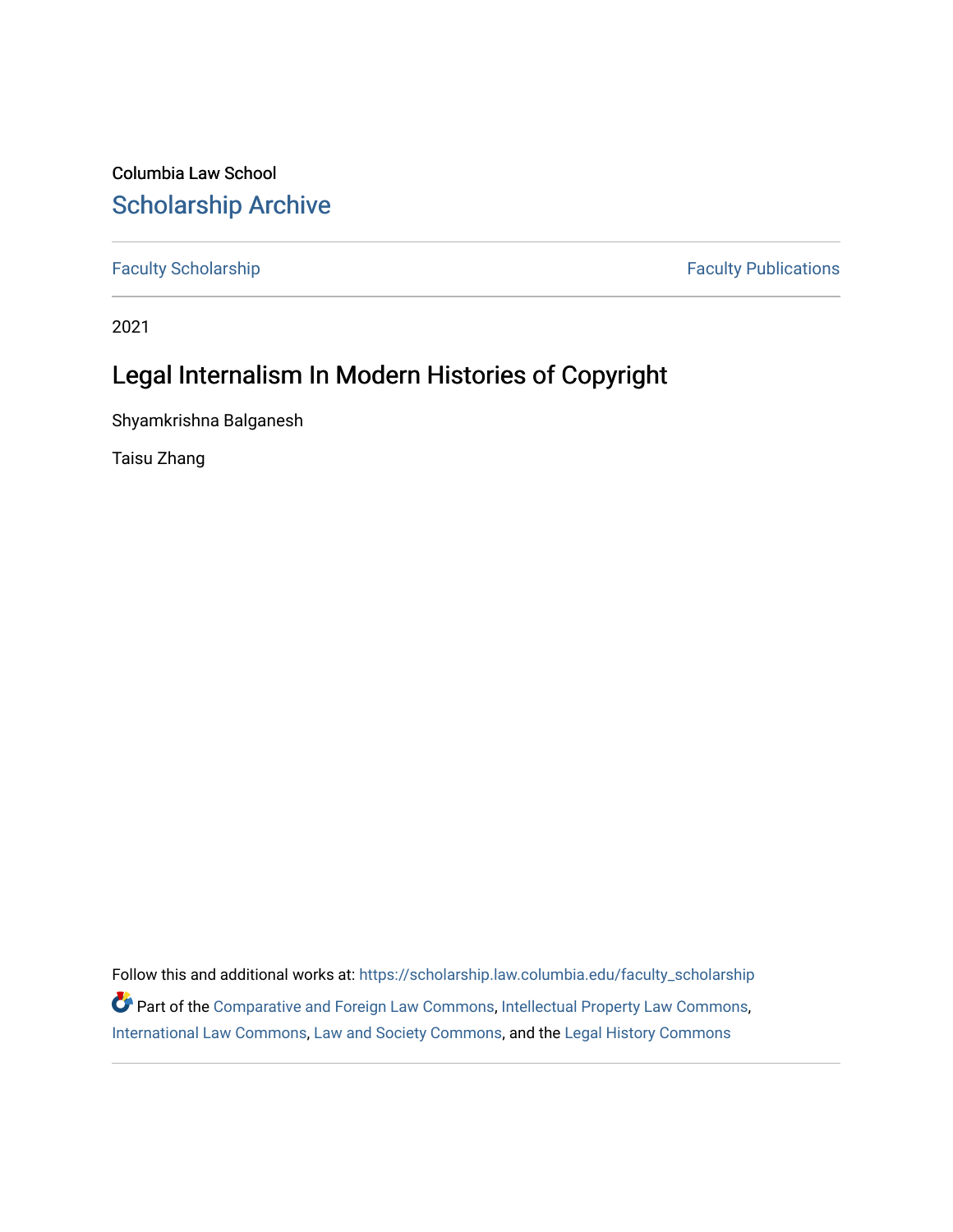# BOOK REVIEW

## LEGAL INTERNALISM IN MODERN HISTORIES OF COPYRIGHT

# *Shyamkrishna Balganesh & Taisu Zhang*

## **CONTENTS**

| C. Legal Internalism, Legal Consciousness, and Historical Narratives |
|----------------------------------------------------------------------|
|                                                                      |
|                                                                      |
|                                                                      |
|                                                                      |
|                                                                      |
|                                                                      |
|                                                                      |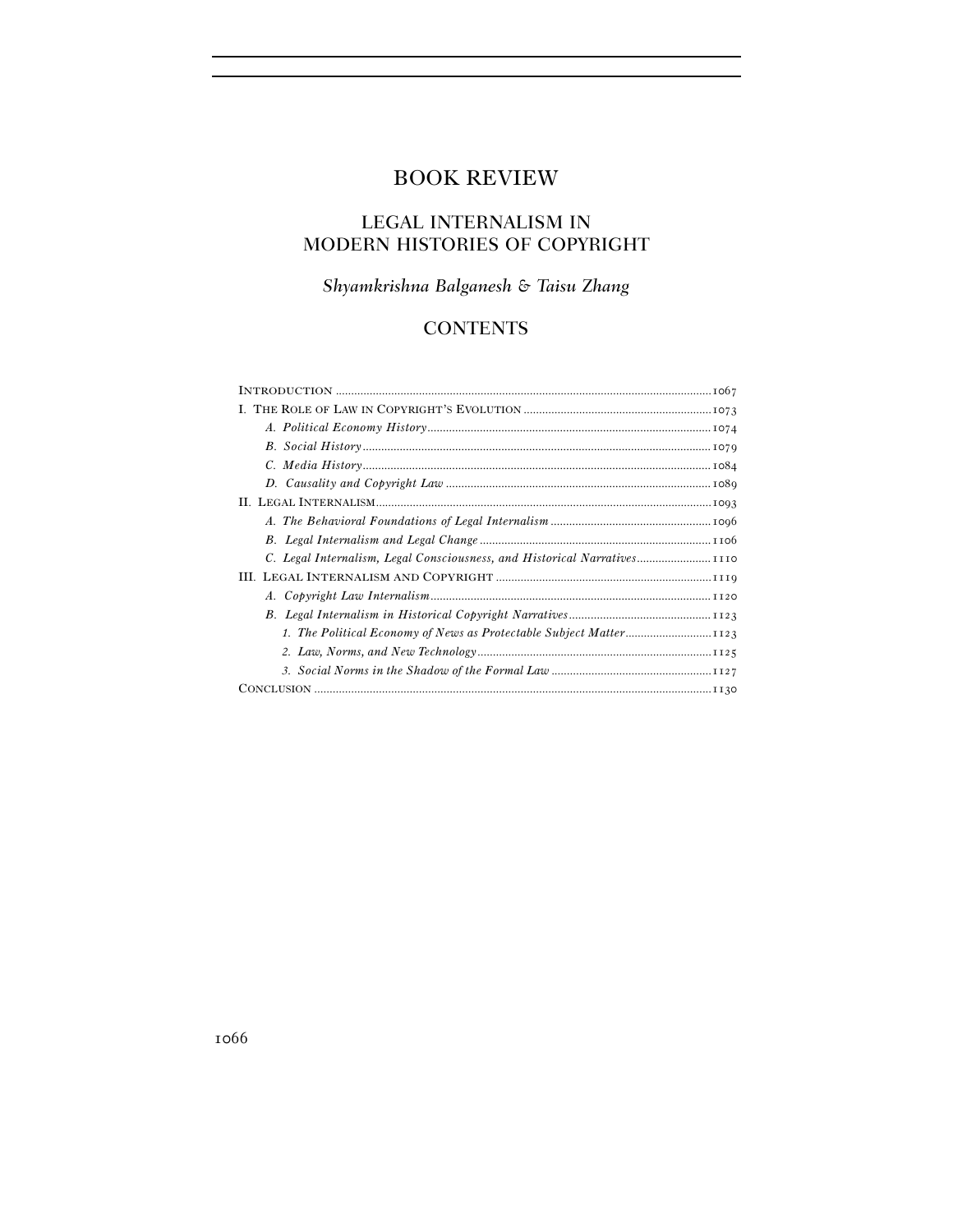<sup>2021</sup>] *LEGAL INTERNALISM IN COPYRIGHT* 1067

## LEGAL INTERNALISM IN MODERN HISTORIES OF COPYRIGHT

AUTHORS AND APPARATUS: A MEDIA HISTORY OF COPYRIGHT. By Monika Dommann. Ithaca, N.Y.: Cornell. 2019. Pp. 282. \$41.95.

WHO OWNS THE NEWS? A HISTORY OF COPYRIGHT. By Will Slauter. Stanford, C.A.: Stanford. 2019. Pp. 268. \$30.00.

PIRATES AND PUBLISHERS: A SOCIAL HISTORY OF COPYRIGHT IN MODERN CHINA. By Fei-Hsien Wang. Princeton, N.J.: Princeton. 2019. Pp. 368. \$39.95.

### *Reviewed by Shyamkrishna Balganesh*∗ *& Taisu Zhang*∗∗

*Legal internalism refers to the internal point of view that professional participants in a legal practice develop toward it. It represents a behavioral phenomenon wherein such participants treat the domain of law (or a subset of it) as normative, epistemologically self-contained, and logically coherent on its own terms regardless of whether the law actually embodies those characteristics. Thus understood, legal internalism remains an important characteristic of all modern legal systems. In this Review, we examine three recent interdisciplinary histories of copyright law to showcase the working of legal internalism. We argue that while their interdisciplinary emphasis adds to the conversation about copyright, it also overlooks the centrality of legal internalism in the evolution of copyright, a domain that has always been understood as a creation of the law. The Review unpacks the core tenets of legal internalism, examines how it operates as an important variable of legal change, contrasts it with the idea of legal consciousness, and shows how legal internalism directs and regulates the entry of nonlegal considerations into different areas of law.* 

## **INTRODUCTION**

Ever since its origins, copyright has been characterized by a deep disagreement over its underlying justification.1 While some see the institution as driven by a model of market-based economic incentives, others relate it to notions of authorial labor and desert, and yet others see

<sup>∗</sup> Professor of Law, Columbia Law School.

<sup>∗∗</sup> Professor of Law, Yale Law School. Our thanks to Jane Ginsburg, Tomás Gómez-Arostegui, Sophia Lee, Gideon Parchomovsky, David Pozen, Stephen Sachs, and participants at the Penn Law Faculty Workshop, Chicago-Kent Law Faculty Workshop, and Notre Dame Private Law Theory Workshop, for helpful comments and suggestions.<br><sup>1</sup> For some prominent accounts, see PETER BALDWIN, THE COPYRIGHT WARS: THREE

CENTURIES OF TRANS-ATLANTIC BATTLE (2014); MARK ROSE, AUTHORS AND OWNERS: THE INVENTION OF COPYRIGHT (1993); Oren Bracha, *The Ideology of Authorship Revisited: Authors, Markets, and Liberal Values in Early American Copyright*, 118 YALE L.J. 186 (2008); and H. Tomás Gómez-Arostegui, *Copyright at Common Law in* 1774, 47 CONN. L. REV. 1 (2014).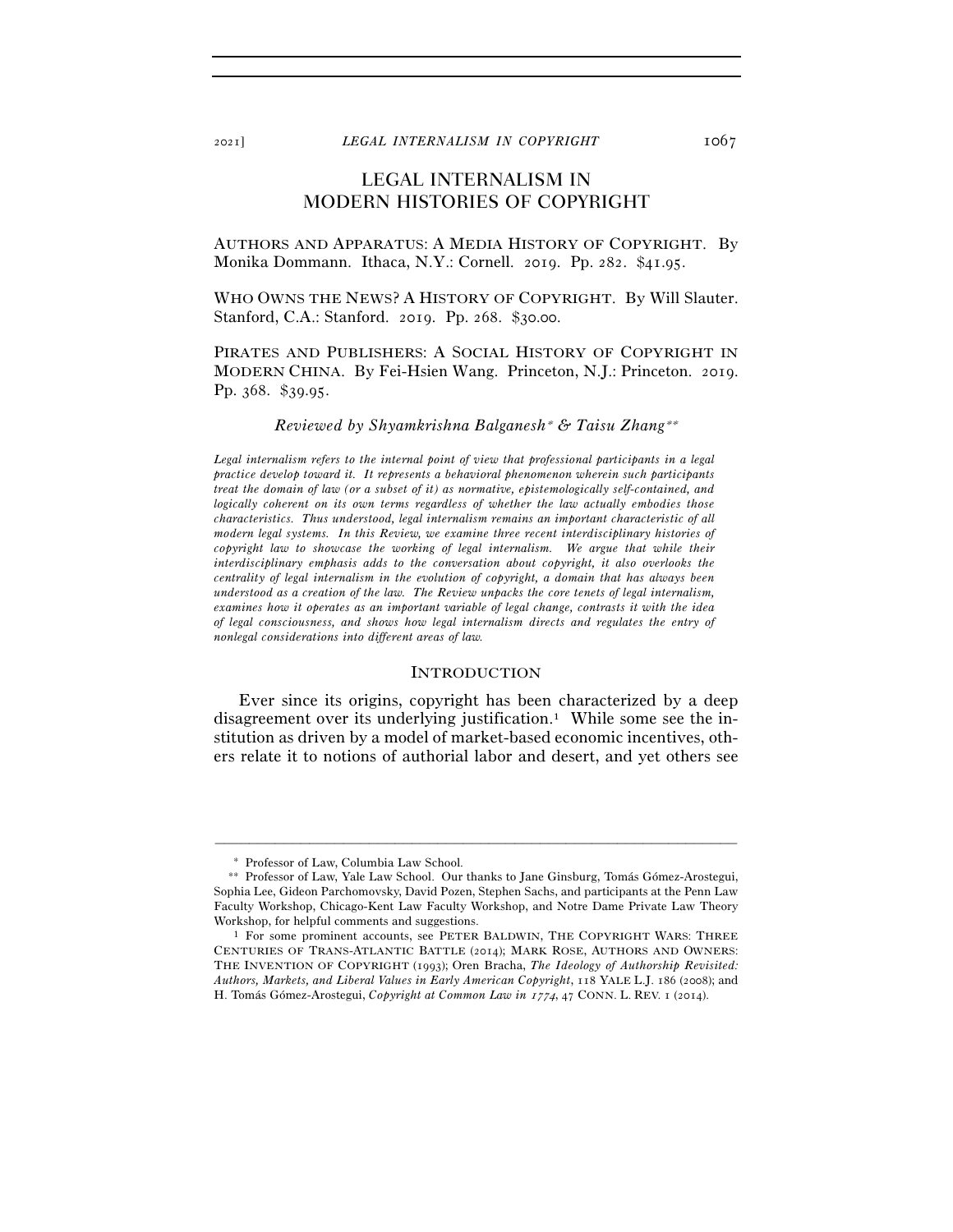it as a form of industrial policy and rent-seeking by the content industry.2 And despite copyright (or something resembling it) having been in existence for multiple centuries, this disagreement is about as trenchant today as it was at copyright's very inception. Described by scholars as the "copyright wars,"3 the disagreement might even be said to be more obvious and consequential now than it ever was in the past.

While the disagreement itself is multilayered and has many nuances, an important strand within it pertains to the reasons why copyright was brought into existence as such and constructed in the image of property rights, an imagery that has exerted an indelible influence on the evolution and trajectory of the institution ever since.4 Attempting to resolve that strand of dispute, scholars and advocates have long relied on (and weaponized) the history of copyright's origins and evolution in an effort to generate normative claims about the institution in its present form.5 In the process, the historical study of copyright has remained an established subfield within the world of copyright scholarship.6

Copyright scholarship itself has however undergone an important transformation over the course of the last century. As legal scholarship

–––––––––––––––––––––––––––––––––––––––––––––––––––––––––––––

<sup>142</sup>–43; Joseph P. Liu, *Regulatory Copyright*, 83 N.C. L. REV. 87, 102–05 (2004). 3 BALDWIN, *supra* note 1; BLAYNE HAGGART, COPYFIGHT: THE GLOBAL POLITICS OF DIGITAL COPYRIGHT REFORM 242 (2014); WILLIAM PATRY, MORAL PANICS AND THE COPYRIGHT WARS (2009); *see also* ADRIAN JOHNS, PIRACY: THE INTELLECTUAL PROPERTY WARS FROM GUTENBERG TO GATES (2009).<br><sup>4</sup> *See* RONAN DEAZLEY, ON THE ORIGIN OF THE RIGHT TO COPY: CHARTING THE

MOVEMENT OF COPYRIGHT LAW IN EIGHTEENTH CENTURY BRITAIN (1695–1775), at 149– <sup>50</sup> (2004); ROSE, *supra* note 1, at 5–<sup>8</sup>. 5 *See* Barbara Lauriat, *Copyright History in the Advocate's Arsenal*, *in* RESEARCH

<sup>2</sup> For discussions of the incentives argument, which dominates U.S. copyright thinking and scholarship, see Shyamkrishna Balganesh, *Foreseeability and Copyright Incentives*, 122 HARV. L. REV. 1569, 1577–81 (2009); Christopher Jon Sprigman, *Copyright and Creative Incentives: What We Know (and Don't)*, 55 HOUS. L. REV. 451, 455–57 (2017); and Stewart E. Sterk, *Rhetoric and Reality in Copyright Law*, 94 MICH. L. REV. 1197, 1204–26 (1996). The authorial labor and desert accounts feature less frequently in the literature. *See, e.g.*, Mala Chatterjee, *Lockean Copyright Versus Lockean Property*, 12 J. LEGAL ANALYSIS 136, 137–41 (2020); Alfred C. Yen, *Restoring the Natural Law: Copyright as Labor and Possession*, 51 OHIO ST. L.J. 517, 523–24 (1990); Lior Zemer, *The Making of a New Copyright Lockean*, 29 HARV. J.L. & PUB. POL'Y 891, 892–95 (2006). The treatment of copyright as industrial policy is a more recent development. *See* Julie E. Cohen, *Copyright as Property in the Post-industrial Economy: A Research Agenda*, 2011 WIS. L. REV. 141,

HANDBOOK ON THE HISTORY OF COPYRIGHT LAW 7, 7-8 (Isabella Alexander & H. Tomás Gómez-Arostegui eds., 2016). For an argument that one prominent recent work of copyright history engaged in such weaponization, see Jane C. Ginsburg, *Business of Their Lives*, TIMES LITERARY SUPPLEMENT, June 5, 2015, reviewing BALDWIN, *supra* note 1, and noting that its approach "betrays its bias." 6 Isabella Alexander & H. Tomás Gómez-Arostegui, *Introduction*, *to* RESEARCH HANDBOOK

ON THE HISTORY OF COPYRIGHT LAW, *supra* note 5, at 1 ("[C]opyright history is clearly a discrete and popular field of academic inquiry . . . ." ); Martin Kretschmer, Lionel Bently & Ronan Deazley, *Introduction. The History of Copyright History: Notes from an Emerging Discipline*, *in* PRIVILEGE AND PROPERTY: ESSAYS ON THE HISTORY OF COPYRIGHT 1, 1-2 (Ronan Deazley, Martin Kretschmer & Lionel Bently eds., 2010).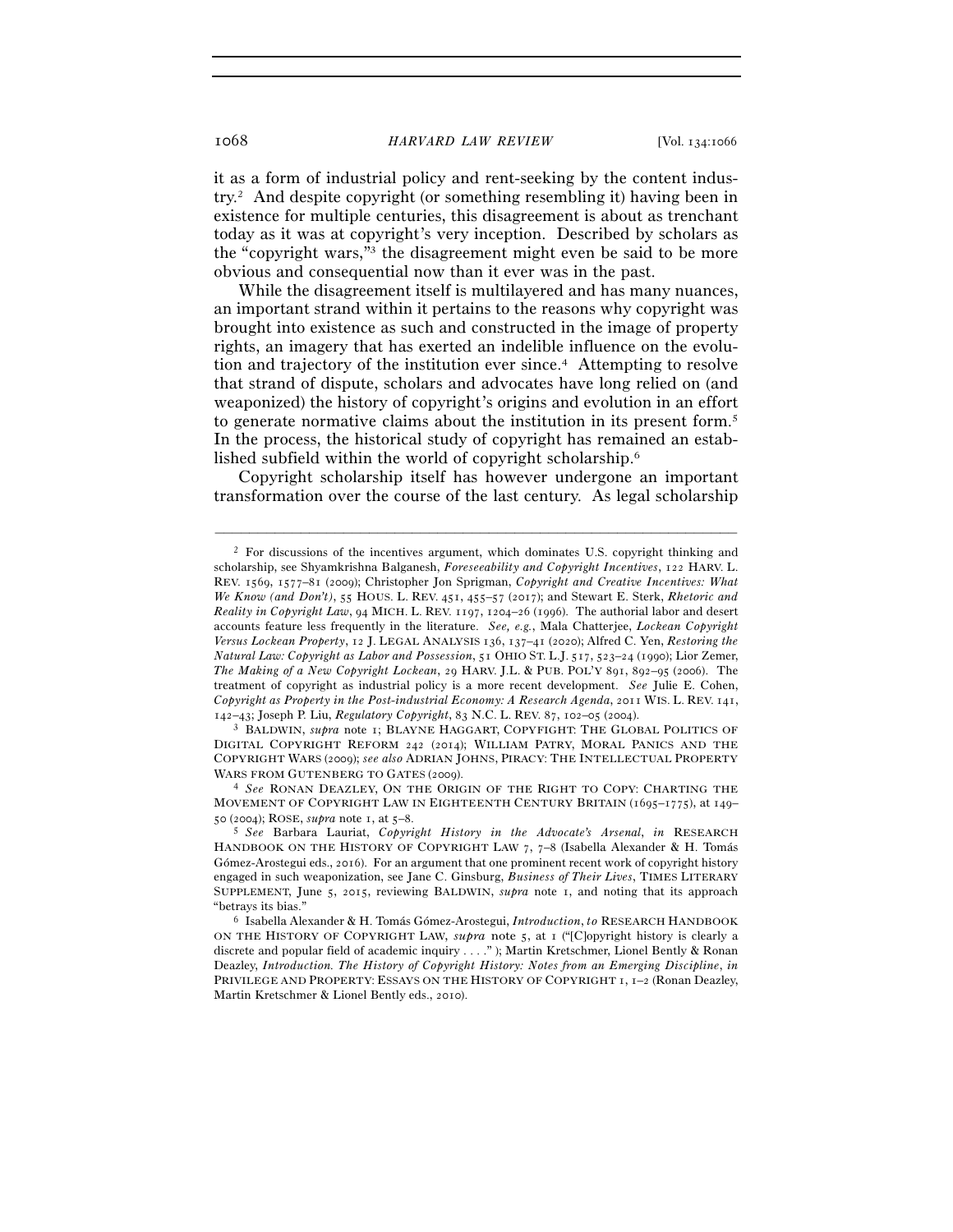has become more overtly interdisciplinary, copyright scholarship too has seen itself overrun by insights from the fields of economics,<sup>7</sup> philosophy,<sup>8</sup> political science,<sup>9</sup> literary theory,<sup>10</sup> sociology,<sup>11</sup> and psychology,<sup>12</sup> To be sure, this overt interdisciplinarity has undoubtedly enriched copyright thinking and theorizing. It has forced copyright scholarship to look beyond the simple doctrinal analysis of the law and examine the broader implications of authorship and the regulation of creativity. At the same time, though, the interdisciplinary turn has caused the *legal origins* of copyright to recede into the background in the scholarly discussion of the institution.13 The notion of "legal origins" is hardly some abstract metaphysical idea. Instead, it is simply a recognition that copyright is a system of rights rooted in the normative structure of the law.14 Copyright has always been a creation of the law, which presupposes the analytical priority of the law and legal institutions. All too often, modern interdisciplinary copyright scholarship loses sight of this reality and treats copyright's legal roots as entirely contingent elements.

The historical study of copyright has embraced the interdisciplinary turn in copyright scholarship in no small measure. Whereas the leading histories of copyright from the last century were authored by law professors who framed their narratives through legal developments in the field,15 the most prominent recent histories of copyright readily adopt more nuanced interdisciplinary narratives to explain the origins and evolution of copyright.16 In so doing, they reveal the inadequacies of a narrow focus on legal developments in the field, and they highlight how many of these developments were intricately tied to important social,

<sup>7</sup> *See, e.g.*, RICHARD WATT, COPYRIGHT AND ECONOMIC THEORY: FRIENDS OR FOES? (2000); Christopher Buccafusco & Christopher Jon Sprigman, *The Creativity Effect*, 78 U. CHI. L. REV. 31 (2011); William M. Landes & Richard A. Posner, *An Economic Analysis of Copyright Law*, 18 J. LEGAL STUD. 325 (1989); Christopher S. Yoo, *Copyright and Public Good Economics: A Misunderstood Relation*, 155 U. PA. L. REV. 635 (<sup>2007</sup>). 8 *See, e.g.*, ABRAHAM DRASSINOWER, WHAT'S WRONG WITH COPYING? (2015); Anne

Barron, *Kant, Copyright and Communicative Freedom*, 31 LAW & PHIL. 1 (2012); Kathy Bowrey, *The Outer Limits of Copyright Law — Where Law Meets Philosophy and Culture*, 12 LAW & CRITIQUE 75 (2001); Jon M. Garon, *Normative Copyright: A Conceptual Framework for Copyright Philosophy and Ethics*, <sup>88</sup> CORNELL L. REV. <sup>1278</sup> (<sup>2003</sup>). 9 *See, e.g.*, Barron, *supra* note <sup>8</sup>. 10 *See, e.g.*, Zahr K. Said, *A Transactional Theory of the Reader in Copyright Law*, 102 IOWA L.

REV. <sup>605</sup> (<sup>2017</sup>). 11 *See, e.g.*, Laura A. Heymann, *Reasonable Appropriation and Reader Response*, 9 U.C.IRVINE

L. REV. <sup>343</sup> (<sup>2018</sup>). 12 *See, e.g.*, Shyamkrishna Balganesh, Irina D. Manta & Tess Wilkinson-Ryan, *Judging* 

*Similarity*, 100 IOWA L. REV. 267 (2014).<br><sup>13</sup> For a fuller elaboration of this point, see Shyamkrishna Balganesh, *The Obligatory Structure* 

*of Copyright Law: Unbundling the Wrong of Copying*, 125 HARV. L. REV. 1664 (2012).<br><sup>14</sup> *Id.* at 1671.<br><sup>15</sup> *See* BENJAMIN KAPLAN, AN UNHURRIED VIEW OF COPYRIGHT (1967); LYMAN RAY<br>PATTERSON, COPYRIGHT IN HISTORICAL PERSPE

<sup>&</sup>lt;sup>16</sup> See, e.g., BALDWIN, *supra* note 1; RONAN DEAZLEY, RETHINKING COPYRIGHT: HISTORY, THEORY, LANGUAGE (2006); ROSE, *supra* note 1; MARTHA WOODMANSEE, THE AUTHOR, ART, AND THE MARKET: REREADING THE HISTORY OF AESTHETICS (1994).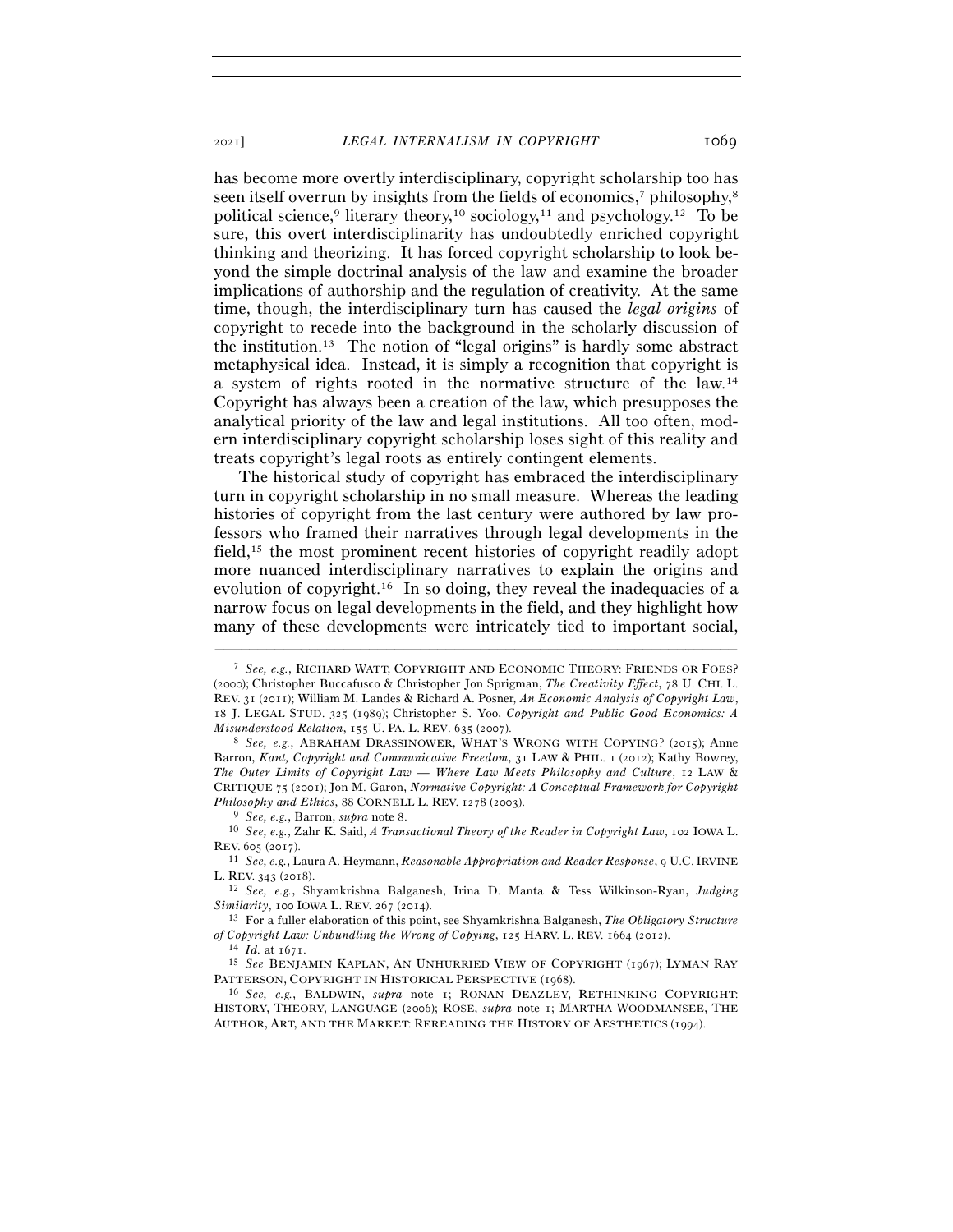economic, cultural, political, and technological currents of the time. Undoubtedly, the most enduring contribution of the interdisciplinary turn in copyright history has been its revelation that the institution of copyright has always had broader implications for society, culture, and public welfare than the implications that a narrow legal focus would suggest.

In this Review, we examine three recent histories of copyright, each of which adopts a different narrative methodology. In *Who Owns the News? A History of Copyright*, Professor Will Slauter attempts to tell the story of how news — principally factual information — sought protection through copyright since the earliest days of Anglo-American copyright law. Slauter frames his historical narrative as a political economy account of news publishing and its intersection with similar forces that have influenced the overall direction of copyright reform (p. 5). He thus looks to the role of special interest groups, conglomerates, influence merchants, lawmakers, and lawyers in the development of the system.

*Pirates and Publishers: A Social History of Copyright in Modern China* presents itself as developing a "new conceptual framework" to examine the social and cultural history of copyright in China (p. 4). In the book, Professor Fei-Hsien Wang sets out to dispel the idea that copyright was an altogether artificial construct that was transplanted to China and therefore never well received (p. 7). Instead of looking to formal sources of law, Wang examines the interactions among authors, publishers, and copiers between 1890 and 1950 to show how these actors developed their own mechanisms of exclusivity and control that paralleled the working of formal copyright law (p. 4), even if they operated entirely in the "shadow of the state" (and therefore the law) (p. 20).

Lastly, in *Authors and Apparatus: A Media History of Copyright*, Professor Monika Dommann adopts a novel interdisciplinary approach to the history of copyright that attempts to meld the history of communications media with the history of legal norms surrounding such media (pp. 7–8). Dommann's account picks discrete developments in the history of technology to assess the evolution of copyright rules against norms surrounding technology. She does so comparatively, focusing on the evolution of the European (primarily German) and U.S. copyright systems.

Each of these narratives offers a fresh and unique perspective on the evolution of copyright over time, showcasing the wide range of influences on the institution during its lifespan. They each also highlight the points of convergence and divergence in the domestic development of copyright by individual nations, and the myriad sociocultural contingencies that generated vastly different approaches to identical questions in different countries. And, when taken together, they produce an exceptionally rich cross-methodological account of copyright's history, since their individual narratives complement each other.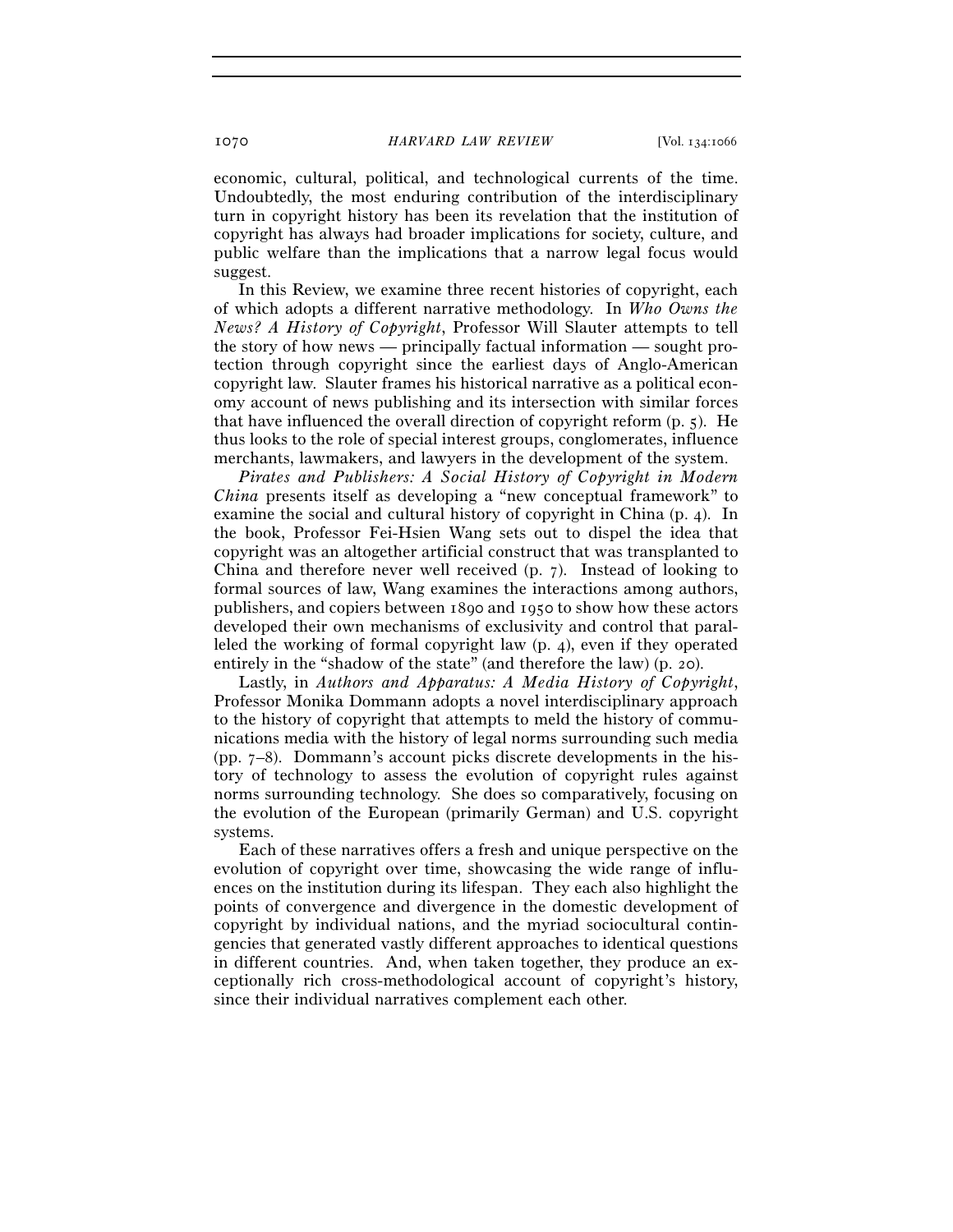All the same, they are each also profoundly incomplete in one crucial respect. Just as the interdisciplinary turn in copyright scholarship has come to underplay the legal origins of the institution, historical accounts of copyright that are steeped in interdisciplinary insights neglect the influence of what we herein describe as *legal internalism* on the structure and evolution of copyright. Put simply, legal internalism refers to the internal point of view that regular participants in a legal practice usually develop toward it that sees it as normative, epistemologically selfcontained, and logically coherent. Very importantly, legal internalism represents a behavioral and social phenomenon rather than a theoretical construct, which renders it distinct from abstract claims about the autonomy of the law.17 Translated to the evolution of copyright, legal internalism suggests that the direction, speed, and form of change in copyright law depends on the reality of copyright as a legal creation with its terms and scope delineated by legal rules.

Recognizing a role for legal internalism is far from denying the influence of other factors on the historical evolution of copyright. Yet legal internalism is distinct from other variables insofar as it posits a particular mindset seen among the principal agents of change within the institution. Legal internalism reflects the existence of a two-way relationship between law and social contingency, emphasizing that law is itself necessarily constitutive of consciousness.18 Professor Robert Gordon, who famously developed the connection between law and consciousness, argued that the role of the law in this mechanism is less through its threat of coercion but instead through its persuasive imagery, where law suggests that "the world described in its images and categories is the only attainable world in which a sane person would want to live."19 Legal internalism, which we argue is a behavioral formalization of Gordon's core theoretical insight, therefore posits that the entrenchment of an identifiable set of concepts, principles, and analytical ideas for an institution within the law plays a crucial role in steering its evolution. In other words, the reality of copyright having a formal legal origin and a commitment to the idea of exclusive rights played no small role in the pattern of change seen in its development.

Legal internalism thus defined does not fully exist on the same analytical plane as the other socioeconomic or political factors identified in

<sup>17</sup> *See* Ernest J. Weinrib, *Legal Formalism: On the Immanent Rationality of Law*, 97 YALE L.J. 949, 953–57 (1988). For an extension to copyright law, see Shyamkrishna Balganesh, *The Immanent Rationality of Copyright Law*, 115 MICH. L. REV. 1047, 1061–68 (2017) (reviewing DRASSINOWER,

*supra* note <sup>8</sup>). 18 The seminal account of this interaction is Robert W. Gordon, *Critical Legal Histories*, <sup>36</sup> STAN. L. REV. 57, 109–13 (1984). For a fuller elaboration and retrospective assessment of its impact, see Susanna L. Blumenthal, *Of Mandarins, Legal Consciousness, and the Cultural Turn in U.S. Legal History: Robert W. Gordon.* 1984*. Critical Legal Histories.* Stanford Law Review 36*:*57*–* <sup>125</sup>, 37 LAW & SOC. INQUIRY <sup>167</sup> (<sup>2012</sup>). 19 Gordon, *supra* note 18, at 109.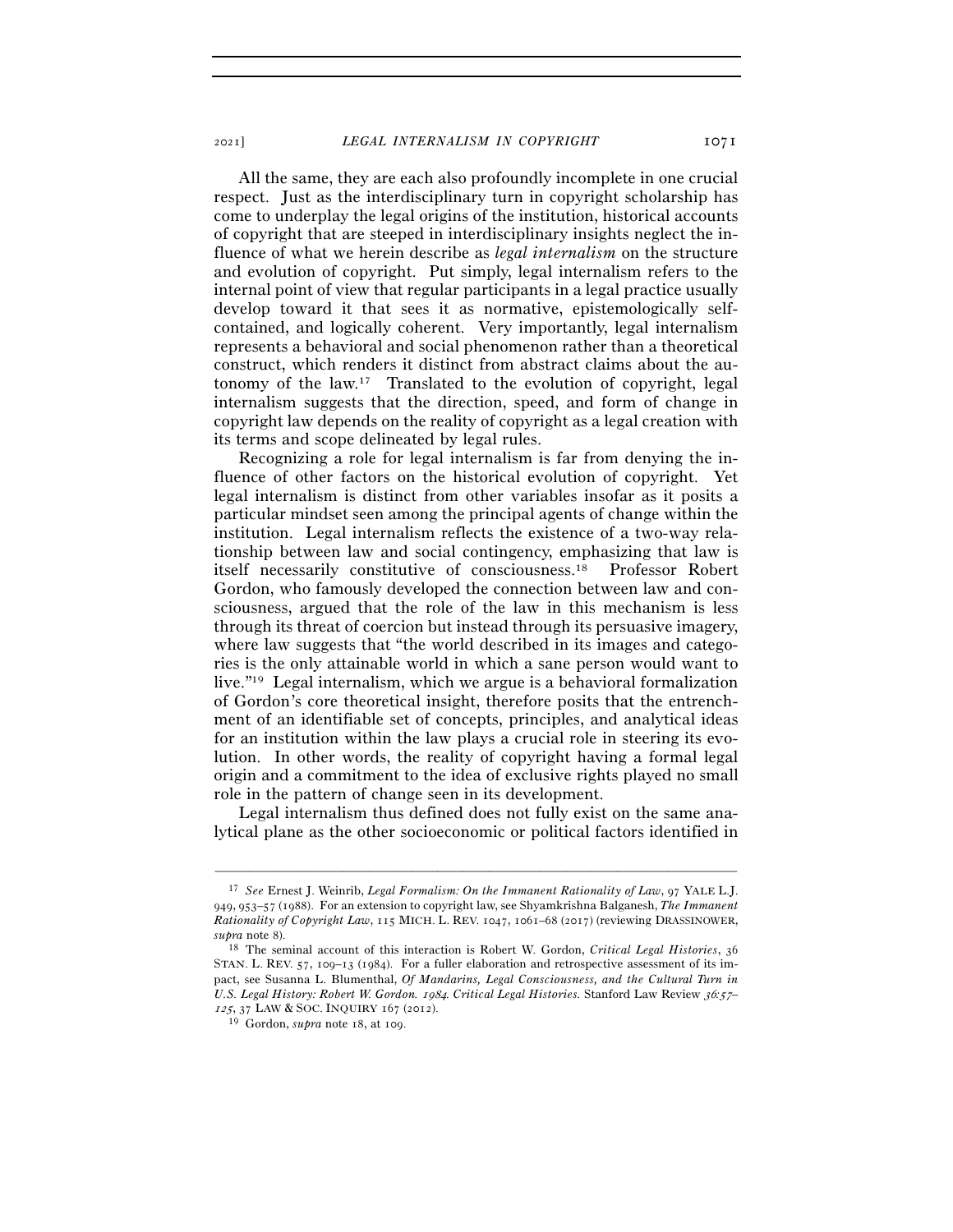the three books. It refers more to the mental processes and logic through which legal actors internalize external factors into their perception of the law than it does to the substantive outcomes of such internalization. In other words, it refers to a set of "procedural" intellectual commitments rather than to a set of substantive values. From this perspective, there is very little substantive incompatibility between a legally internalist account of copyright and the historical accounts offered by each of the books. Nonetheless, adding this "procedural" dimension presents much of that material in a qualitatively distinct light. The same substantive socioeconomic and political forces appear and function very differently when filtered through an internalist view, rather than operating directly on legal institutions.

As we explicate more fully in what follows, legal internalism is also very distinct from both simplistic claims about the autonomy of law and a myopic focus on sources described in some formal sense as "law." Some historians of copyright have defended the interdisciplinary turn in the field as a move away from the "orthodox method" of looking exclusively (or primarily) to legal sources and methods for historical analysis.20 In so doing, they urge that "[c]opyright history is not just another branch of positive law."21 Internalism does not demand limiting the sources of historical analysis; nor does it require adopting a narrow conception of law. Instead it merely posits that the framing of copyright as a legal institution carries intellectual significance, one that interacts with other influences on the development of copyright to cast them in new light and accord them relevance. While internalism does not suggest that copyright history is a matter of positive law, it nevertheless emphasizes that the law — understood as the framework of normativity underlying the institution — remains a reference point for understanding what copyright is, even when one's specific focus is on "customs" or "social norms."

In this Review, we develop a new behavioral theory of legal internalism and explore its potential explanatory power in the historical narrative of copyright through the three books previously mentioned. We emphasize the central role that the cognitive tendencies and behavioral incentives of legal actors play in promoting legal internalism, thereby arguing for internalism as a likely determinant of legal change across highly diverse institutional, sociopolitical, and cultural terrain. To varying degrees, each of the books neglects the explanatory potential of legal internalism in its overall narrative and in the process disengages copyright from its legal roots. We show that the inclusion of legal internalism as an explanatory variable in the narrative need not be to the exclusion of other influences, but that it can instead enrich the account in important ways.

<sup>20</sup> Kretschmer et al., *supra* note 6, at <sup>6</sup>. 21 *Id*.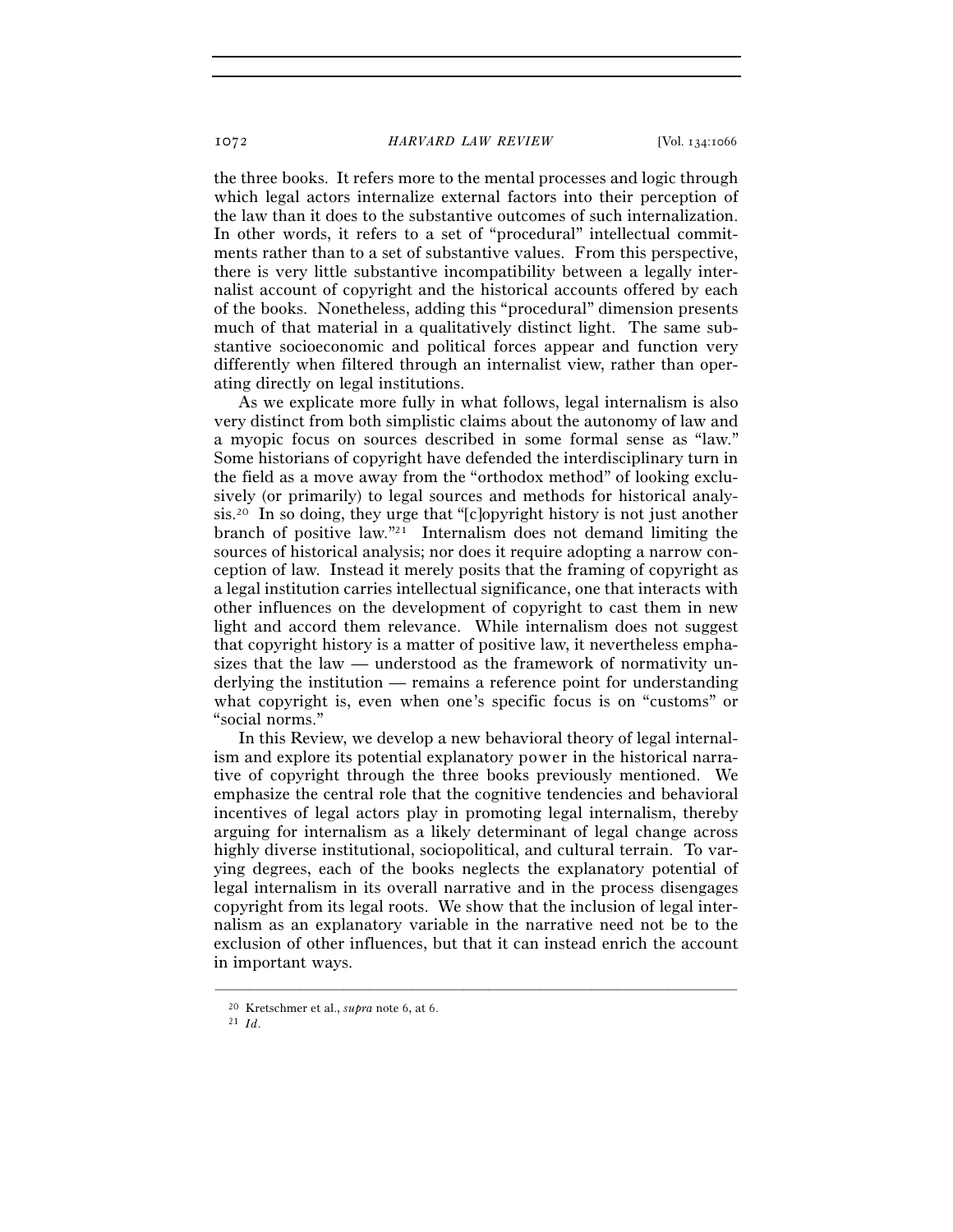Part I begins with a brief summary of each of the books chosen, focusing on how their historical narratives deal with the role of law and legal institutions in explaining the evolution of copyright. It unpacks the structure of each narrative individually, and then shows how in attempting to underplay the role of law in the narrative, the books each embrace a vision of causality in the development of copyright. Part II moves to what we argue is the missing component of the narratives: legal internalism. This Part describes the basic idea behind legal internalism as a behavioral phenomenon in the evolution of law and then disaggregates it into its central components. Part III then returns to the three books to show how interjecting a greater emphasis on legal internalism into the narrative would enrich their explanations, without detracting from their chosen methodologies.

#### I. THE ROLE OF LAW IN COPYRIGHT'S EVOLUTION

A readily discernible trend in the historiography of copyright over the last few decades has been its embrace of the idea that the law is but one part of the institution's complex evolutionary story.22 This belief has manifested itself in a variety of ways, including the use of nonlegal sources relating to copyright, the recognition of law as a largely dependent variable in the narrative, and the examination of the behavior and practices that emerged as responses to get around — rather than conform to — the formal law. All the same, this interdisciplinary turn has been careful to avoid denying any role for the law in the overall arc of the narrative, even upon acknowledging the inadequacy of the law as the exclusive focus for the study of copyright.23

This Part provides an overview of three recent examples of this interdisciplinary turn in the history of copyright. It does so by focusing on each of their attempts to complicate the role of law in copyright history by examining the interaction between law and other explanatory variables. As such, the discussion that follows focuses on how each book attempts to integrate legal and nonlegal ideas, rather than undertaking a detailed summary of each book.

As is to be expected, we see a few analytical moves that are common to all three books. The most obvious of these common moves is the

<sup>22</sup> *See, e.g.*, ROSE, *supra* note 1, at 1–8; RICHARD B. SHER, THE ENLIGHTENMENT & THE BOOK 26–27 (2006); WOODMANSEE, *supra* note 16, at 5. For discussions of this trend and its benefits, see Kathy Bowrey, *Law, Aesthetics and Copyright Historiography: A Critical Reading of the Genealogies of Martha Woodmansee and Mark Rose*, *in* RESEARCH HANDBOOK ON THE HISTORY OF COPYRIGHT LAW, *supra* note 5, at 27, 51–52; and Kretschmer et al., *supra* note 6,

at 5–<sup>6</sup>. 23 *See, e.g.*, Kretschmer et al., *supra* note 6, at 6. As they observe:

<sup>&#</sup>x27;Copyright law' needs to be understood as having been only one mechanism for the articulation of proprietary relationships: other legal norms (personal property, contract, bailment), and, more interestingly, other social norms, allowed for systems of ascription and control, flows of money, as well as the transfer and sharing of ideas and expression.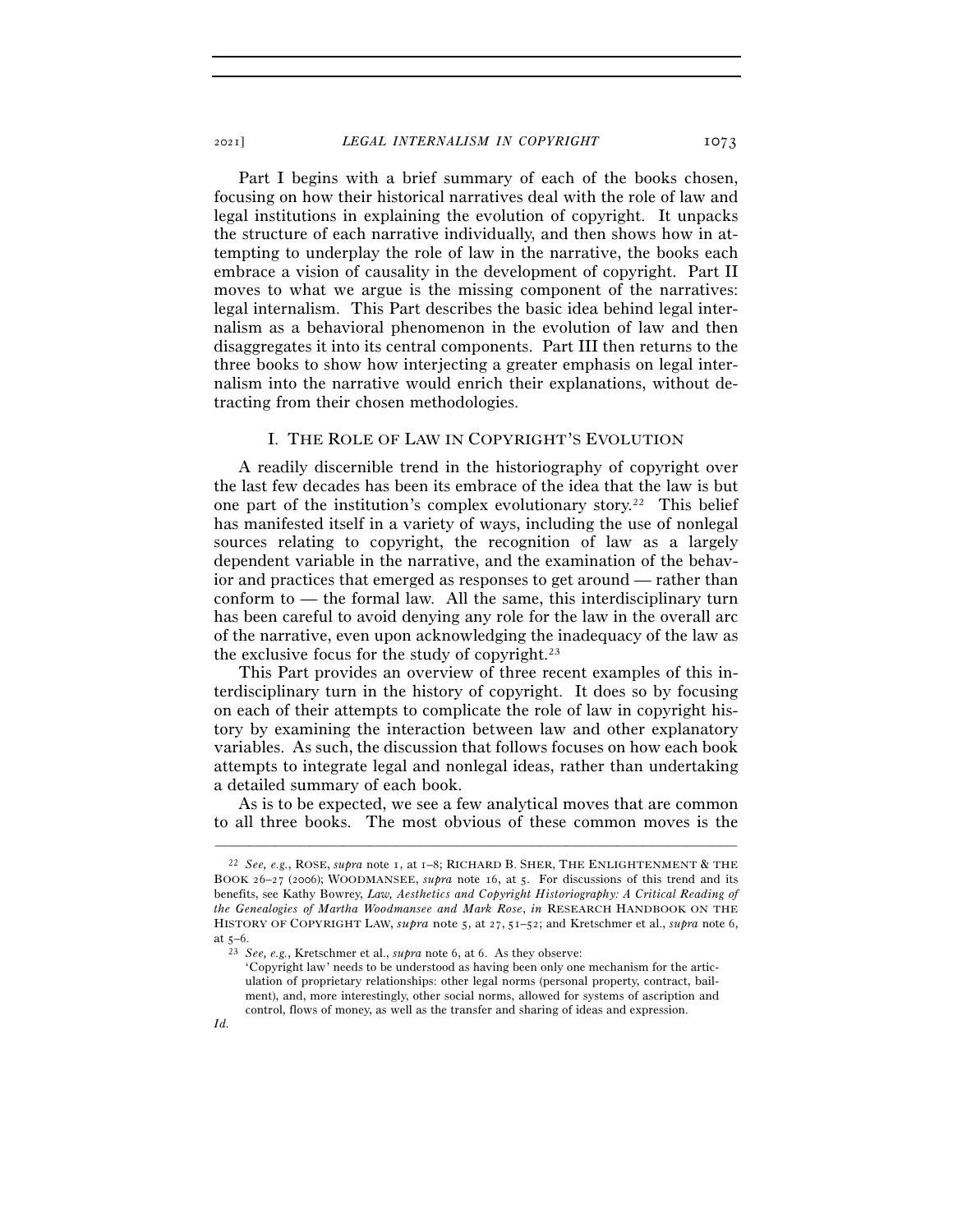early identification of copyright *law* as but a component of copyright's overall history. Each of the three books goes to some length to explain the basis of the law's inadequacy as an explanatory variable for copyright. Another move that is common to all three is the examination and use of sources that are altogether unconnected to the law, to explain the interests and motivations of the principal actors in the story.

Beyond these basic similarities however, each of the books adopts a very distinctive approach in introducing nonlegal explanatory variables into the narrative. And in so doing, they each attempt to integrate the nonlegal (or extralegal) parts of the story with the formal legal part in different ways.

## *A. Political Economy History*

While self-styled as a history of copyright, Professor Will Slauter's *Who Owns the News?* is in reality a history of copyright in relation to newspapers. Instead of telling the story of copyright's evolution in the abstract — as several others have done before — Slauter attempts to narrate the evolution of Anglo-American copyright through the lens of the newspaper industry, a segment of the market that has always remained at the peripheries of the copyright system. This perspective adds a degree of hitherto unappreciated complexity to the story of copyright's evolution, insofar as it showcases both the outsized influence that a marginal segment came to exert on multiple core issues within copyright as well as the manner in which the newspaper industry itself developed in response to its marginalization within copyright.

In seeking to fit newspaper publishing into the established narrative of copyright, Slauter's account takes as a given the standard political economy explanation that is commonly offered for copyright's evolution.24 As a direct consequence, the book takes a decidedly equivocal stance on the overall relevance of copyright for newspapers, a position that inflects the entire narrative. At times, Slauter sees newspapers as overly dependent on some form of exclusivity to maintain their business practices, reflected in the impassioned arguments that they make for inclusion within the copyright system (p. 146). Yet at other times especially after each successive marginalization — newspapers are portrayed as resilient characters whose clamoring for inclusion within copyright was a largely rhetorical (and symbolic) exercise rather than one with serious practical import (pp. 85–86, 162–69). As such, this conscious equivocation is hardly a demerit of the book, even though it on occasion results in a somewhat jagged narrative. Instead, the ambivalence highlights a theme that is indeed central to copyright's very story,

<sup>–––––––––––––––––––––––––––––––––––––––––––––––––––––––––––––</sup> 24 For an overview, see Gillian K. Hadfield, *The Economics of Copyright: An Historical Perspective*, 38 COPYRIGHT L. SYMP. 1, 4–6 (1988).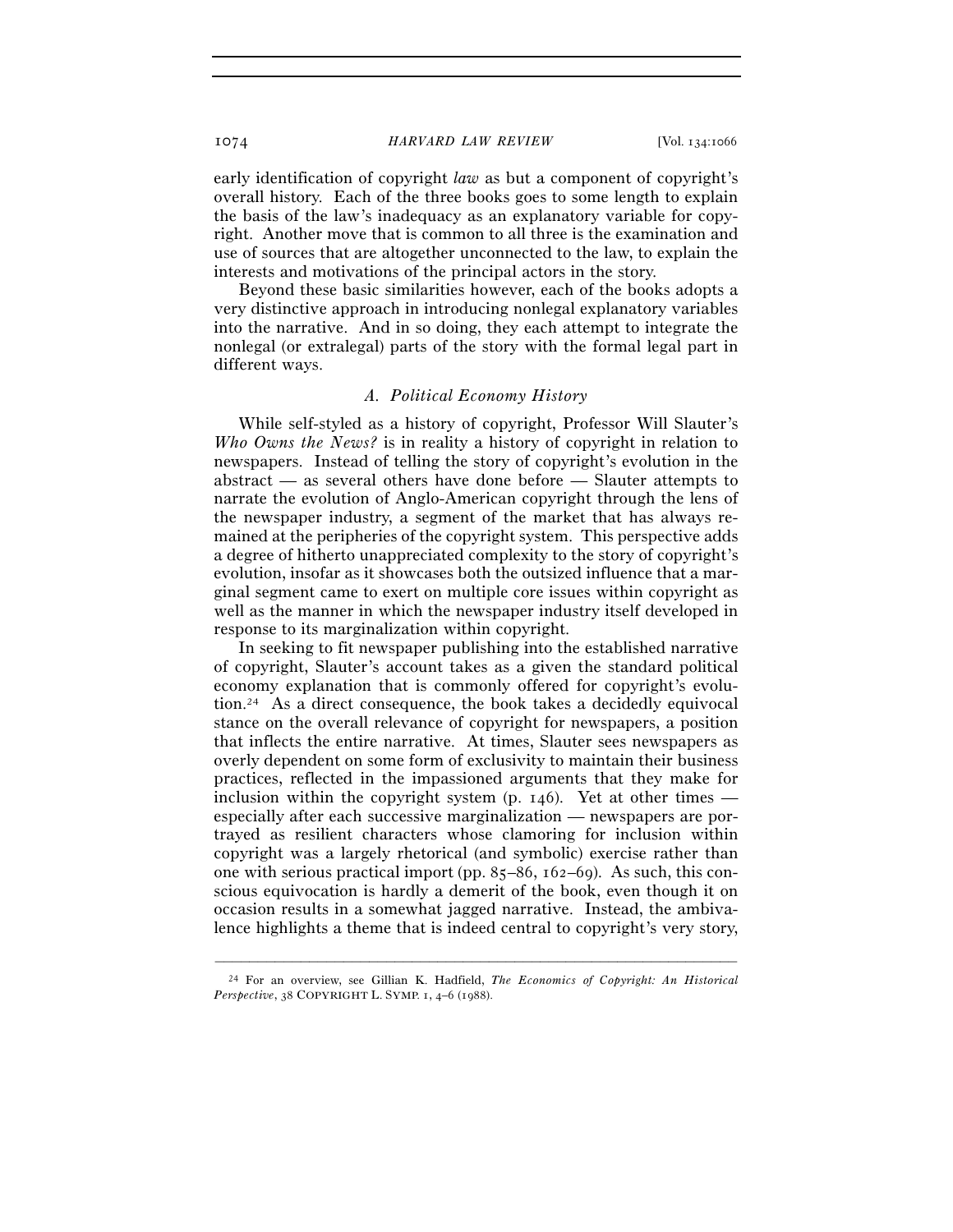<sup>2021</sup>] *LEGAL INTERNALISM IN COPYRIGHT* 1075

and that turns out to be true for newspapers no less so than it is for industries firmly within copyright's reach: the mismatch between the rhetoric of copyright justifications and the reality of its actual value and significance to the growth of an industry.<sup>25</sup>

Chapters one through three of the book examine the role of newspapers and news publishing in Britain and early America (pp. 15–116). The narrative begins with an interesting paradox: newspapers obtained greater exclusivity and rights prior to the invention of copyright in the English-speaking world than they did after its emergence (p. 17). Slauter then traces how British newspapers functioned and dealt with the problem of copying during the early days of copyright. He describes how the industry operated in a space of ambiguity about copyright but concludes that this perceived lack of protection was perfectly compatible with the practices of journalism at the time, which favored copying and reproduction (pp. 85–86). Chapter three then describes early American news publishing, where Slauter sees a similar dynamic of copying and exchanging (pp. 86–97) eventually giving way to concerns about credit, accuracy, and competition (p. 114).

Continuing the exploration of American news publishing, chapter four then turns directly to copyright law and attempts to somewhat overtly weave doctrine and adjudication into the broader narrative about attitudes toward copyright (pp.  $117-42$ ). The book's first attempt to integrate law into the prevailing understanding of copyright at the time is seen in its discussion of the notable 1829 case of *Clayton v. Stone*<sup>26</sup> (pp.  $118-19$ ,  $123-31$ ). And this is where cracks begin to emerge.

*Clayton v. Stone* was the first reported decision where a U.S. court considered a copyright infringement claim brought by a newspaper, a price current.27 In deciding the case, the court thus had to consider the copyrightability of the plaintiff's price current, which it rejected.28 The case was heard by then–district court Judge Thompson, who later became a Supreme Court Justice. Slauter tells us that Judge Thompson had penned an opinion barely a few months prior to *Clayton*29 where he had ruled that a nautical chart had a valid copyright, relying on the logic of labor (p. 128). A few years after *Clayton*, and after he had joined the Supreme Court, Justice Thompson was also a key figure in the Court's famed copyright decision of *Wheaton v. Peters*, 30 which rejected

<sup>&</sup>lt;sup>25</sup> For prior accounts of this mismatch and efforts to remedy it, see Balganesh, *supra* note 2, at 1573–76; Sara K. Stadler, *Incentive and Expectation in Copyright*, 58 HASTINGS L.J. 433, 435 (2007); and Sterk, *supra* note 2, at <sup>1198</sup>. 26 <sup>5</sup> F. Cas. 999 (C.C.S.D.N.Y. 1829) (No. 2,<sup>872</sup>). 27 *See id.* at 1000.

<sup>28</sup> *Id.*

<sup>&</sup>lt;sup>29</sup> Blunt v. Patten, 3 F. Cas. 763 (C.C.S.D.N.Y. 1828) (No. 1,580). <sup>30</sup> 33 U.S. (8 Pet.) 591 (1834).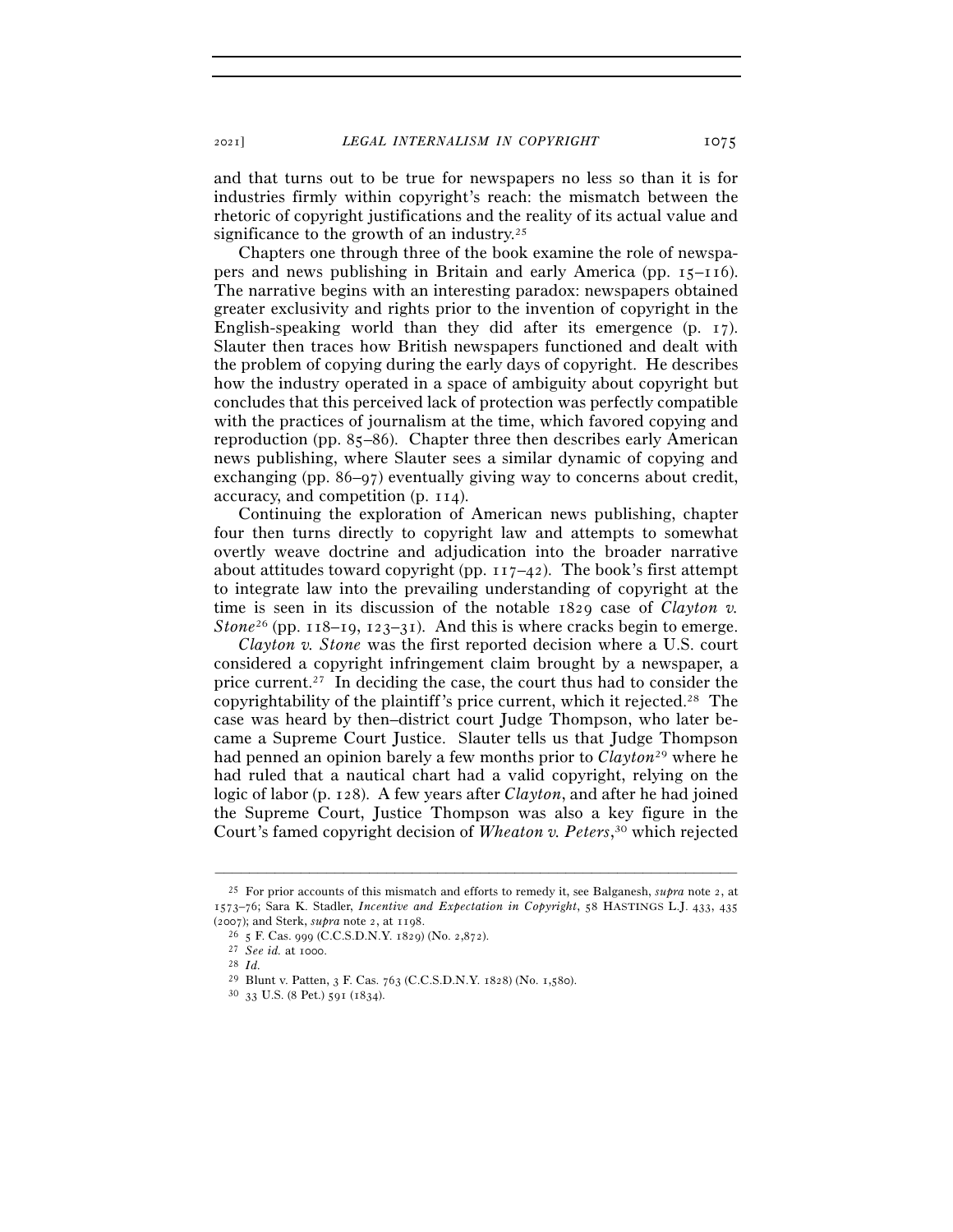the idea of common law copyright for published works in the United States.31 In *Wheaton*, Justice Thompson authored a powerful dissent, relying extensively on the logic of labor as the basis of copyright at common law.32 Despite all of this, the logic of labor played no part in the court's reasoning in *Clayton*. Instead, in Slauter's reading of the decision, the court treated the question as "not whether a work was factual or creative but whether it contributed to the advancement of learning" (pp. 130–31).

This reading of *Clayton* is not without controversy, which Slauter does not sufficiently acknowledge. Legal scholars have disagreed on Judge Thompson's logic in denying the plaintiffs protection for their price currents. Some see in the opinion an analysis of "substantive merit" underlying the work seeking protection, and others see it as motivated by a rigid distinction between science and commerce.33 Adding to these layers of potential meaning is another source of interpretation that Slauter also does not address and that is relevant to the discussion of internalism that we develop later. And this is how *Clayton* came to be understood within the legal lore of copyright after it was decided and digested.

As Slauter acknowledges (p. 118), *Clayton*'s prominence rose exponentially after the Supreme Court relied on the decision in the canonical copyright case of *Baker v. Selden*. 34 Yet *Baker* did not draw on *Clayton* for either of the positions advanced in today's scholarly readings of the case. Instead, *Baker* found in *Clayton* the logic that copyright maintained a distinction between protecting a work against copying for explanation and copying for use, holding that the latter ought to be protected by "letters-patent."35 In drawing on *Clayton*, *Baker* appeared to be alluding to the possibility that then-Judge Thompson had rejected the plaintiff's claim therein because of the functionality of the claimed subject matter. In a similar vein, it is worth noting that a few decades after the decision, copyright lawyers themselves came to understand *Clayton*'s logic as questionable and potentially unconnected to the subject matter at issue. Eaton Drone, author of an extremely influential

<sup>31</sup> *Id.* at 661, 663. For more on the case and its impact, see Craig Joyce, *"A Curious Chapter in the History of Judicature":* Wheaton v. Peters *and the Rest of the Story (of Copyright in the New Republic)*, 42 HOUS. L. REV. 325, 326–28 (<sup>2005</sup>). 32 *Wheaton*, 33 U.S. (8 Pet.) at 669–70 (Thompson, J., dissenting) ("The great principle on which

the author's right rests, is, that it is the fruit or production of his own labour, and which may, by the labour of the faculties of the mind, establish a right of property, as well as by the faculties of the body . . . ."). 33 *Compare* Bracha, *supra* note 1, at 205–06 (making the case for the substantive-merit interpre-

tation), *with* Robert Brauneis, *The Transformation of Originality in the Progressive-Era Debate over Copyright in News*, 27 CARDOZO ARTS & ENT. L.J. 321, 334–36 (<sup>2009</sup>). 34 <sup>101</sup> U.S. 99 (<sup>1880</sup>). 35 *Id.* at 106; *see also id.* at 105–06.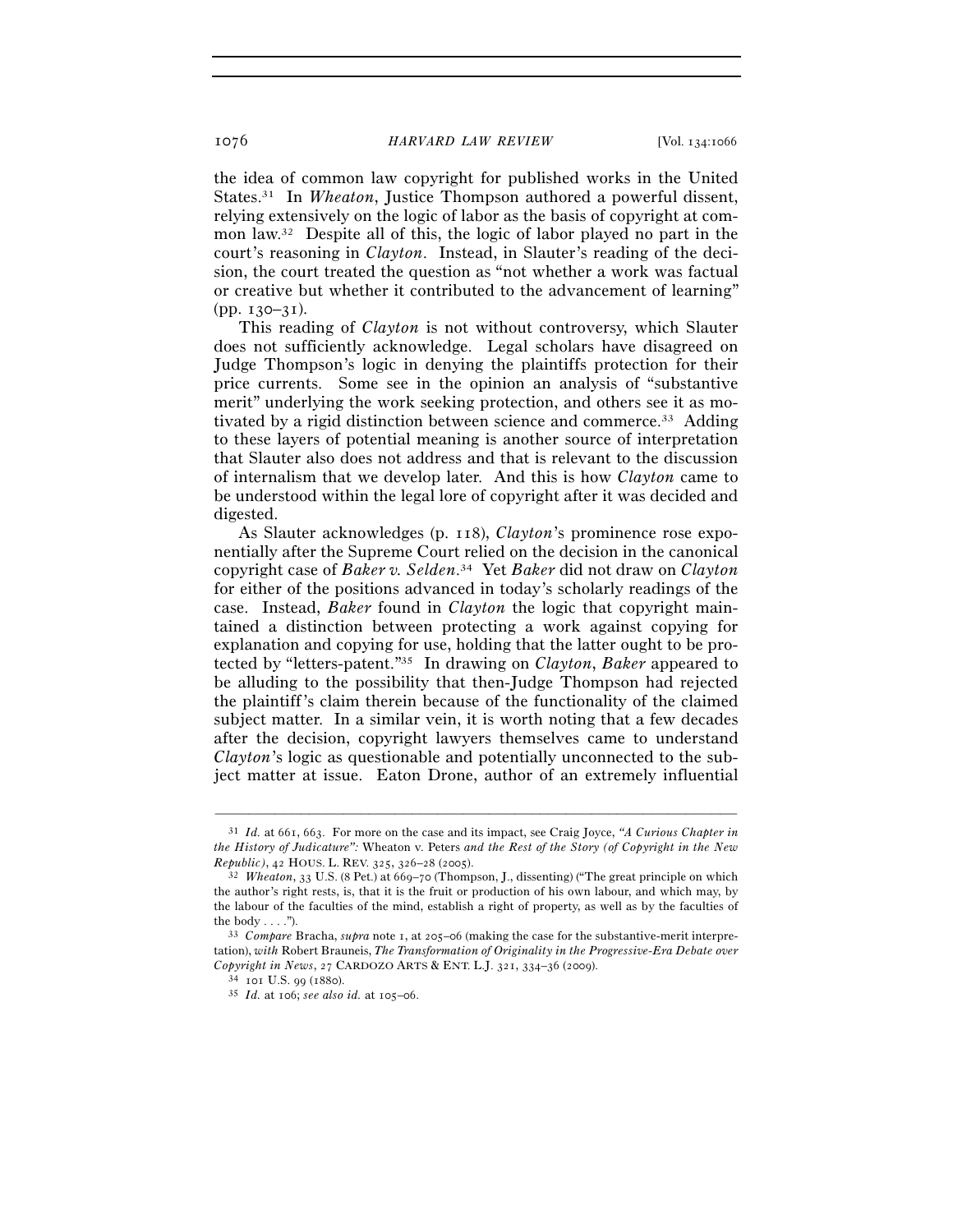late nineteenth-century treatise on copyright, saw in *Clayton* little more than a recognition that it would have been impracticable for newspapers to comply with the statute's rigid requirements of publication for four or more weeks.36 To Drone, the "ephemeral[ity]" referenced in *Clayton* was an allusion to the four-week publication period, rather than a subject-matter discussion.37 When the statute was modified to eliminate the rigidity of the formalities, *Clayton*'s logic became irrelevant in this reading.38 Whether then-Judge Thompson intended to introduce a subject-matter restriction in his opinion or not, the reality remains that by the turn of the century, *Clayton* had come to be dissociated from any such restriction.39 In attempting to weave *Clayton* into the story of newspaper publishing and copyright, Slauter's account underappreciates the evolutionary independence of legal precedents.

The second half of *Who Owns the News?* engages legal precedents and law reform efforts much more directly than does the first half. Moving back to Britain in chapter five, the book documents the efforts to introduce a special law for newspaper copyright and the ways in which these attempts brought different types of coalitions and frictions to the surface (pp. 144–66). As part of this narrative, Slauter examines several key copyright decisions of relevance to newspapers. And again, the narrative appears to force these cases into the political economy story that Slauter attempts to tell about protection being a binary between full protection and no protection, in the process glossing over the jurisprudential nuances that they embody. For instance, in discussing the case of *Cox v. Land & Water Journal Co.*40 and its exclusion of newspapers from the categories of "book" and "periodicals" in the statute, Slauter appears to suggest that the decision was ambivalent about recognizing newspapers as copyrightable subject matter (pp. 167–69). Yet scrutiny of the actual decision reveals a few important things. First, its author was attempting to finesse the statute's requirements of registration by affording newspapers a seemingly equivalent nonstatutory right that

<sup>36</sup> EATON S. DRONE, A TREATISE ON THE LAW OF PROPERTY IN INTELLECTUAL PRODUCTIONS IN GREAT BRITAIN AND THE UNITED STATES EMBRACING COPYRIGHT IN WORKS OF LITERATURE AND ART, AND PLAYRIGHT IN DRAMATIC AND MUSICAL COMPOSITIONS 169 n.1 (<sup>1879</sup>). 37 *Id.* As we shall see later, treatise writers closer in time to *Clayton* also adopted this view. *See*

*infra* p. <sup>1124</sup>. 38 *See* DRONE, *supra* note 36, at 169 n.<sup>1</sup> ("The statutory requirement just mentioned has been long obsolete."). 39 *See, e.g.*, Mutual Advert. Co. v. Refo, 76 F. 961, 963 (C.C.D.S.C. 1896) (citing *Clayton* for the

proposition that a pamphlet was copyrightable); Harper v. Shoppell, 26 F. 519, 519 (C.C.S.D.N.Y. 1886) (citing *Clayton* for the idea that a single sheet may qualify as a book under copyright law); United States *ex rel.* Schumacher v. Marble, 14 D.C. (3 Mackey) 32, 45–46 (1883) (citing *Clayton* for the need to take essential steps to obtain copyright protection); Clemens v. Belford, Clark & Co., 14 F. 728, 730 (C.C.N.D. Ill. 1883) (citing *Clayton* for the requirement that authors comply with copyright laws to obtain property rights in their published works).  $^{40}$  [1869]  $\rm{z1}$  LT 548 (Eng.).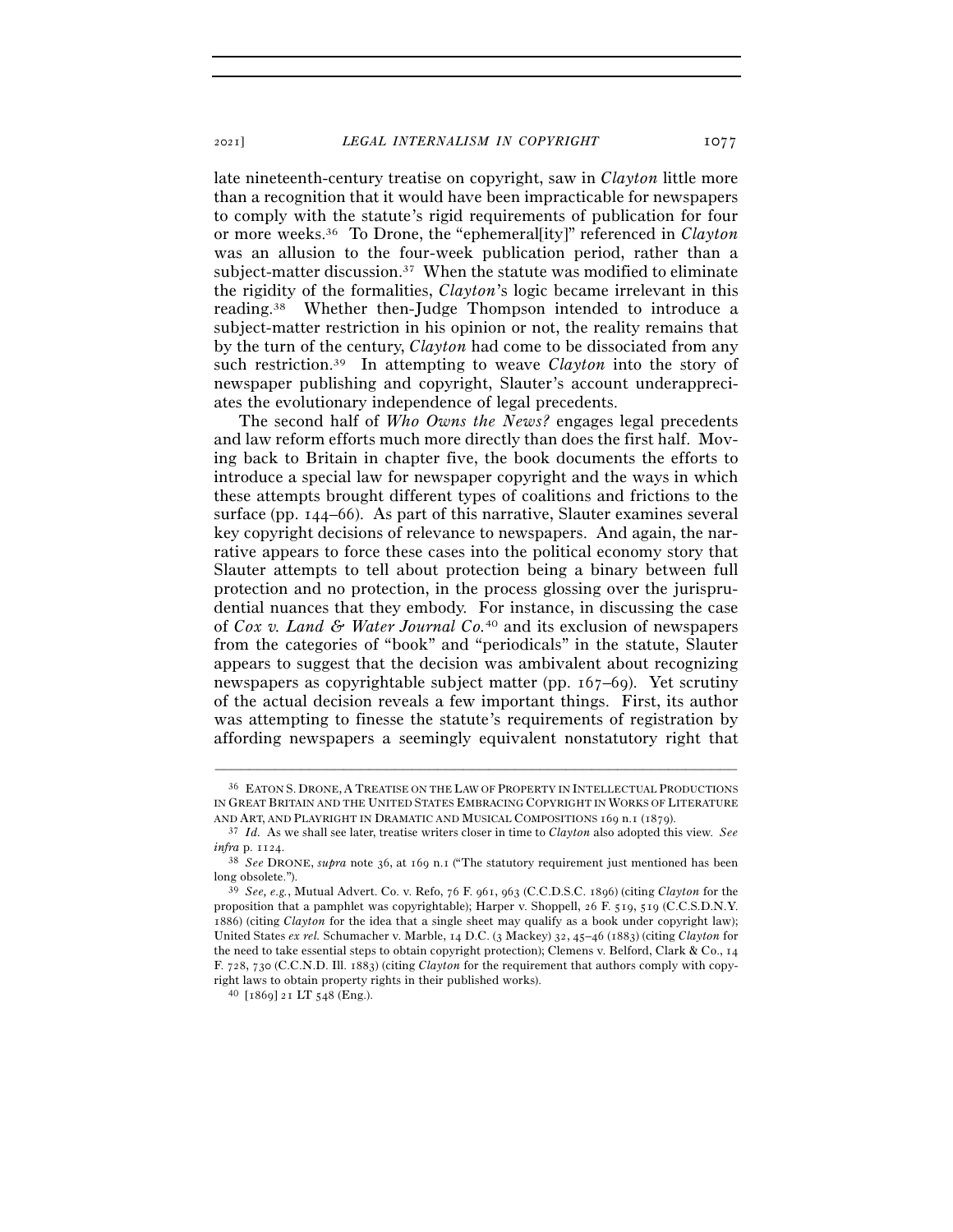would get around the registration prerequisite.<sup>41</sup> Second, the opinion came from a court of equity (the Court of Chancery, right before the fusion of law and equity<sup>42</sup>), where circumventing needless formalities was a key objective. *Cox* was therefore giving newspapers supracopyright protection, a move that the U.S. Supreme Court would attempt to replicate a half century later.<sup>43</sup> In Slauter's narrative about protection, these nuances — which paint a more complex picture recede into the backdrop.

Shifting back to the United States, the book then details how the American newspaper publishing world sought to reform and then use copyright law to regulate copying — with very little success (pp. 198– 221). Complicating the story is the emergence of structured newsgathering cooperatives in this time, which engaged the rhetoric of "monopolies" (p. 197). In Slauter's account, what appears to have scuttled the reform effort was the fracturing of interests among newspapers of varying sizes (pp. 201–02, 205–07). This rupture in turn led newspapers to push for the idea of an independent property right in news, which produced the decision in *International News Service v. Associated Press*. 44

The book's discussion of the buildup to the Supreme Court litigation is thoroughly researched and particularly well developed (pp. 229–46). Slauter ably walks readers through the key parts of the litigants' legal strategies and the successes of these strategies. However, when it comes to the Court's actual decision, the narrative once again abbreviates the nuances of the opinion in pursuit of its overall arc (pp. 246–50). Given the centrality of the case to newspapers and intellectual property in the United States, one might have expected the book to delve deeper into its legal complexities, even while remaining true to Slauter's narrative. His treatment of "unfair competition" and "quasi property" in the book comes across as caricatured (p. 247), suggesting that these ideas have little analytical content of their own.45 Slauter portrays the author of

<sup>–––––––––––––––––––––––––––––––––––––––––––––––––––––––––––––</sup> <sup>41</sup> *See id.* at 550. For an understanding of the case along these lines, see DRONE, *supra* note 36,

at  $172-73$ .<br><sup>42</sup> *See Cox*, 21 LT at 550. For more on the law-equity fusion and its analytical ramifications, see Michael Lobban, *What Did the Makers of the Judicature Acts Understand by "Fusion"?*, *in* EQUITY AND LAW: FUSION AND FISSION 70 (John C.P. Goldberg, Henry E. Smith & P.G. Turner

eds., 2019).<br><sup>43</sup> *See* Int'l News Serv. v. Associated Press, 248 U.S. 215 (1918).<br><sup>44</sup> 248 U.S. 215.<br><sup>45</sup> A fairly robust body of literature has attempted to show that the majority opinion drew these ideas from existing doctrines and principles. *See, e.g.*, Shyamkrishna Balganesh, *"Hot News": The Enduring Myth of Property in News*, 111 COLUM. L. REV. 419, 422 (2011); Shyamkrishna Balganesh, *Quasi-property: Like, but Not Quite Property*, 160 U. PA. L. REV. 1889, 1891 (2012); Rudolf Callmann, *He Who Reaps Where He Has Not Sown: Unjust Enrichment in the Law of Unfair Competition*, 55 HARV. L. REV. 595, 602 (1942); Rudolf Callmann, *Unfair Competition in Ideas and Titles*, 42 CALIF. L. REV. 77, 80 (1954); Rudolf Callmann, *What Is Unfair Competition?*, 28 GEO. L.J. 585, 588 (1940); Zechariah Chafee, *Unfair Competition*, 53 HARV. L. REV. 1289, 1309–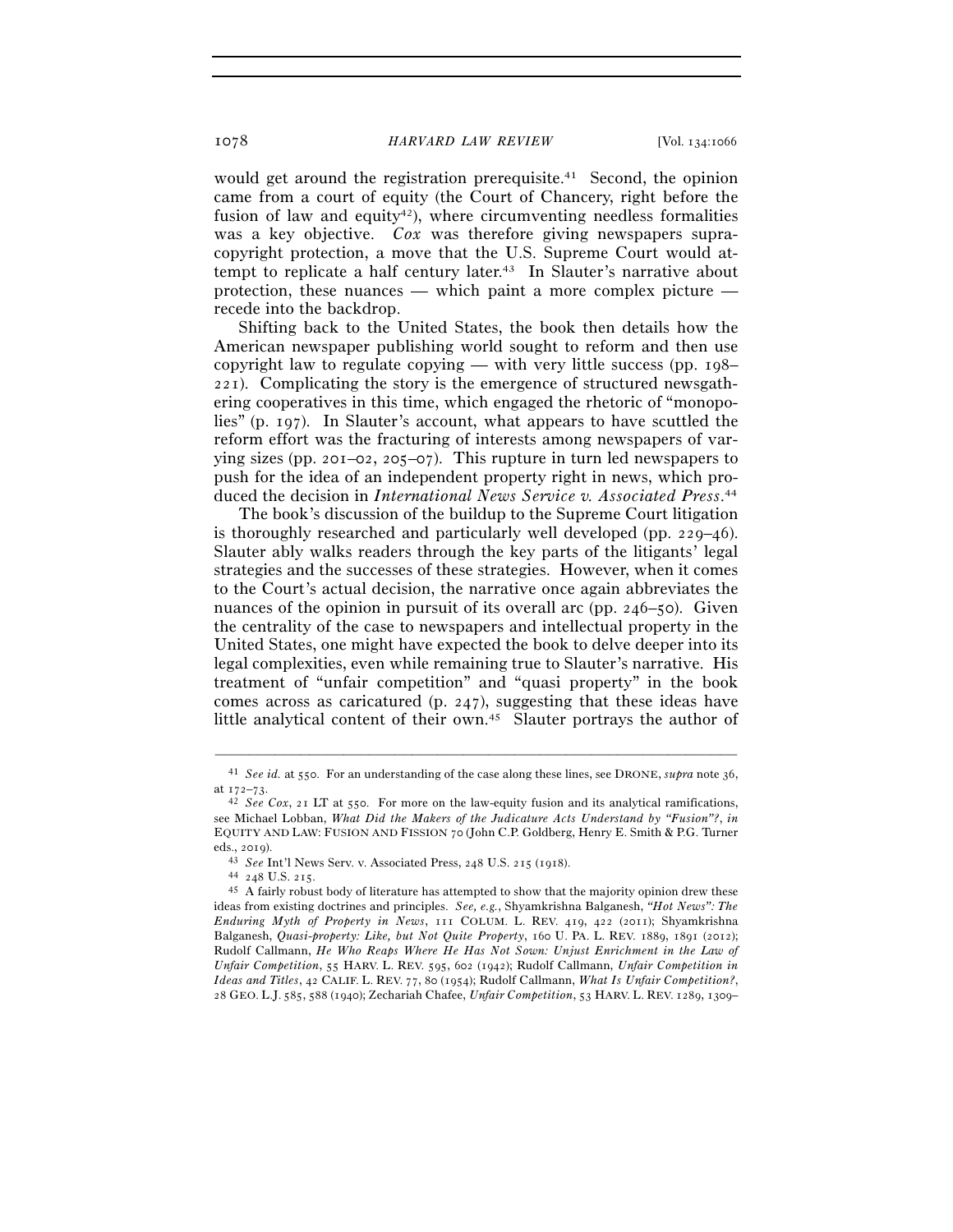the majority opinion, Justice Pitney, as something of a compromiser, while he treats the dissenting opinions in the case — by the more famous Justices Holmes and Brandeis — as driven by more coherent philosophical positions (pp. 248–50). Again, the narrative glosses over legal nuances that explain a lot.

Since the plaintiff in the case was seeking only an injunction — and no damages — the Court was exercising its equitable jurisdiction, which it was acutely aware of.46 (A comparison to the English case of *Cox*  would have been particularly valuable here, an opportunity that Slauter misses.) Equitable jurisdiction afforded the Court broad substantive and procedural discretion in the case, which the majority seized on to craft a new substantive right and remedy. Justice Pitney's ideas of unfair competition and quasi-property were hardly mere "neologism[s]" (p. 247) but instead were ideas with considerable intellectual pedigrees, even if one disagrees with their suitability for the dispute before the Court. Slauter's reading of the case misses all of this.

As a history of the Anglo-American newspaper publishing industry and its efforts to obtain inclusion within copyright law, *Who Owns the News?* is well executed and successful. Yet as a history of how newspapers navigated the *legal* institution of copyright over time, the book is somewhat rushed and the narrative too unidimensional. The narrative consistently portrays copyright as representing something of a binary between protection and nonprotection when the legal machinery embodies multiple intermediate options, many of which remain submerged in the narrative. By glossing over nuances that are not just idiosyncratic details but instead core components of copyright's legal foundations, the book makes the law of copyright — as it relates to newspapers — seem like little more than a distillation of the myriad political and economic influences that operated on the industry at any given point in time. While that may have well been how newspapers *perceived* their marginalization within copyright, one suspects it does not capture how the world of copyright perceived its interaction with the news.

## *B. Social History*

More so than the other two books, Professor Fei-Hsien Wang's *Pirates and Publishers* looks beyond law to less formal sources of economic coordination and regulation. The book seeks to "shift attention from the copyright legislations to their potential users" (p. 4). It therefore examines how these users "received, appropriated, practiced, and contested the very concept of copyright ['*banquan*'] . . . from the 1890s,

<sup>–––––––––––––––––––––––––––––––––––––––––––––––––––––––––––––</sup> 11 (1940); W. Edward Sell, *The Doctrine of Misappropriation in Unfair Competition*, 11 VAND. L. REV. 483, 486–87 (<sup>1958</sup>). 46 *See Int'l News Serv.*, 248 U.S. at 236 ("In order to sustain the jurisdiction of equity over the

controversy, we need not affirm any general and absolute property in the news as such.").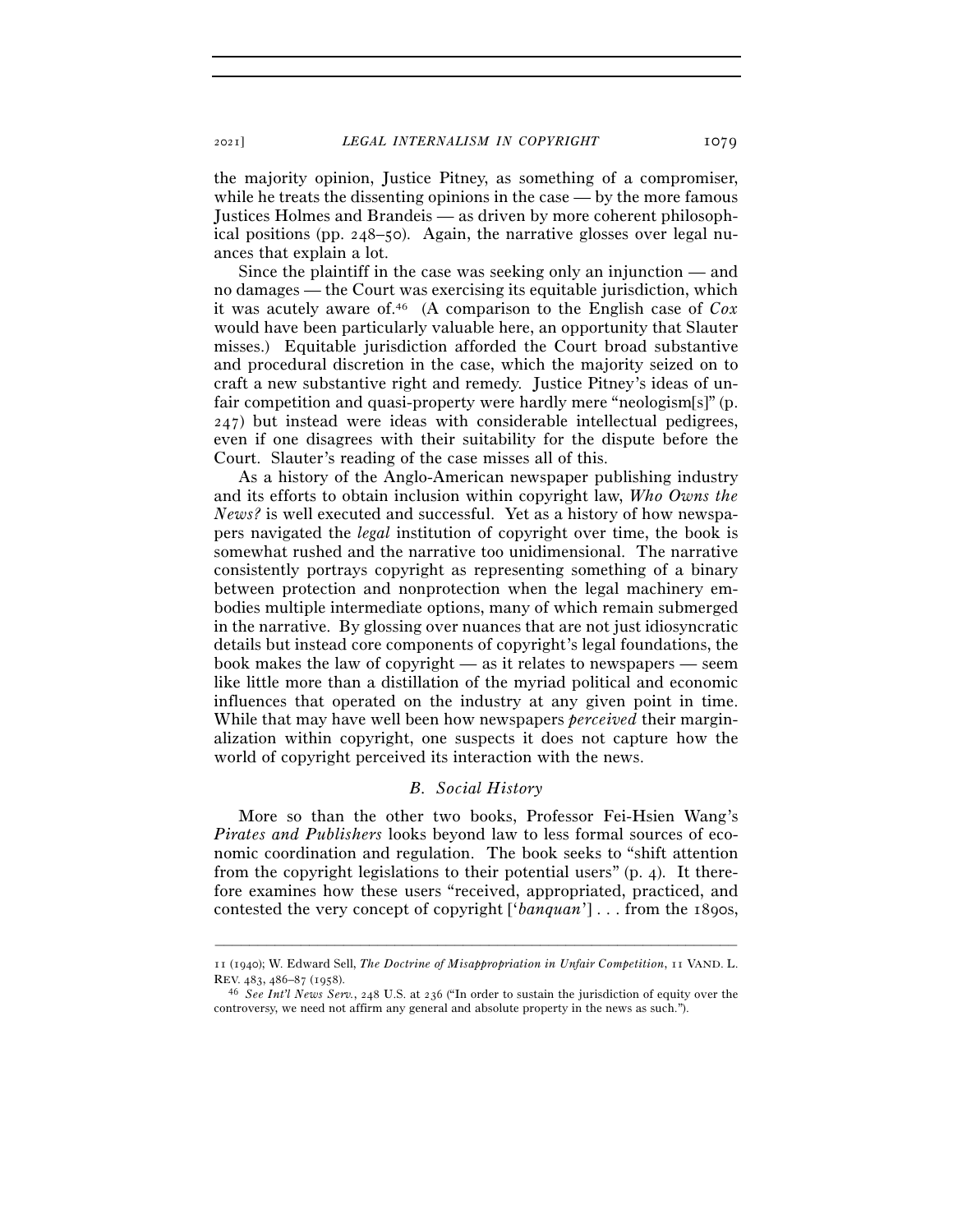when this term was first introduced in the Chinese cultural community, to the 1950s, when it gradually faded from public discussion" under the new Communist regime (p. 4).

In making this examination, the book pushes back against the old and persistently influential belief that the Chinese population simply lacked "a sense of copyright" (p. 2). This conventional story portrays the development of intellectual property law, and especially of copyright, in modern China as a "failure"47: intellectual piracy remains rampant in contemporary China, more than a century after the Chinese state first introduced a modern intellectual property law into its legal apparatus, and legal enforcement remains uneven and often nonexistent. The story then blames this "failure" on the fact that "Chinese tradition and political culture privilege imitation over innovation, community over the individual" (p. 3).

Wang's book dismantles this essentialist narrative by thickening the history of copyright in modern China: it shows how state actors, publishers, and authors alike made active, often aggressive, use of copyright institutions to further their own interests and political objectives, thereby refuting the portrayal of Chinese intellectual and economic culture as somehow fundamentally incompatible with the idea of individualized intellectual property rights. Up until the Communist era, China had a vibrant and highly commercialized private publishing industry that inevitably relied heavily on institutionalized rules and norms to coordinate its activities. As Wang capably demonstrates, such an industry could not have had a wholly negative relationship with the institution of copyright.

There is a rich and growing literature on pre-twentieth-century Chinese publishing practices that argues for the existence of a robust publishing industry in China since at least the late seventeenth century.48 Whether this premodern indigenous industry possessed something functionally similar to intellectual property has been the subject of fierce debate. Prudently, Wang chooses not to engage this debate, "suspend[ing] judgment as to whether imperial China had its indigenous 'copyright'" (p. 9). Instead, she begins her narrative in the late Qing dynasty, just as political elites were making a major push to "modernize" Chinese law in the image of Western — and, later, Japanese — law.

Preexisting scholarship has often characterized these attempts as political and legal transplant programs, given that they sought to introduce Western institutions, often filtered through Japanese adaptations, into

<sup>–––––––––––––––––––––––––––––––––––––––––––––––––––––––––––––</sup> 47 *E.g.*, WILLIAM P. ALFORD, TO STEAL A BOOK IS AN ELEGANT OFFENSE: INTELLECTUAL PROPERTY LAW IN CHINESE CIVILIZATION <sup>2</sup> (<sup>1995</sup>). 48 *See, e.g.*, CYNTHIA J. BROKAW, COMMERCE IN CULTURE: THE SIBAO BOOK TRADE IN

THE QING AND REPUBLICAN PERIODS 1–2 (2007).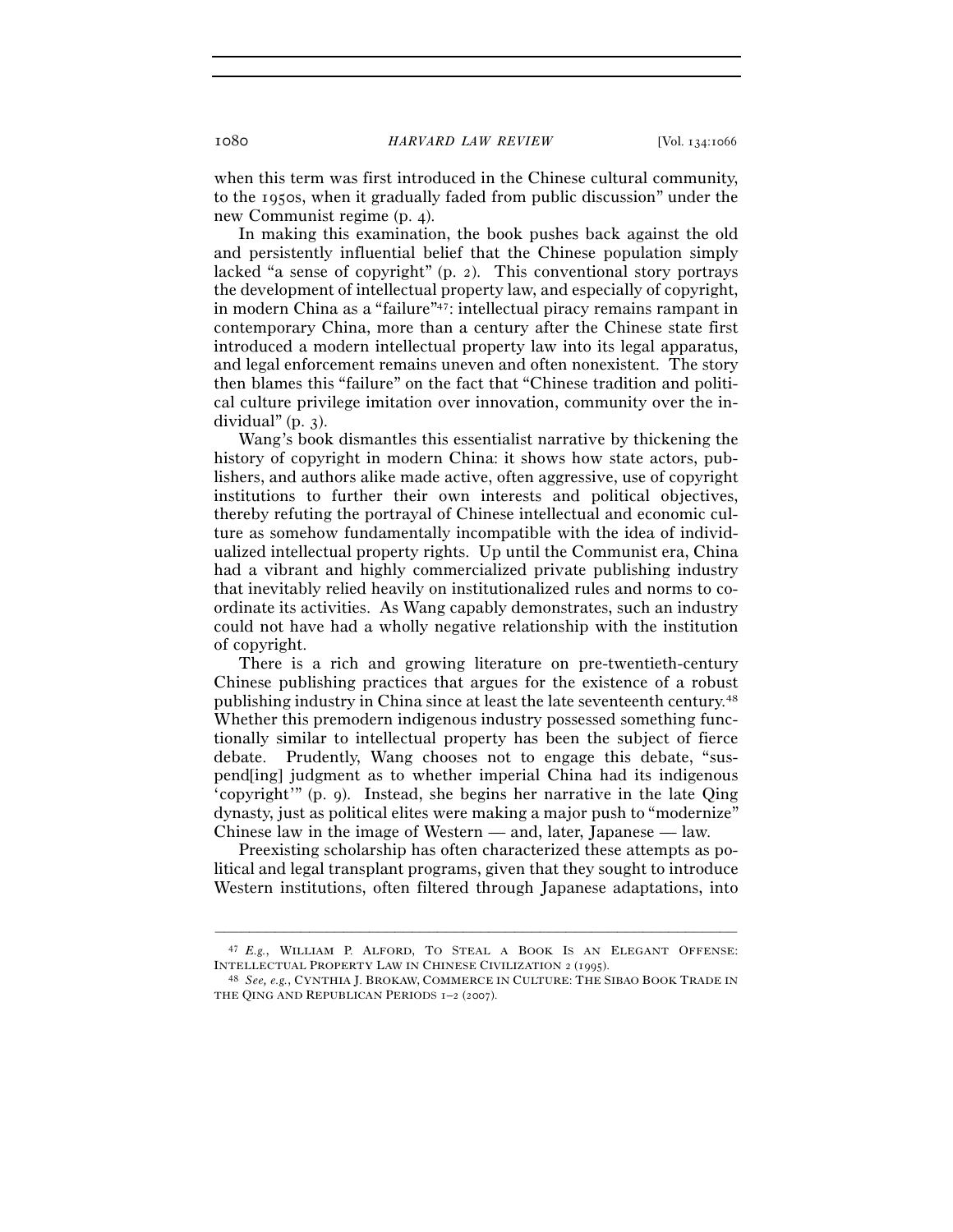China.49 Wang argues, however, that this history "should not be seen merely as another case of legal transplantation or legal modernization; it is also a point of encounter and exchange between two systems of textual reproduction and knowledge economy" (p. 10). In other words, she argues that the history of copyright in twentieth-century China is far more complicated than one country passively "receiving" the legal institutions of another, but was instead a process where an enormous amount of local institutional entrepreneurship emerged in China alongside higher-level attempts to introduce foreign law.

Chapter one gives an intellectual and textual history of the term "copyright," tracing its movement from Japanese political and legal discourse in the aftermath of the Meiji Restoration to elite Chinese discourse in the late Oing dynasty (pp.  $2I-6I$ ). Chapters two through four discuss the incentives and goals of politicians, authors, and publishers in the midst of these institutional changes (pp.  $62-157$ ). The explosion of intellectual interest in "New Learning" — Western science, philosophy, and sociopolitical thought — shook up the old intellectual infrastructure through which intellectuals had long verified the authenticity, credibility, and value of publications (pp.  $62-63$ ). This profound shift created new incentives for all sides: for the state to regulate and control, for publishers to pursue and secure economic profit, and for authors to claim new sources of wealth, social status, and influence — all of which converged on the new legal institution of copyright (p. 18).

Chapters five to seven illustrate the localized functionality of the new copyright regime, focusing on the ability of Shanghai booksellers to establish and reinforce "their own private *banquan*/copyright regulations when the Chinese central state and its law were unable or unwilling to do so" (p. 18). As historians have long argued, the coercive capacities of the late Qing and Republican governments were consistently limited due to a combination of low taxes, weak administrative capacity, and often crippling political instability.50 It therefore comes as no surprise that

<sup>49</sup> *See, e.g.*, Peter K. Yu, *The Transplant and Transformation of Intellectual Property Laws in China*, *in* GOVERNANCE OF INTELLECTUAL PROPERTY RIGHTS IN CHINA AND EUROPE 20, 20–29 (Nari Lee, Niklas Bruun & Mingde Li eds., 2016); Liguo Zhang & Niklas Bruun, *Legal Transplantation of Intellectual Property Rights in China: Resistance, Adaptation and Reconciliation*, 48 INT'L REV. INTELL. PROP. & COMPETITION L. 4, 5 (2017). On the general history of legal transplants in modern China, see Taisu Zhang, *The Development of Comparative Law in Modern China*, *in* THE OXFORD HANDBOOK OF COMPARATIVE LAW 228 (Mathias Reimann & Reinhard Zimmermann eds., 2d ed. 2019) [hereinafter Zhang, *Development of Comparative Law*]. *50* For background on the administrative weakness in the late imperial era, see, for example,

T'UNG-TSU CH'Ü, LOCAL GOVERNMENT IN CHINA UNDER THE CH'ING (1962); BRADLY W. REED, TALONS AND TEETH: COUNTY CLERKS AND RUNNERS IN THE QING DYNASTY (2000). On the Republican era*,* see, for example*,* PRASENJIT DUARA, CULTURE, POWER, AND THE STATE: RURAL NORTH CHINA, 1900–1942 (1988); and HUAIYIN LI, VILLAGE GOVERNANCE IN NORTH CHINA, 1875–1936 (2005). On fiscal weakness, see Taisu Zhang, *Fiscal Policy and Institutions in Imperial China*, *in* OXFORD RESEARCH ENCYCLOPEDIA: ASIAN HISTORY (2020).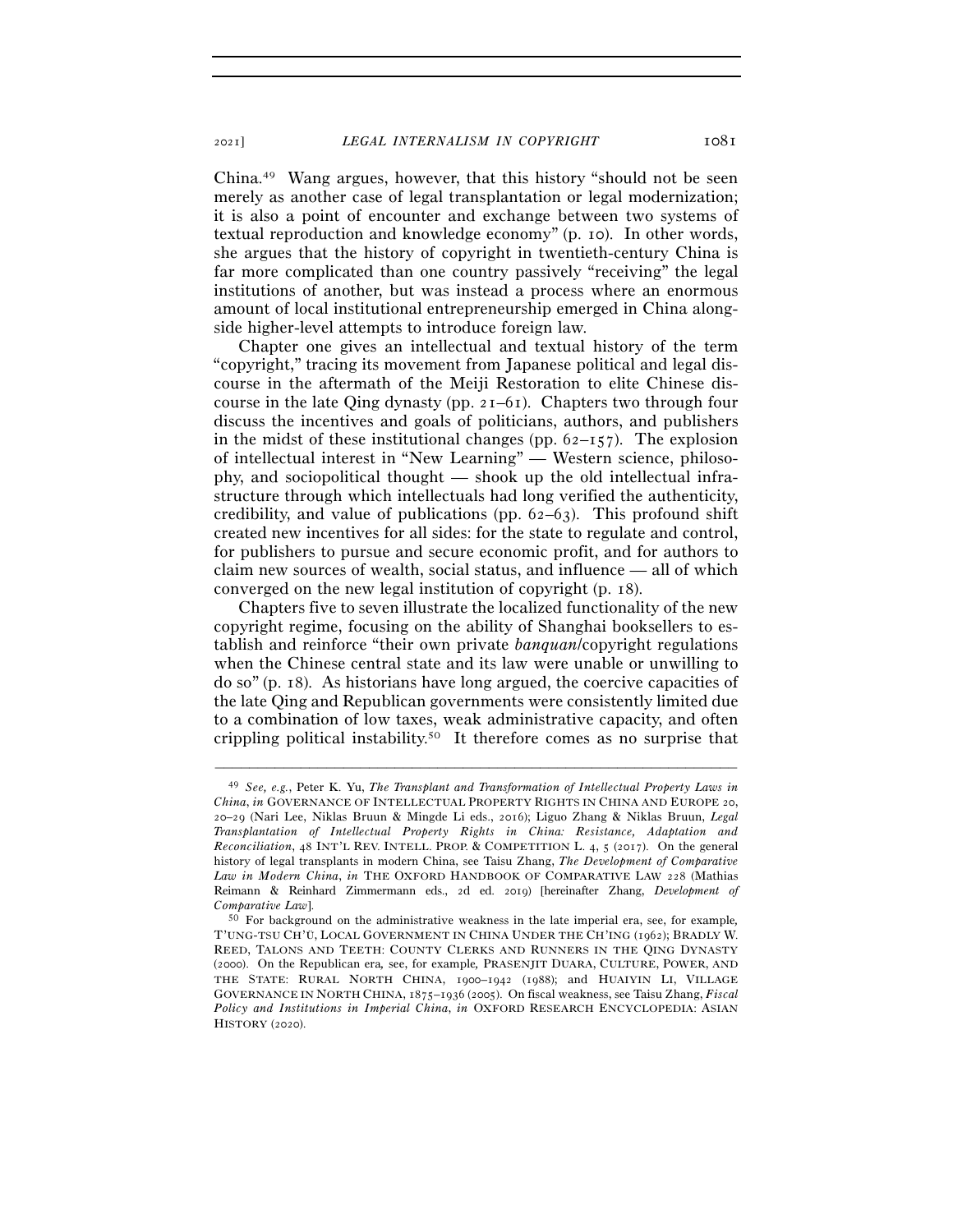their control over copyright was similarly limited and often superseded by customary institutions like guild regulations. These regulations effectively constituted a separate domain of rules, procedures, and enforcement mechanisms that were often more in tune with the economic circumstances of the time than they were with formal law. This parallel customary regime continued to operate in Shanghai and Beijing through the early 1950s, when the new Communist regime's overwhelming desire for political and intellectual control gradually brought an end to the regulatory independence of local publishers (pp. 252–88).

As social history, Wang's book is a significant achievement: it is sophisticated, richly documented, and skillfully narrated. As discussed in somewhat more detail below, its unpacking of the personal and political incentives of lawmakers, writers, and publishers is uncommonly compelling and deep, combining interpretive nuance with great analytical clarity.

As a social history of a *legal institution*, however, the book leaves something to be desired. To be fair, on its own terms, the book does not attempt to present anything close to a comprehensive institutional history of copyright but instead focuses on its reception, transformation, and use within a specific sociopolitical and geographical range. It is therefore not a failure of the book that it leaves large swathes of macrolevel legal, political, and economic development uncovered. That said, given the book's clear institutional ambitions, it is entirely fair to ask whether its institutional narrative, within its own stated parameters, covers the necessary bases.

From this perspective, a visible gap in the book is that its *substantive* account of copyright laws and customs is thin. The book clearly demonstrates that there was a customary copyright regime in Republican China, operating "under the shadow" of the formal legal system (p. 20). When it comes to the substantive rules that governed economic behavior, however, the book offers only a bare-bones description: it discusses, for example, the conditions for the initial recognition of a customary "*banquan*," without laying out how the "*banquan*" could be transferred, licensed, waived, or terminated, all of which are critical to understanding how copyrights actually functioned, economically and socially (pp.  $171-77$ ). This is also true of the book's account of formal legislation, which covers only a few pages and discusses its content in a very abstract manner, glossing over most facets of the substantive legal regime (pp. 194–204).

As a result, the book fails to give a satisfying account of how custom interacted with formal legal institutions. It does persuasively argue that the two regimes were jurisdictionally distinct, but the lack of a fuller, more substantive description of the regulatory content of either regime effectively precludes the possibility of looking more deeply into their *intellectual* interactions. Concepts, substantive rules, and procedures of formal law may well have influenced customary legal institutions even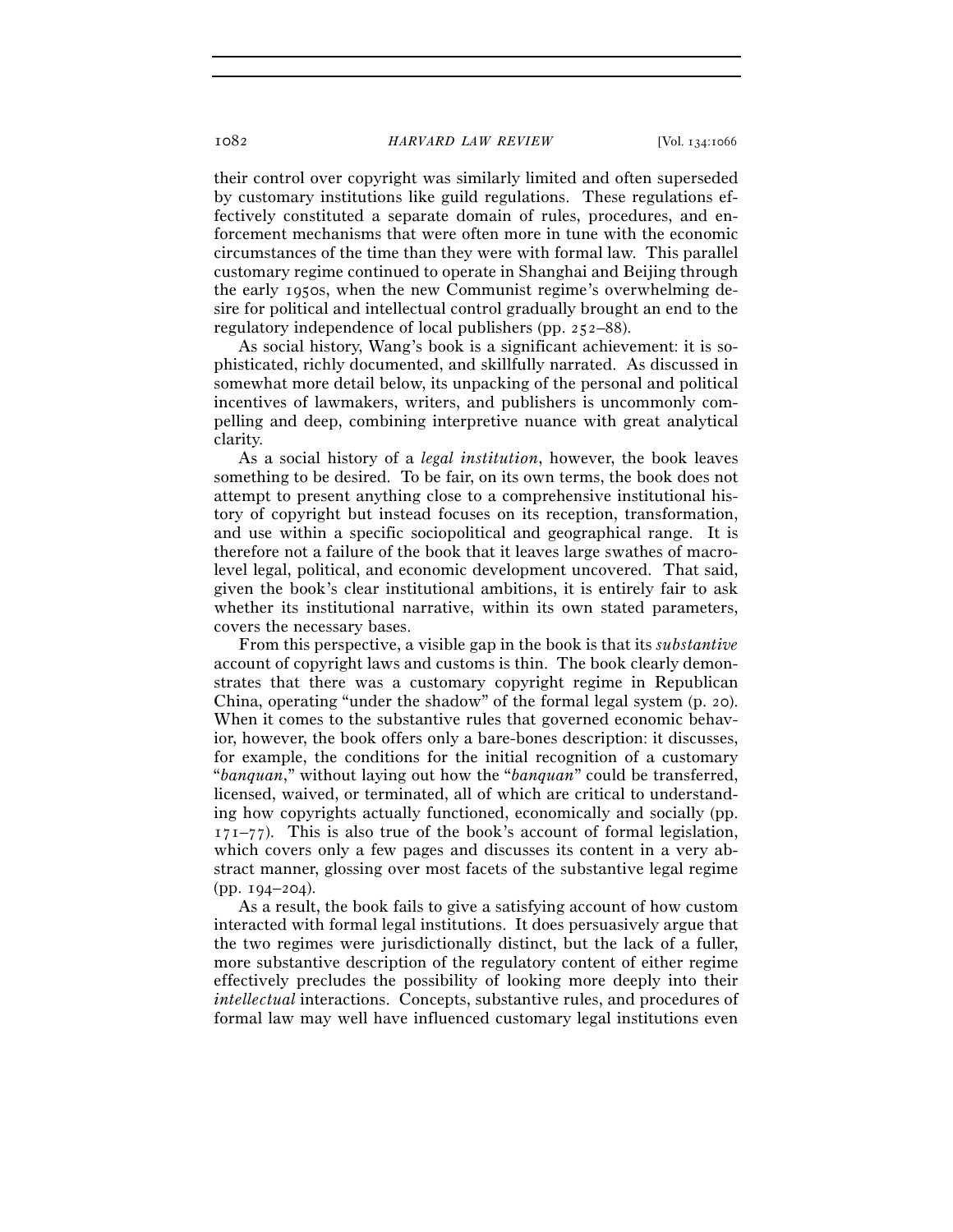<sup>2021</sup>] *LEGAL INTERNALISM IN COPYRIGHT* 1083

while functioning largely independently of these formal legal institutions.

Wang notes that, for much of the early twentieth century, state power was too limited for formal intellectual property law to be effectively enforced (pp. 198–99). Many scholars have indeed argued that the Qing state was too weak to consistently enforce its "civil" laws at the local level and that local customs tended to carry greater weight than formal law in everyday socioeconomic activity.<sup>51</sup> Even so, many of the concepts and institutional structures employed in customary property and contract law were often consistent with those found in formal legal codes and regulations,<sup>52</sup> suggesting that the formal law retained some measure of intellectual influence even if it lacked coercive force.

One would expect such intellectual influence to be even stronger in the context of early twentieth-century intellectual property law. Late Qing and Republican-era legal reforms drew their intellectual authority not only from the backing of the state, but also from the sociopolitical prestige afforded to Western and Japanese institutions.53 Copyright, in particular, was a domain in which the most visible and influential actors were prominent authors and major publishers who often shared these political sensitivities (pp. 90, 118). A formal legal regime that, contentwise, played into these sensitivities would likely have possessed a substantial amount of intellectual prestige even if it was poorly enforced in practice. That such prestige was limited begs the question, therefore, of how much substantive overlap there truly was between customary and formal copyright law.

Wang's book does not go deeply enough into the substantive rules supplied by either regime to answer this kind of question. The book does state that customs operated "under the shadow" of formal legal institutions (p. 20), but this potentially intriguing claim is left, for the most part, at a relatively superficial level.

These institutional gaps also affect the book's sociopolitical narrative. The book's later chapters give a comparatively thin account of the institutional — and legal — consciousness that emerged from the other end of this process. How did publishers and sellers understand and internalize the copyright rules they created for themselves "under the shadow" of formal law? Did they approach the copyright rules purely from a functionalist mindset, or was there something deeper and more intellectually transformative going on? A more systemic treatment of the substantive interaction between custom and formal law would have

<sup>51</sup> *E.g.*, PHILIP C.C. HUANG, CIVIL JUSTICE IN CHINA: REPRESENTATION AND PRACTICE IN THE QING 51–75, 110–37 (1996); TAISU ZHANG, THE LAWS AND ECONOMICS OF CONFUCIANISM  $58-59$  (2017).<br><sup>52</sup> Zhang discusses one major example: the substantive rules of law for selling and mortgaging

differed significantly between customary and formal law, but the conceptual structure was broadly similar. *See* ZHANG, *supra* note 51, at 41–52.

<sup>53</sup> Zhang, *Development of Comparative Law*, *supra* note 49, at 232–33.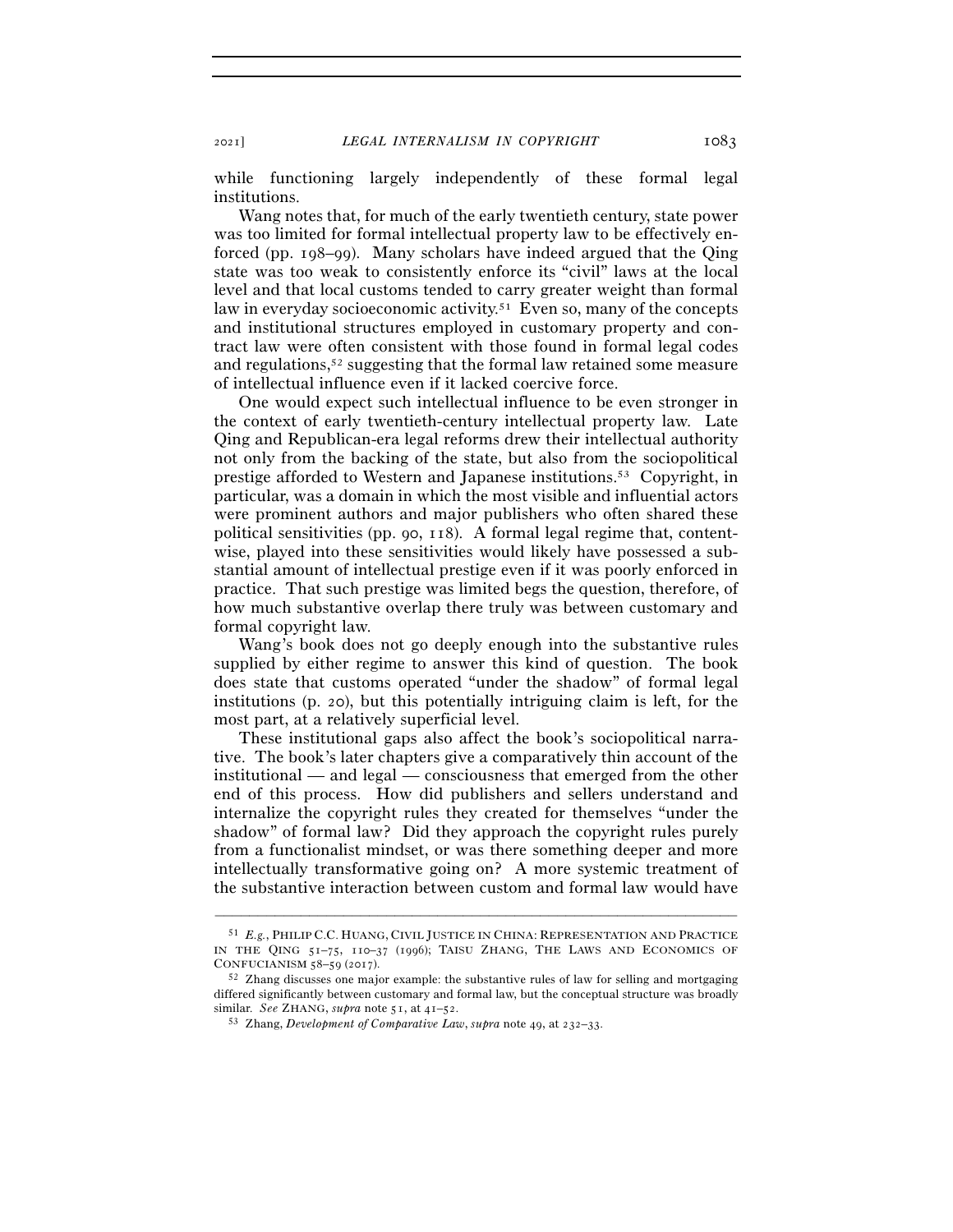gone a long way toward answering such questions. It also would have helped answer one of the central questions the book poses in its introduction: How, if at all, did the "encounter" with foreign law change the understanding of copyright among those nominally subject to the new legal regime (pp. 9–10)?

Ultimately, Wang's book is a fine work of scholarship that persuasively demonstrates that, beyond the narrow confines of the formal law, there was a vast and socioeconomically significant dimension of institutional agency in early twentieth-century Chinese copyright practices. The book introduces much social complexity and nuance to a topic that has all too often lacked both. Nonetheless, it is hard to escape the impression that a fuller engagement with the law could have better served both the book's sociopolitical narrative and its institutional analysis.

## *C. Media History*

Professor Monika Dommann's *Authors and Apparatus* is easily the most methodologically ambitious of the three books. Dommann's approach in the book is best captured by her observation that the "history of copyright is a legal history of media as well as a media history of legal norms" (p. 7). While the book describes itself as a "media history" of copyright, the narrative in essence advances a new theoretical framework for understanding the evolution of copyright, for which it relies on a variety of historical sources. Dommann attempts to situate the book's method as a novel intervention in the fields of copyright and media history. Unlike purely abstract accounts of law, Dommann's book seeks to directly engage the material nature of communication media and technologies, examining the actual workings of such media and their effects on different participants in the sector (p. 8).

Perhaps most telling in the book's account of its method is its effort to tie legal history to the history of legal knowledge (pp. 8–9). Dommann purports to do this by embracing something of a reflexive relationship between legal doctrine and the social reality of its effects. She thus observes that her approach "regards legal concepts not just as the history of dogma or ideas but also as scientific, economic, and social practices" (p. 9), echoing Gordon's view of critical legal histories, which we explicate later.54 Here Dommann appears to suggest that legal doctrine influences social reality by crystallizing norms pertaining to new media (pp. 9–10). While the theory is commendable in the abstract, the book's application of the theory to its own historical narrative falls short. The narrative references legal ideas at various points in distilling the development of copyright, yet it never fully grapples with the influence of such legal ideas *qua* doctrine on practices surrounding technology in society, an interaction that is central to the notion of legal internalism.

<sup>54</sup> *See infra* pp. 1117–18. For Gordon's view, see Gordon, *supra* note 18, at 109.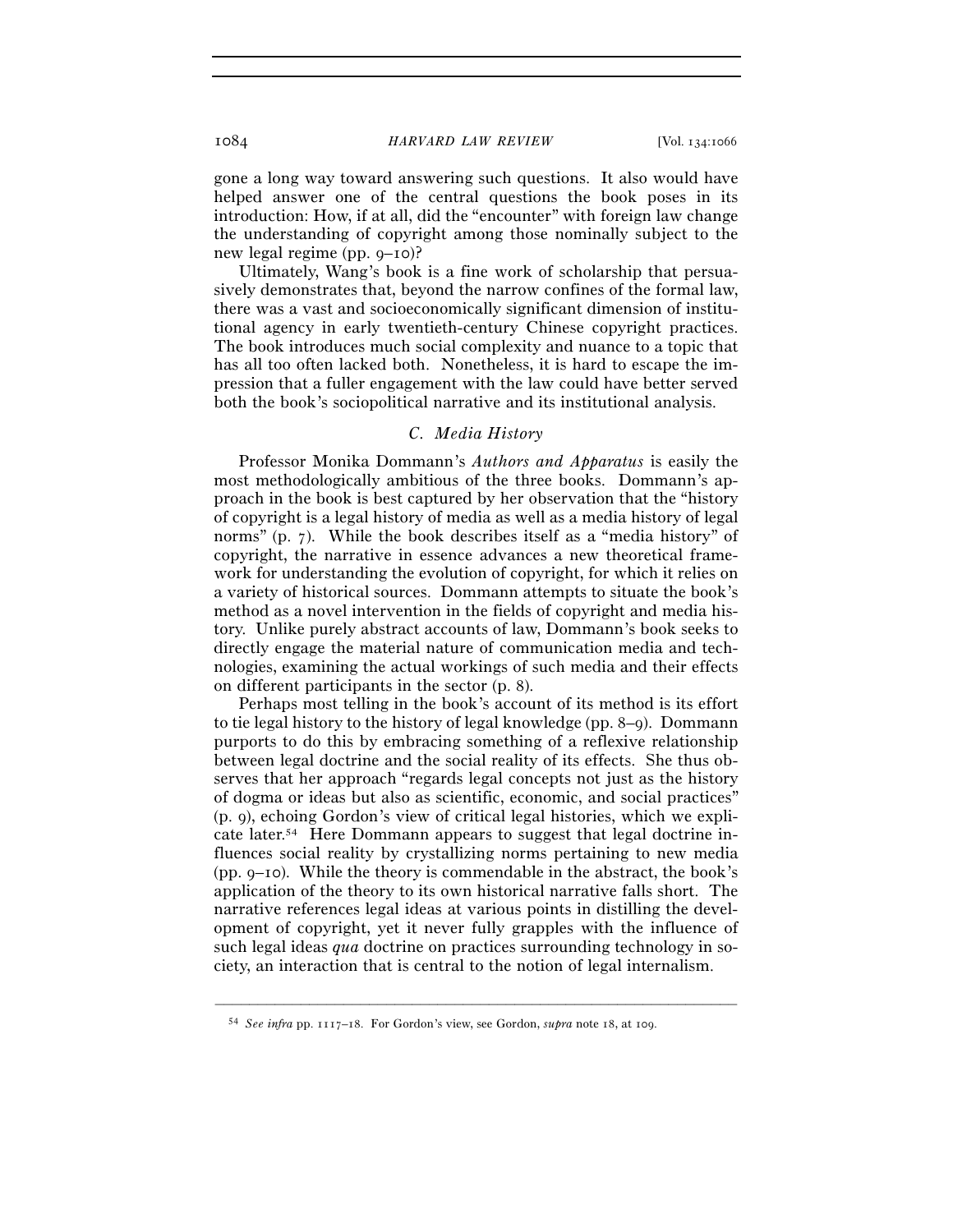Instead of a chronological account of copyright's evolution, *Authors and Apparatus* adopts an approach that moves through the development of what it sees as key technologies of communication, and in so doing examines the influence that each had on established copyright dogma. And the book does so from a comparative perspective, looking at this evolution in Western Europe (France and Germany) and the United States. Each of the book's chapters revolves around a core theme — or evolutionary idea — which Dommann illustrates rather deftly through the discussion of the historical narrative surrounding a new technology and its acceptance within copyright.

In part one of the book (chapters one through four), Dommann focuses on the technologies of writing and recording. Chapter one narrates how the emergence and ubiquity of mechanical music challenged copyright's conception of "reprinting" (p. 28) and forced it to adopt a broader understanding of "reproduction" (p. 27). In this move, she argues that copyright underwent a subtle transformation from being about "aesthetics and law" to "economics and law" (p. 19). In the actual narrative, however, the "and law" part of the transformation is presented in an unduly abbreviated manner, which legal readers will likely find wanting.

Chapter two continues along the same lines, focusing on the emergence of photocopying and microfilm technologies (pp. 29–39). Chapter three then shifts to voice recording mechanisms (pp. 40–53). To set the stage for this technology, the book attempts to draw parallels to another technology of recording that had preceded it: photography. And here it approaches the comparison — both technological and jurisdictional with an astonishing level of simplicity, one that is inaccurate and glosses over much. Dommann notes that "[w]hile photography offered no opportunity to reflect on legal theory and aesthetics in Anglo-Saxon law and was quickly integrated into copyright (in Great Britain in 1862 and in the U.S. in 1864), in Germany it first had to be declared an art" (p. 40). Dommann's observation may well be true of Germany, but it wholly disregards the complexity and the debates surrounding the integration of photography into U.S. copyright law, where it was not until 1884 and the celebrated Supreme Court case of *Burrow-Giles Lithographic Co. v. Sarony*<sup>55</sup> that copyright law fully came to accept photography as a form of artistic endeavor that was eligible for copyright protection as a "writing."56 Indeed, the controversies surrounding this integration have featured prominently in scholarly commentary in

<sup>55</sup> <sup>111</sup> U.S. 53 (<sup>1884</sup>). 56 *Id.* at 58.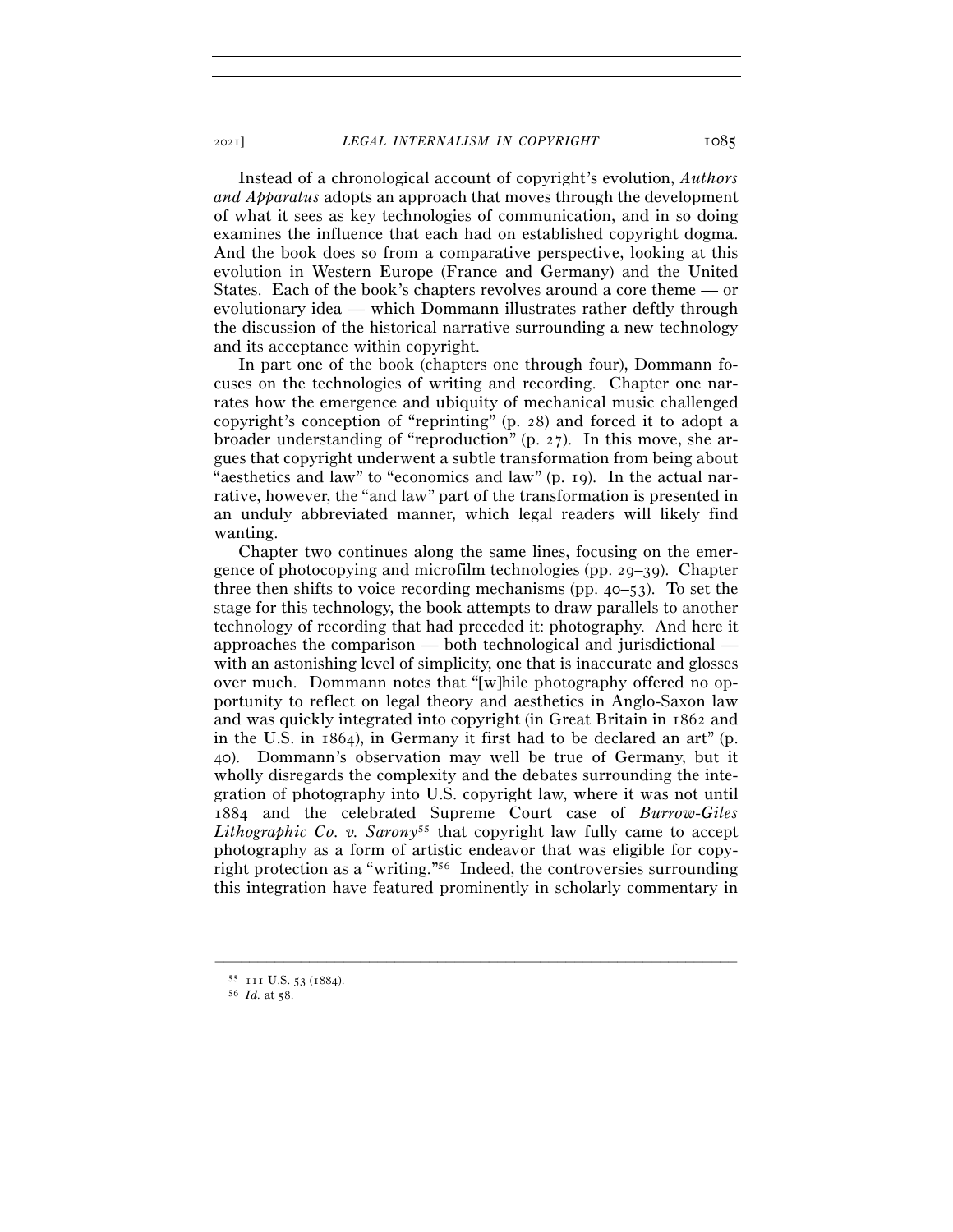recent years.57 Dommann's elision of this episode is troubling, not because it specifically affects her own technology-mediated narrative (which it doesn't), but because it causes one to ask whether the dense comparativism packed into the entire narrative misses other key nuances that could in fact affect the narrative.

Dommann's treatment of photography reveals a deeper issue with the book's comparative orientation and its approach toward common law jurisdictions. And this is its use of the somewhat pedantic dichotomy between the making of law and its application and enforcement by courts.58 Courts, in this dichotomy, are not seen as lawmaking bodies but rather as mere interpreters of statutory law. While this perspective may hold true for continental legal systems, it is far from descriptive of common law jurisdictions where courts have long played a crucial role in the incremental development of the law. Indeed, this lawmaking role is well documented to have been the story of Anglo-American copyright law through much of the nineteenth (and early twentieth) century.59 We see this resurfacing in the book again in chapter four, which deals with "canned music" (p. 58). In the chapter's discussion of how American law dealt with the issue of talking machines and the role of John Philip Sousa therein, Dommann does acknowledge the critical role that the Supreme Court played in 1908, with its decision that mechanical piano rolls were not copies (pp.  $56-61$ ). Yet the narrative does so with a level of simplicity that just does not capture the true dynamics of lawmaking in a common law system. She thus observes that "law is not only clarified through law-making but also enforced in case law, particularly in the Anglo-American tradition" (p. 60). The making-enforcement dis-

<sup>57</sup> *See, e.g.*, Christine Haight Farley, *The Lingering Effects of Copyright's Response to the Invention of Photography*, 65 U. PITT. L. REV. 385, 402–32 (2004); Justin Hughes, *The Photographer's Copyright — Photograph as Art, Photograph as Database*, 25 HARV. J.L. & TECH.

<sup>&</sup>lt;sup>58</sup> The idea that courts do not make the law, but instead merely apply it or find it, has long been identified as a myth in the common law. *See, e.g.*, 2 JOHN AUSTIN, LECTURES ON JURISPRUDENCE OR THE PHILOSOPHY OF POSITIVE LAW 655 (Robert Campbell ed., London, John Murray 3d rev. ed. 1869).

<sup>59</sup> *See* KAPLAN, *supra* note 15, at 40–41; Jessica D. Litman, *Copyright, Compromise, and Legislative History*, 72 CORNELL L. REV. 857, 858 & n.10 (1987); Liu, *supra* note 2, at 94–102. For further background, see generally Shyamkrishna Balganesh, *Copyright as Legal Process: The Transformation of American Copyright Law*, 168 U. PA. L. REV. 1101 (2020). Much of this judicial lawmaking occurred under the influence of the Legal Process School, which saw that courts and legislators are both involved in the lawmaking process. For a foundational text from that movement, see HENRY M. HART, JR. & ALBERT SACKS, THE LEGAL PROCESS: BASIC PROBLEMS IN THE MAKING AND APPLICATION OF THE LAW (1958).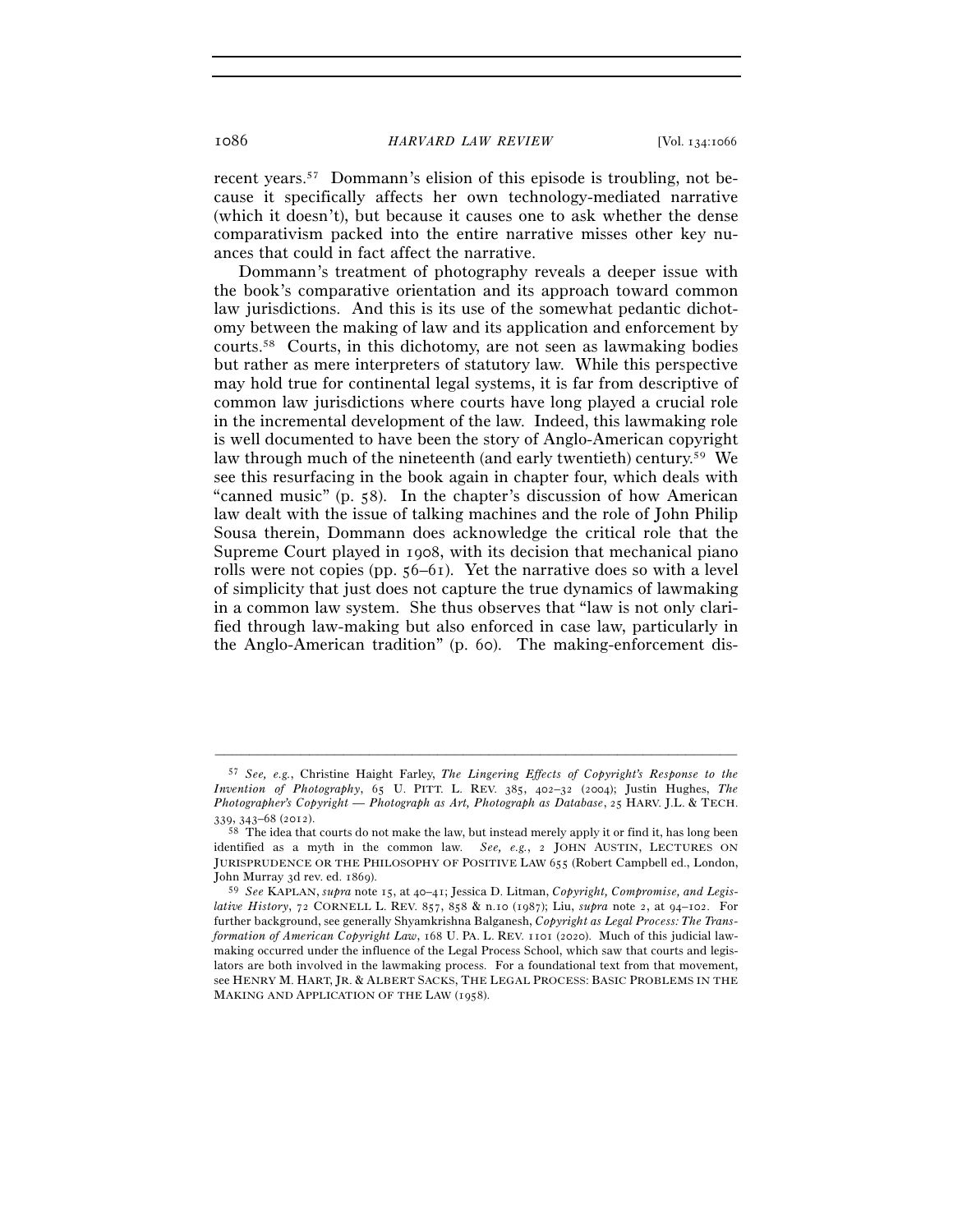tinction that she sets up is unrepresentative of the richness that characterized the dynamic between courts and legislatures in U.S. copyright law until the mid-twentieth century.<sup>60</sup>

As one progresses through the book's narrative, it becomes increasingly clear that Dommann's engagement with the epistemic and normative aspects of legal reasoning is fairly rudimentary, contrary to the promise that the book's initial description of its methodology held. This issue extends well beyond the book's treatment of Anglo-American law. At one point in her discussion of German phonograph law, Dommann notes how many German jurists criticized the law for abandoning "legal logic" when compulsory licenses and purely commercial motivations came to dominate (p. 64). Attributing this critique to the naive beliefs that the worlds of law and socioeconomic considerations are independent and that the law must be timeless and immutable, she concludes that the jurists were wedded to the idea that "the law should remain the same" (p. 64). The description oversimplifies the constant tension between continuity and change that is endemic to all legal reasoning and attributes the resistance to a wooden idea of immutability in the law.<sup>61</sup> In so doing, Dommann disregards the subtle — but lasting — effect that legal ideas have on social constructions of an issue, something that is especially true for social institutions and practices that originate in the law, such as copyright.

Chapters five through eight of the book exhibit these methodological problems far less than the first part. These later parts provide a riveting economic and institutional history of some of the key organizationally influenced organs of the global copyright system, and the extent to which these entities interacted with (and often generated) new norms of use, reproduction, and control. In narrating this history, the book does an excellent job, and its transnational comparisons are particularly insightful.

In Chapter nine, Dommann then turns her attention back to the law and more specifically to the period between 1950 and 1980, perhaps the most consequential period for modern copyright law, and one that she describes as the era of "information explosion" (p. 149).62 She also moves her focus back to the United States, where the most comprehensive copyright reform in history took place during this period. The chapter, however, adopts a somewhat intriguing framing, insofar as it attempts to see the copyright discourse and the growth of science and technology

<sup>60</sup> *See* KAPLAN, *supra* note 15, at 40 (noting how the Copyright Act of 1909 left "the development of fundamentals to the judges"); Pierre N. Leval, Keynote Address, *An Assembly of Idiots?*, 34 CONN. L. REV. 1049, 1061–62 (2002) (discussing and critiquing this shift).<br><sup>61</sup> See EDWARD H. LEVI, AN INTRODUCTION TO LEGAL REASONING 1–2 (1949).<br><sup>62</sup> The author quotes Robert W. Kastenmeier, *The Information Explosio* 

*Revision*, 14 BULL. COPYRIGHT SOC'Y U.S.A. 195, 195 (1967).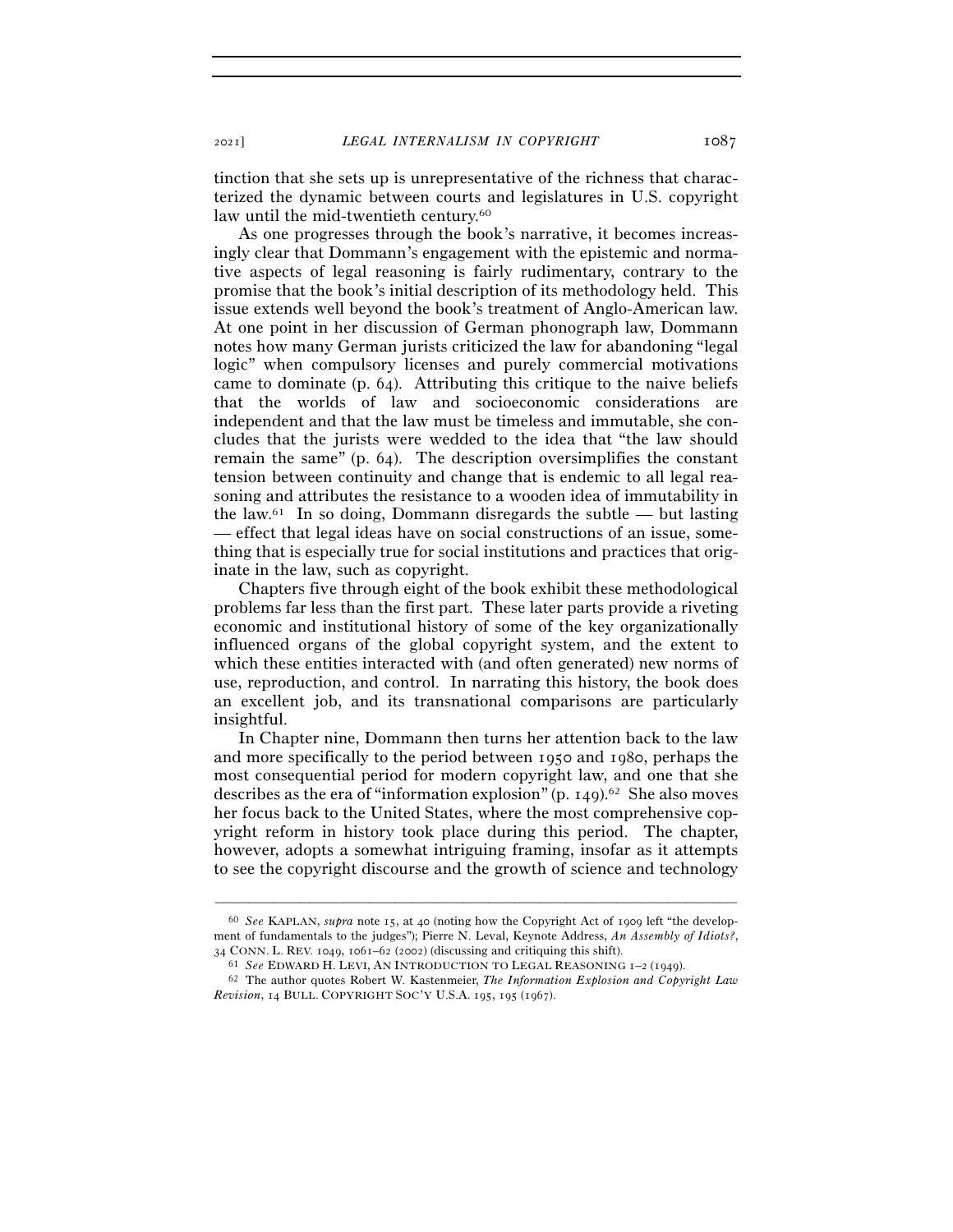as being at loggerheads. In Dommann's reading of the events that produced the Copyright Act of 1976, 63 "[s]cientific methods of establishing the truth had defied legal decision-making processes" (p. 150).

This is a fairly controversial framing of the subject, since it implies that copyright's efforts — the "legal decision-making processes" — were all about locking up, controlling, and impeding the flow of information, activities that were obviously anathema to the advancement of science and technology. And this framing inflects the narrative of legal reform at multiple points. Moving to the Supreme Court's failure to reach a decision in the landmark case of *Williams & Wilkins Co. v. United*  States,<sup>64</sup> as well as Congress's decision to refer the question of new technologies to a specialized commission — the National Commission on New Technological Uses of Copyrighted Works  $\text{(CONTU)}^{65}$  — the chapter suggests that these events enabled science to develop independent of copyright regulation (p. 168). Once again, this narrative overlooks several key aspects of the case and the legal landscape that followed it.

To Dommann, when the Supreme Court affirmed the lower court's decision in *Williams & Wilkins* because the Justices were equally divided, it was merely "confirming the verdict of the lower court" (p. 166), suggesting that the lower court's decision had no real substantive value. To the contrary, the opinion of the Court of Claims in *Williams & Wilkins* is often hailed as deeply influential (regardless of whether one agrees with the decision).66 In the case, the lower court classified the photocopying practices of the defendant as a form of fair use.67 And it reached this conclusion by doing something that no court has seriously done when determining fair use since: looking to the treatment of the same question in seventeen other countries to imply that the United States should adopt a similar position too.<sup>68</sup> The court, in short, was self-consciously engaged in a form of international harmonization of the law. When Congress enacted the modern fair use provision into law, it was therefore acutely aware of this background, as well as the lack of specific guidance contained in the Court of Claims' opinion. Yet even when referring the broader question to CONTU, Congress passed what is today the open-ended fair use provision, $69$  as well as a more specific safe harbor for libraries and archives engaged in reprography.<sup>70</sup> And

<sup>63</sup> Pub. L. No. 94-553, 90 Stat. <sup>2541</sup> (codified as amended in scattered sections of the U.S. Code). 64 <sup>420</sup> U.S. 376 (<sup>1975</sup>). 65 *See* S. REP. NO. 94-473, at 71 (1975) (discussing the reasons for enacting § 108 of the

Copyright Act of <sup>1976</sup> into law). 66 *See, e.g.*, DAVID L. LANGE & H. JEFFERSON POWELL, NO LAW: INTELLECTUAL

PROPERTY IN THE IMAGE OF AN ABSOLUTE FIRST AMENDMENT 50 (2009); Paul Goldstein, *The Private Consumption of Public Goods: A Comment on* Williams & Wilkins Co. v. United States, <sup>21</sup> BULL. COPYRIGHT SOC'Y U.S.A. <sup>204</sup>, 204–05 (<sup>1974</sup>). 67 *See* Williams & Wilkins Co. v. United States, 487 F.2d 1345, 1362 (Ct. Cl. <sup>1973</sup>). 68 *Id.* at 1361–62.

<sup>69</sup> <sup>17</sup> U.S.C. § <sup>107</sup>. 70 *Id.* § 108.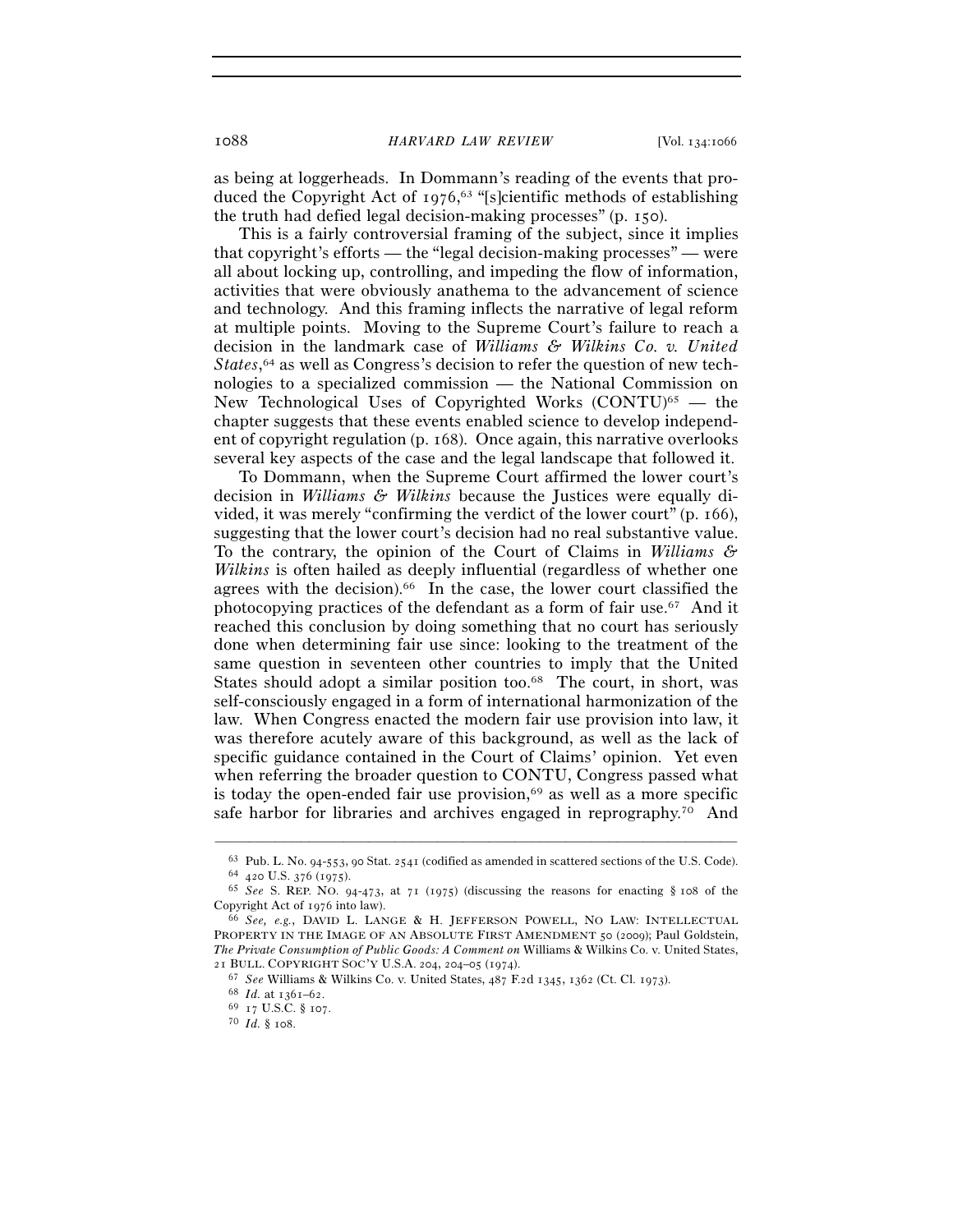Congress did so with full knowledge that it was not overruling the decision in *Williams & Wilkins*, which it was of course fully empowered to do.

Dommann takes the law's lack of definitive guidance as the absence of law, when to those familiar with the working of the common law of fair use and the role of judicially crafted (yet open-ended) principles therein, the fair use doctrine, despite all its idiosyncrasies, represents a deliberate regulatory choice. Choosing to regulate through flexibility and analogy is hardly an abdication, which Dommann's characterization in the chapter misses.

In the conclusion to the book, Dommann observes that "historical scholars . . . use legal sources as seismographs while researching the history of other phenomena" (p. 180). This observation is telling, and it aptly captures both the strengths and weaknesses of *Authors and Apparatus*. While theoretically novel, the book attempts to condense an inordinate amount of material around key evolutionary arguments, each associated with a distinctive technology. As a scholarly contribution, this effort is quite commendable since it significantly moves the ball on *theorizing* copyright's evolution. The condensation, however, accompanies oversimplifications in the *historical* narrative, some of which produce inaccuracies, while others caricature the complexities at issue. In so doing, the book fails to fully deliver on its promise to showcase the entire connection between the legal and nonlegal foundations in copyright's historic evolution.

## *D. Causality and Copyright Law*

Each of the books discussed in this Review structures its historical narrative to present the evolution of copyright as a complex phenomenon. Undoubtedly, much of the impetus for this complexity comes from the desire to see copyright as more than just a product of formal (or positive) legal rules, as the orthodox approach presumed.71 With varying degrees of candor, each book therefore sets out to look beyond the law in developing its narrative, without of course disavowing the relevance of the law to copyright as such. And, as the previous summaries describe, the books each take this relevance to mean different things in the actual narratives themselves. This conscious effort to underplay the role of the law in the evolution of copyright misses something, which we point to and develop in the next Part. The deliberate effort to deemphasize the law, however, also introduces an important feature into each of these narratives, even when viewed on their own terms: a disjointed conception of *causality* in the evolutionary story.

<sup>71</sup> Kretschmer et al., *supra* note 6, at 5.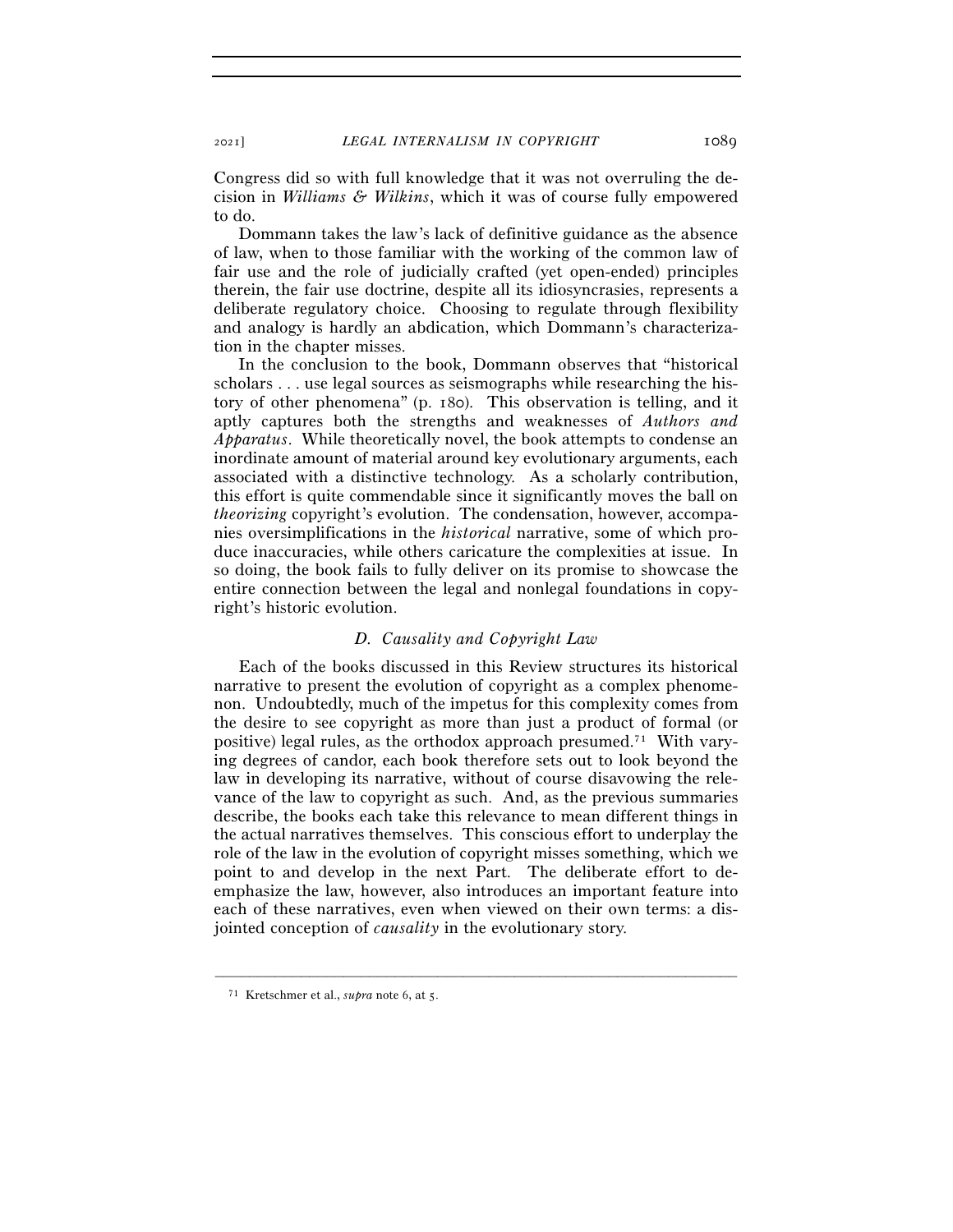Causation is a controversial subject in historiography, and historical analyses routinely deny the existence of a causal emphasis in their narration of events.72 Much of this undoubtedly originated in the ways in which the analysis of causation came to be associated with (or at least derived from) the natural sciences.<sup>73</sup> Events, institutions, and human agency were seen to be far too idiosyncratic and subjective to allow historians to draw a causal link between them.

All the same, as some philosophers and theorists of history continue to point out, causality remains an inevitable part of any historical analysis that presents itself as a narrative account, rather than as a purely descriptive summary of events, which is referred to as a "chronicle."74 Historiographers thus differentiate between a narrative and a chronicle, recognizing that in the former the events are presented with the assumption that there is a coherence to them.75 Additionally, in a narrative, the direction of the whole influences the constituent parts of the story. Narratives thus have a "plot," which one historiographer describes as "a structure of relationships by which the events contained in the account are endowed with a meaning by being identified as parts of an integrated whole."76 The coherence of the plot embodied in a narrative is, however, not a purely aesthetic or logical one; it is instead a coherence that attempts to draw a chain through different events. In other words, it is a form of *causal* coherence that differentiates a historical narrative from a simple chronicle.

Merely identifying the existence of causality in a coherent historical narrative does not imply that the idea of causation underlying history maps onto — or indeed resembles in any meaningful way — the notion of causation commonly used in the natural (and social) sciences. Historical narratives remain specific to the identified subject at issue and consciously disavow grand generalization in a decontextualized

<sup>72</sup> *See, e.g.*, Mendel F. Cohen, *Causation in History*, 62 PHIL. 341, 344 (1987); Morris R. Cohen, *Causation and Its Application to History*, 3 J. HIST. IDEAS 12, 12 (1942) [hereinafter Cohen, *Application to History*]; Paul K. Conkin, *Causation Revisited*, 13 HIST. & THEORY 1, 1, 9 (1974); E.J. Tapp, *Some Aspects of Causation in History*, 49 J. PHIL. 67, 68–69 (1952); W.H. Walsh, *Historical Causation*, 63 PROC. ARISTOTELIAN SOC'Y 217, 217–20 (1963). For the continuation of this controversy over legal history, see Charles Barzun, *Causation, Legal History, and Legal Doctrine*, 64 BUFF. L. REV. 81, 81–82 (2016); John Henry Schlegel, Commentary, *Philosophical Inquiry and Historical Practice*, 101 VA. L. REV. 1197, 1198 (2015); and Christopher Tomlins & John Comaroff, *"Law As . . .": Theory and Practice in Legal History*, 1 U.C. IRVINE L. REV. 1039, <sup>1043</sup> (<sup>2011</sup>). 73 *See, e.g.*, Cohen, *Application to History*, *supra* note 72, at <sup>12</sup>. 74 A.C. Danto, *Mere Chronicle and History Proper*, <sup>50</sup> J. PHIL. <sup>173</sup>, 173 (1953); Anton

Froeyman, *Concepts of Causation in Historiography*, 42 HIST. METHODS 116, 120 (2009); *see also*  MICHAEL STANFORD, AN INTRODUCTION TO THE PHILOSOPHY OF HISTORY <sup>219</sup>(<sup>1998</sup>). 75 *See* HAYDEN WHITE, METAHISTORY: THE HISTORICAL IMAGINATION IN

NINETEENTH-CENTURY EUROPE <sup>5</sup>–6 (<sup>1973</sup>). 76 Hayden White, *The Value of Narrativity in the Representation of Reality*, 7 CRITICAL

INQUIRY 5, 13 (1980).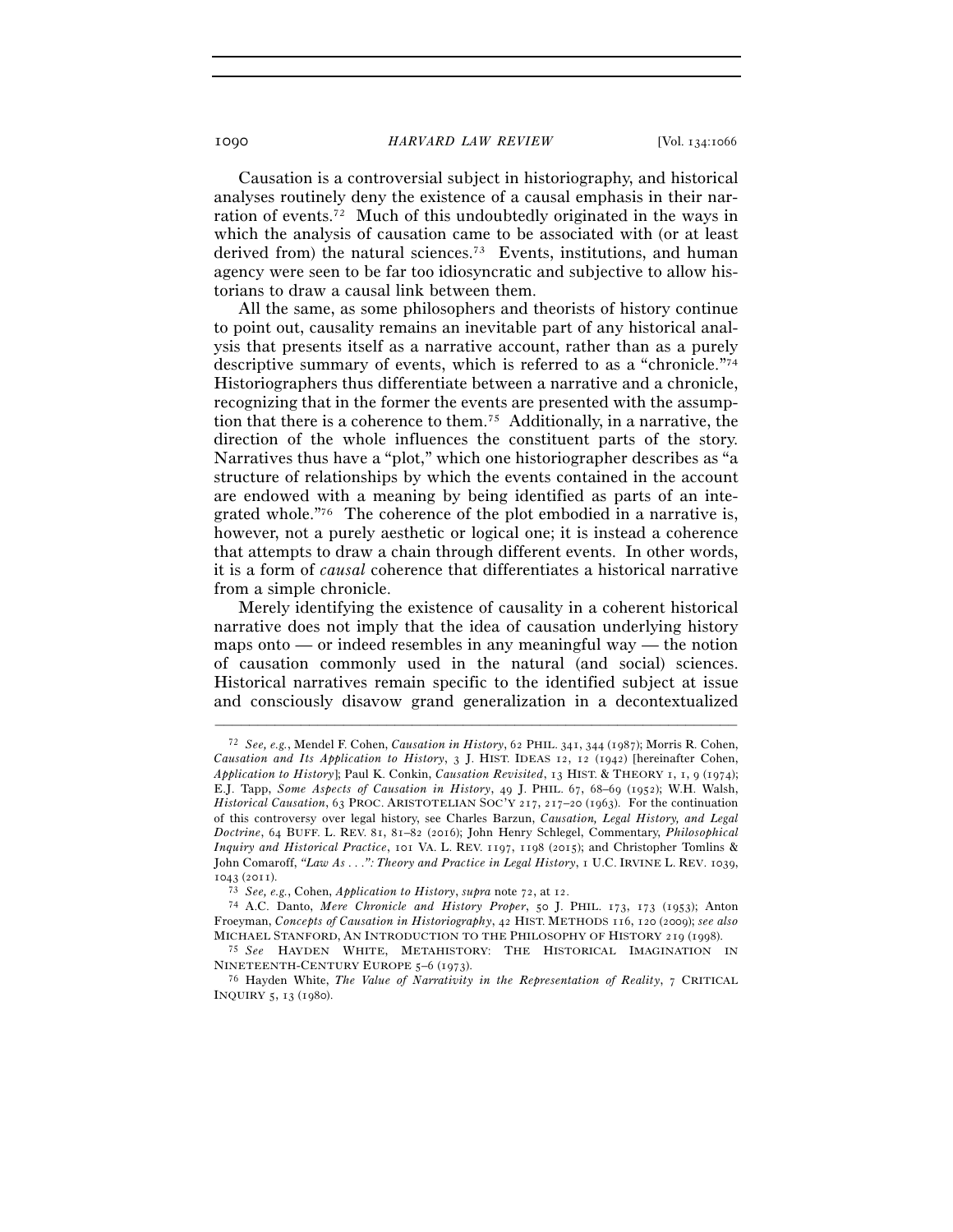manner. To speak of a historical event of a certain kind (for example, a war) and narrate the events leading up to it is not the same as a grand theory of wars arising among nations when similar events or factors emerge. Thus, while historical narratives are not "causal claims" as such, their coherence is entirely a product of individual statements that imply an inevitable causality for the narrative to work.<sup>77</sup> In short, historical narratives must embody some element of causality for their own success.

None of this should be particularly controversial. Yet translated to the historiography of copyright, the recognition of a nascent causality in extant historical narratives reveals something about the three books under review. Orthodox historical accounts of copyright, prominent prior to the interdisciplinary turn that today dominates, rooted their narrative in the formal law of copyright. In so doing, the plot of their narratives was inevitably a *legal* one. This meant a few interrelated things. It meant that the historical narrative focused entirely on the role of legal doctrine, institutions, and actors to explain the evolution and transformation of copyright. Changes in copyright law were seen to come about because of inadequacies within the existing framework, brought about by external factors — such as new ideas, technologies, or political economy shifts — and the chain of the narrative was built up around the sequence of such changes. *An Unhurried View of Copyright* is a perfect illustration of this form of narrative.78 In it, Professor Benjamin Kaplan presents a chronologically linear historical narrative of copyright, and he does so by moving from one crucial legal development in copyright to another through the chain of technological and nontechnological events that triggered them. The chain of coherence that he constructs in the narrative is one that is strongly tied to the endurance of *copyright law* as a coherent unit of analysis.

Put another way (and in more general terms), such orthodox legal histories of copyright locate their account of causal coherence in the idea of *law as a normative enterprise*. The legal nature of copyright as an institution is seen to produce machinations that trigger a cascade of events, producing the evolutionary account. The *telos* of the narrative, so to speak, is invariably rooted in the idea of copyright law, either in its application, invocation, or modification.

Interdisciplinary accounts such as those of Slauter, Wang, and Dommann self-consciously underplay the explanatory power of law in the narrative of copyright. While unproblematic as such, this has the effect of de-anchoring the narrative from an account of causality that is traditionally associated with copyright: the law. In its place, the narrative has to find an alternative basis for its coherence to avoid being a simple chronicle of events surrounding the institution of copyright. In

<sup>77</sup> Froeyman, *supra* note 74, at <sup>122</sup>. 78 *See* KAPLAN, *supra* note 1559.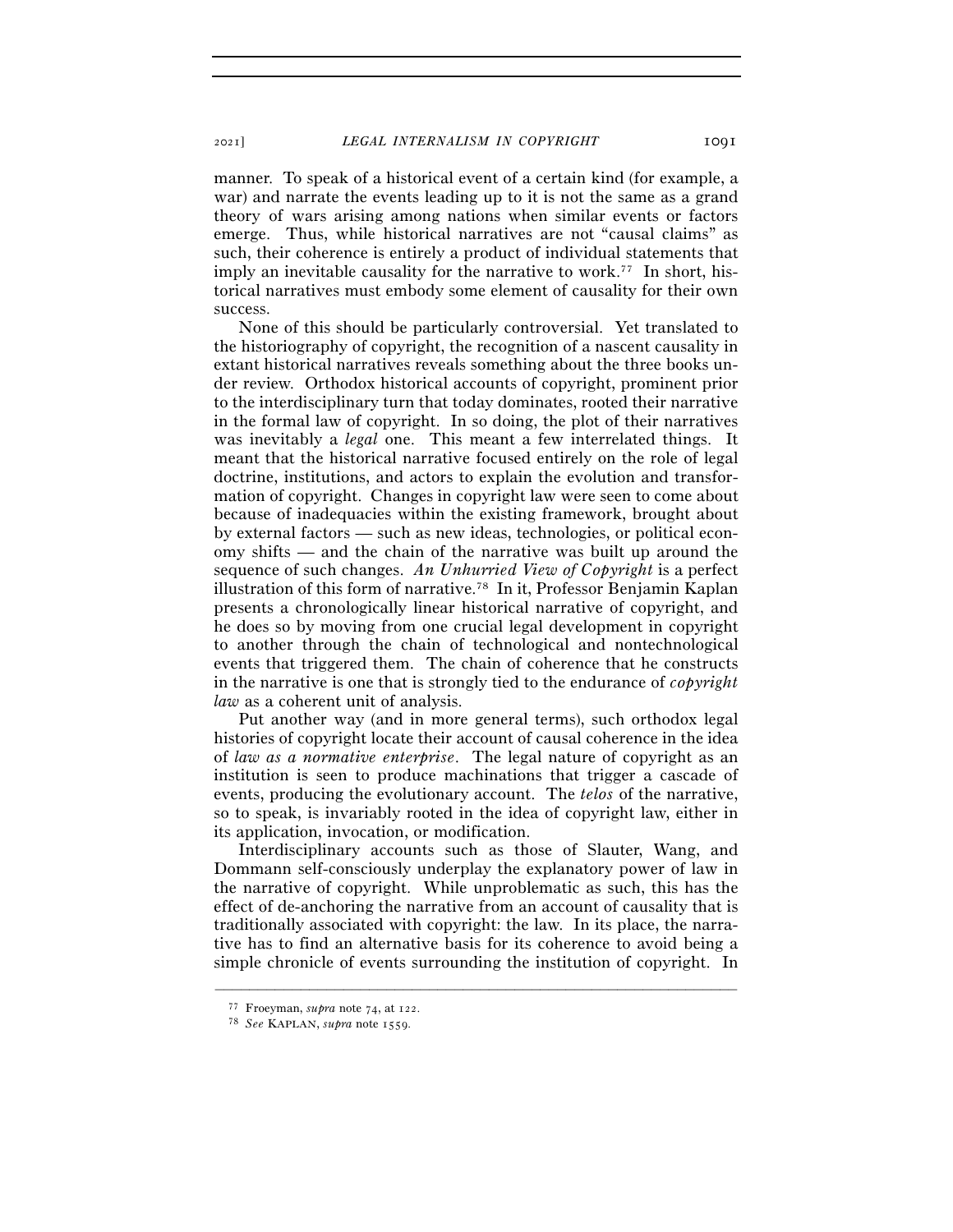one reading, each of the books actively resists anchoring itself to a new causal account for reasons that are never made explicit. One might speculate that the historian's resistance to causation represents one reason. Another might be the unwillingness to abandon the causality of law altogether. All the same, in pushing to jettison the centrality of the law, each of the accounts implicitly endorses an alternative account of causality in the narrative about copyright's evolution. To Slauter, it is the political economy of book publishing. Its dynamics explain why newspapers are seen as being outside the domain of influence on copyright evolution, even when they interface with the legal regime. In Wang's account, the causality lies in sociocultural forces in turn driven by the self-interest of publishers who are able to exercise control through market power, quite independent of the law. And according to Dommann, the causal driver is technological change, which calls into question some of copyright's core assumptions at each turn.

The effort to locate causal coherence for the copyright narrative outside the domain of law, while perhaps commendable for its ambition, nevertheless weakens the narrative. And this is because however hard each account tries to distance itself from the law by complexifying the set of variables that it considers, it inevitably falls back on the law either formal or informal — as the pivot for the narrative. To put the point most bluntly, for each of the accounts to be seen as an integral whole, that is, as a narrative, it needs to recognize a central role for something called copyright law, which is exerting a direct or unstated influence on the direction of behavior.

What this produces in these narratives is an interesting hybrid. The *explanatory* coherence of the narrative is identified through nonlegal forces and variables, while the *causal* coherence of the account is implicitly provided by copyright law. In the three books, changes in political economy, sociocultural reality, or technology provide a sufficient explanation for each of the individual events in the narrative, tying them together under the rubric of a unified explanation. Yet the individual events themselves cohere only because they represent efforts to engage formal copyright law. None of the three books makes a convincing effort to integrate the two, with the result that explanation and causation do not always point in the same direction, and appear to be contradictory at times (as illustrated in some of the criticisms of the narratives offered previously). The challenge then is whether such an integration is indeed possible. While we do not pretend to have a complete answer to this question, we suggest that acknowledging a greater role for the influence of legal thinking in the narrative presents one important solution to the problem.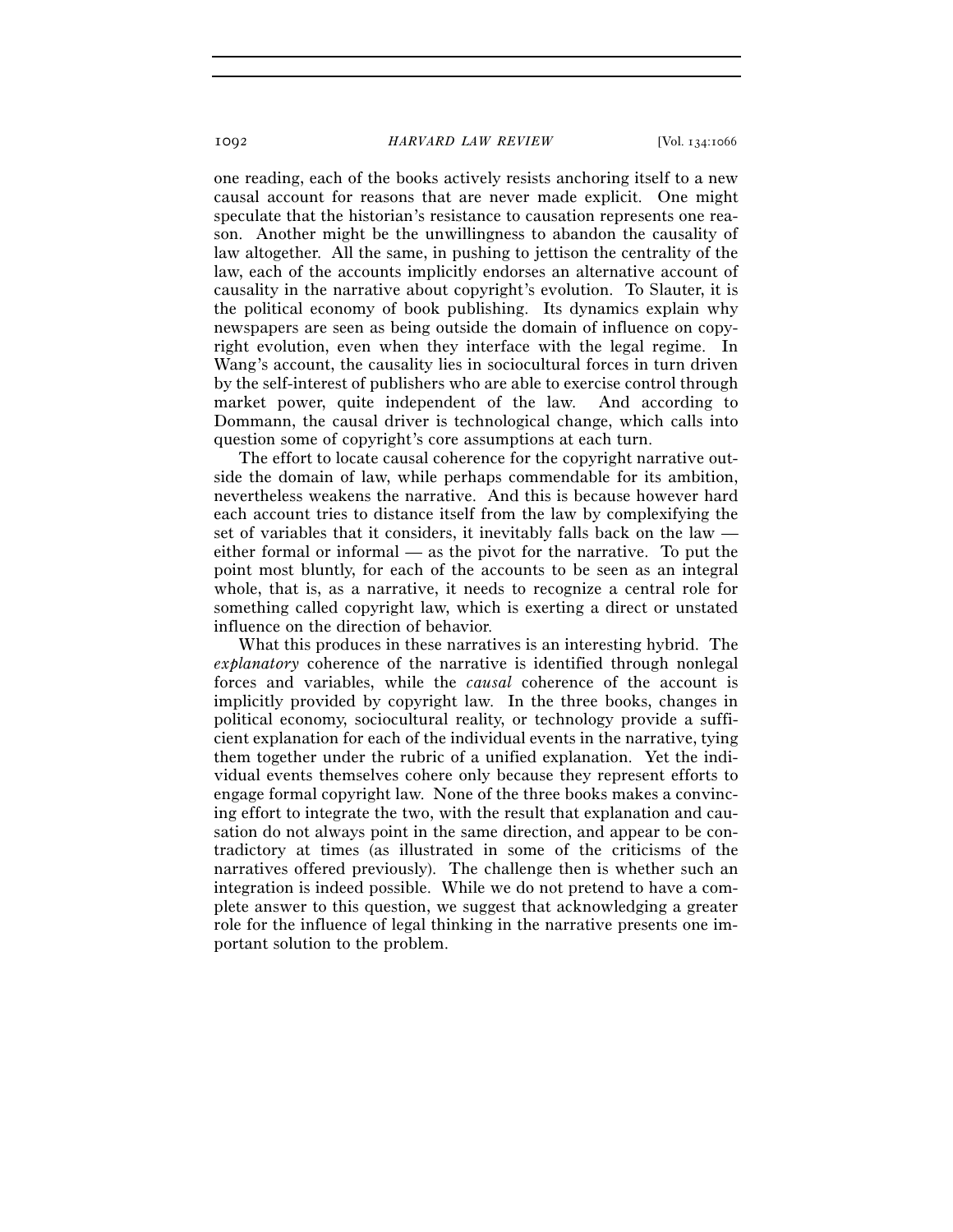## II. LEGAL INTERNALISM

Each of the books does an admirable job marshalling a variety of nonlegal factors and variables into its narrative about the evolution of copyright. All the same, they also miss something crucial in their effort to underplay the role and salience of copyright *law* in the overall narrative. In this Part, we argue that this missing component is the role of *legal internalism* in the story about copyright's evolutionary trajectory. Legal internalism, as we describe it, remains a crucial explanatory variable for a variety of different institutions and domains that have a legal origin and see themselves as areas of law. This Part therefore sets out the central tenets of legal internalism both as  $(1)$  a behavioral phenomenon that operates in legal domains, and (2) an explanatory variable that influences the direction of legal evolution. The next Part shifts back to extending these insights to copyright.

The theory of legal internalism we present here is a fundamentally behavioral one. There are, of course, many influential theories of internalism (or the "internal" point of view) that are jurisprudential or normative, arguing that law is inherently autonomous and self-contained, or that law should be understood from an internal point of view because it is normatively correct to do so.79 Our approach here is different; we seek instead to understand the very emergence of legal internalism as a social and behavioral phenomenon and thus its influence in directing the evolution and growth of a legal area.

Our basic argument is that legal internalism is an innate behavioral characteristic of mature legal systems: there are inherent incentives and biases in how law and legal professions operate in these systems that drive judges, lawyers, and many legal scholars, wherever they emerge, toward seeing the law as (i) normative, (ii) epistemologically selfcontained, and (iii) internally logically coherent. We characterize viewing (and treating) the law in terms of these three attributes as legal internalism. Very importantly, in our account, internalism of this form emerges not because law is, by nature, normative, epistemologically selfcontained, and logically coherent — far from it, in many cases — but because the acquisition of legal expertise tends to behaviorally nudge individuals in that direction, and because it is very often in the material self-interest of legal professionals (and legally equipped elites) to see it as such, whether or not it actually is.

We should, before proceeding any further, define what we mean by "normative," "epistemologically self-contained," and "internally logically coherent." The first two are relative straightforward: Following conventional definitions, "normative" simply means that the law imposes rules that ought to be followed according to a value position. "Epistemologically self-contained" refers to the conscious belief that

<sup>79</sup> *See infra* pp. 1106–10.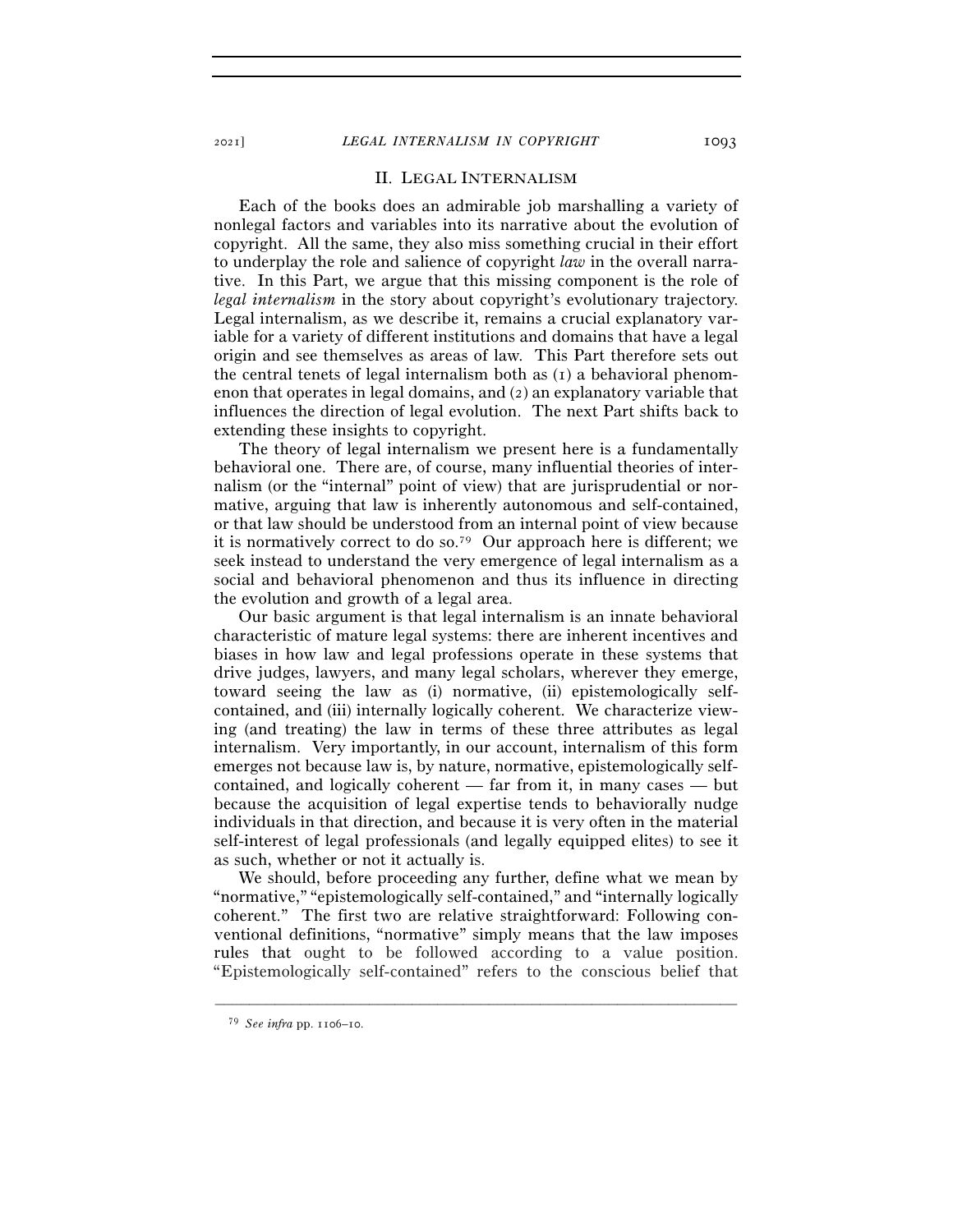laws should be interpreted with reference only to other laws, and that external sources of interpretation are allowed only insofar as they are expressly incorporated by legal rules. This does not necessarily mean that internalists will actively deny the existence of external linguistic conventions that can influence legal interpretation — although some may — but rather that such conventions do not register as the subject of conscious intellectual analysis and study in their cognitive worldview. In other words, they cognitively ignore them, unless they become part of the domain of law.

"Internally logically coherent" is perhaps the most difficult concept of the three to define. Here, we apply a behavioral definition that relies on the subjective mindset of legal professionals, rather than a conceptually substantive one that seeks to explicitly define the content of "legal logic": we claim only that legal professionals subjectively prefer to understand the law as "internally logically coherent," but make no claim as to what kind of logic they apply. That is, legal professionals tend to believe that the law does not contain — or, at least, should not contain — internal contradictions. What constitutes an internal contradiction, however, depends on the kind of legal logic that any given group of lawyers, or any individual lawyer, has subjectively embraced, and is therefore a social fact, rather than a universal standard. There is, of course, a wide variety of scholarly opinions as to what this "legal logic" contains, and we take no sides in this debate.80 Our claim is merely that lawyers have a strong cognitive preference for systemic coherence, however they understand it.

From the perspective of behavioral theory, there are two ways to understand the appeal of internalism to legal professionals. First, the development of intellectual expertise in a field tends to cognitively encourage a certain kind of tunnel vision that exists in many areas of intellectual expertise, including but certainly not limited to law.81 Furthermore, the self-representation of law as a *normative* system reinforces the professional bias toward internal coherency. Given that legal professionals are more likely to take law's claim to normativity very seriously, they are also more likely to insist on its internal logical cohesion.82 Second, internalism is enormously appealing to the sociopolitical and economic self-interest of legal professionals. It tends to significantly strengthen their expertise monopoly, thereby creating large incentives

<sup>80</sup> Much of this literature is summarized in Julie Dickson, *Interpretation and Coherence in Legal Reasoning*, *in* STANFORD ENCYCLOPEDIA OF PHILOSOPHY (Edward N. Zalta ed., Winter 2016 ed.), https://plato.stanford.edu/archives/win2016/entries/legal-reas-interpret [https://perma.cc/

FE7M-<sup>7626</sup>]. 81 *See infra* section II.A, pp. 1096–<sup>106</sup>. 82 *See* William Baude & Stephen E. Sachs, *The Law of Interpretation*, 130 HARV. L. REV. 1079, 1083 (2017).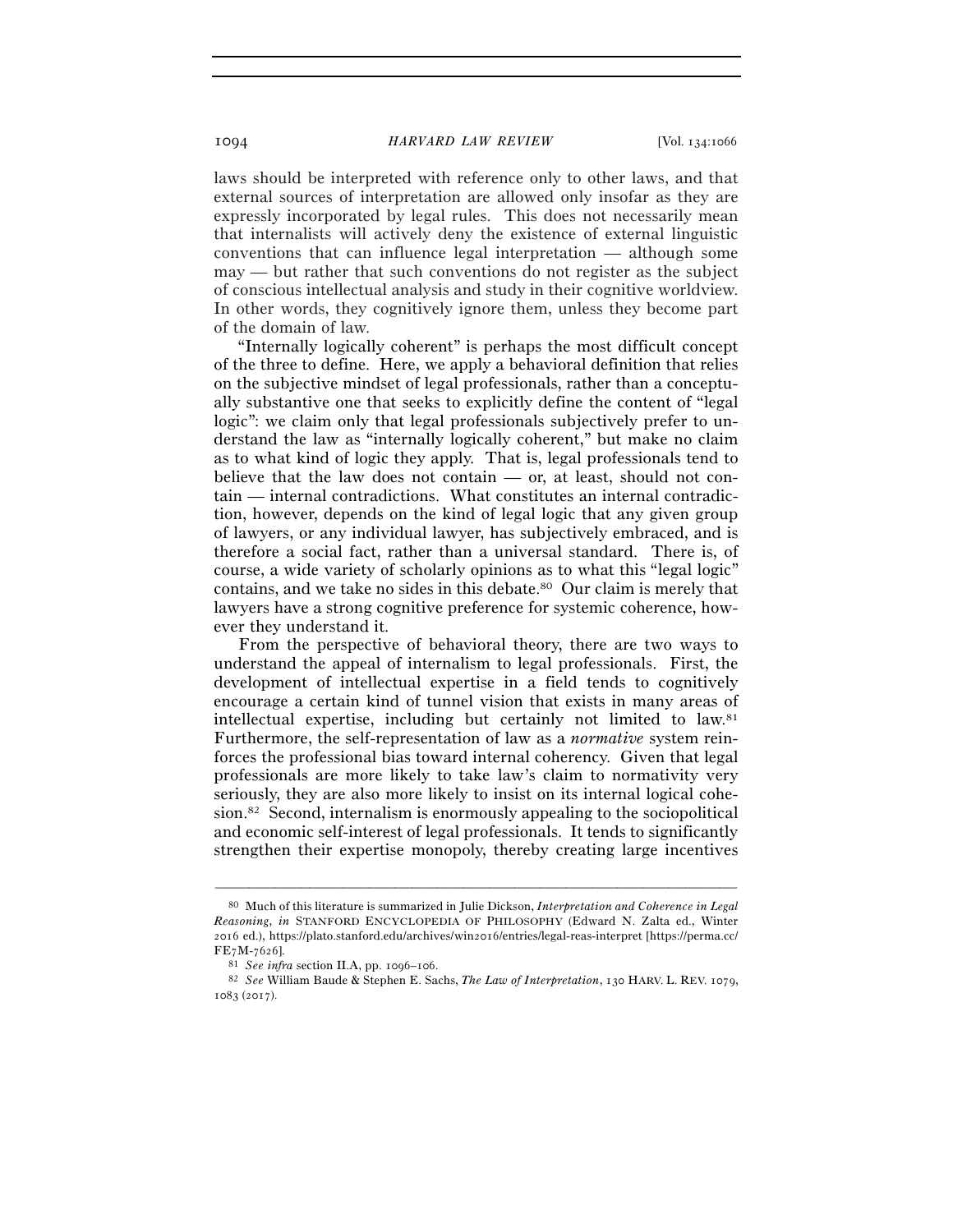for them to buy into internalism, either consciously or subconsciously.83 As a large amount of cognitive scholarship has argued, human beings tend to be intellectually self-serving, and legal professionals are no different.84

Consequently, we argue that the emergence of law as an expert profession tends to go hand in hand with the emergence of legal internalism.85 The theory of legal internalism that we advance here has significant implications for accounts of legal change and evolution. We share a great deal of common ground with other theories of internalism in how we utilize the concept: legal internalism as we define it is not a theory about the substantive content of law, but rather about its intellectual structure and processes of change. Internalism tends to create institutional focal points for legal change, through which external factors, whether social, political, economic, or cultural, are funneled into the legal system. All of these external factors still exert major influence on the shape and substance of legal change, but they often do so through institutional channels constructed under the heavy influence of legal internalism.

The belief that law is epistemologically self-contained narrows the range of sociopolitical entities and actions that are authorized and seen as legitimate, in this worldview, to change the law. Such a worldview often leads to some version of legal formalism, but need not do so in an absolutist fashion. The belief that law is normative and internally coherent, on the other hand, drives legal professionals to understand new rules against the intellectual background of preexisting ones — assuming that those are still considered legally legitimate — and to merge them in as logically consistent a way as possible. This often produces a structural bias against radical change, although it can also push legal professionals who desire radical change to propose unusually sweeping changes to the legal infrastructure. While scholars have written — and

<sup>–––––––––––––––––––––––––––––––––––––––––––––––––––––––––––––</sup> <sup>83</sup> *See* Morton J. Horwitz, *The Rise of Legal Formalism*, 19 AM. J. LEG. HIST. 251, 256 (<sup>1975</sup>). 84 *See, e.g.*, Linda Babcock & George Loewenstein, *Explaining Bargaining Impasse: The Role of* 

*Self-Serving Biases*, 11 J. ECON. PERSPS. 109, 110–11 (1997); Dan M. Kahan & Donald Braman, Essay, *Cultural Cognition and Public Policy*, 24 YALE L. & POL'Y REV. 149, 154 (<sup>2006</sup>). 85 While our argument operates principally at a theoretical level, we believe its core empirical

prediction — that legal professionals in nearly all early modern and modern societies that developed relatively sophisticated legal systems eventually embraced some version of internalism — is well demonstrated by modern legal history, including, and perhaps especially, the historical episodes examined in the three books we are reviewing. *See, e.g.*, NEIL DUXBURY, PATTERNS OF AMERICAN JURISPRUDENCE 9–61 (1995); Li Chen, *Legal Specialists and Judicial Administration in Late Imperial China, 1651–1911*, 33 LATE IMPERIAL CHINA 1, 25–27 (2012); Kristoffel Grechenig & Martin Gelter, *The Transatlantic Divergence in Legal Thought: American Law and Economics vs. German Doctrinalism*, 31 HASTINGS INT'L & COMP. L. REV. 295, 340–48 (2008); Horwitz, *supra* note 83, at 252 (1975); Zhang, *Development of Comparative Law*, *supra* note 49, at 238.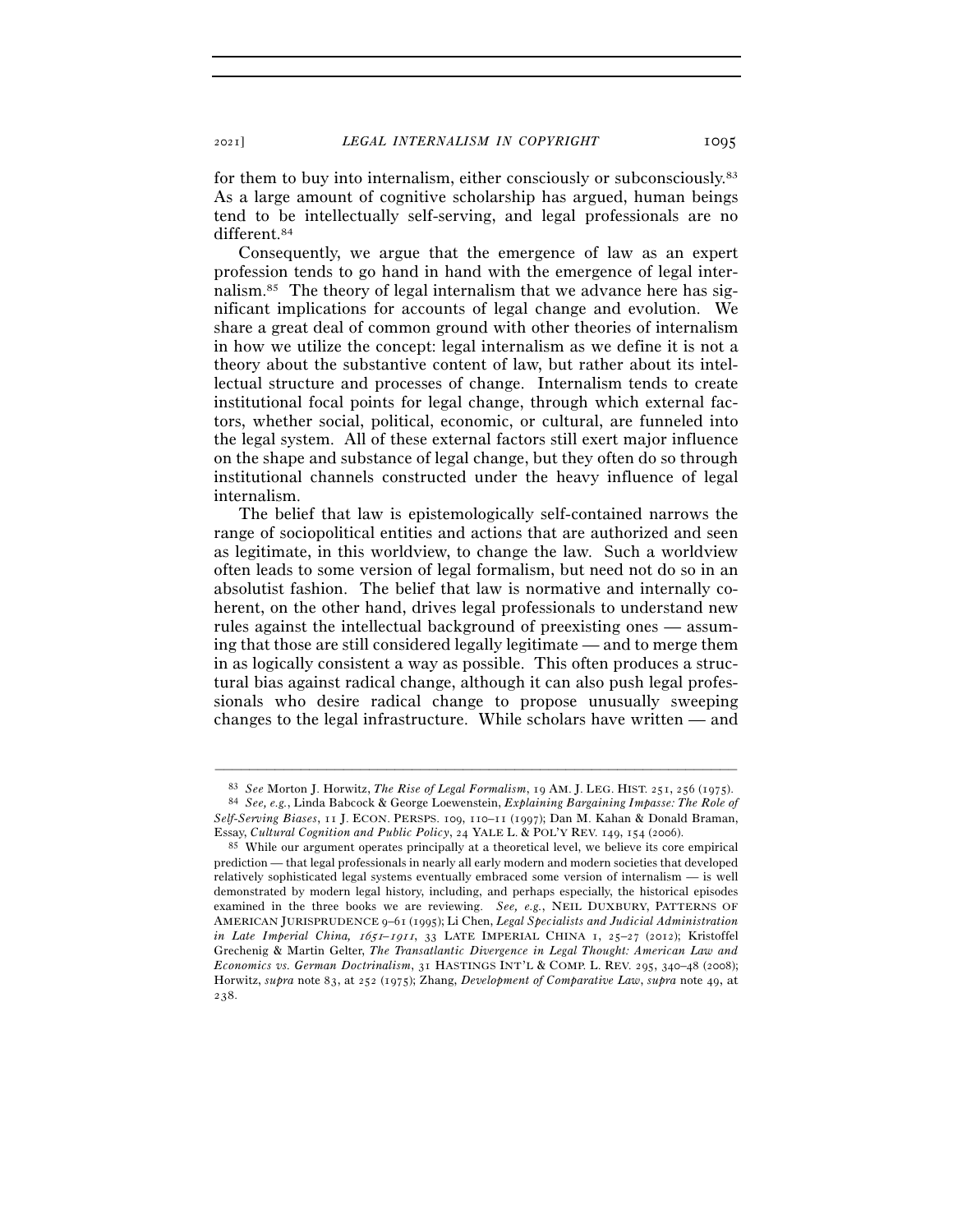continue to write — about these features, we examine and explicate their behavioral foundations.

The remainder of this Part is organized as follows. Section A lays out the behavioral foundations of the theory of legal internalism outlined above in greater detail, while section B discusses how our theory of legal internalism interacts with more general questions of legal change and development. Section C then compares legal internalism to other internal accounts of law, and specifies how it differs from the idea of legal consciousness on which it builds.

## *A. The Behavioral Foundations of Legal Internalism*

As many scholars have argued, modern academic research suffers from "hyperspecialization."86 The range of knowledge that most scholars possess has become narrower as their expertise has deepened, and they have often tended to exclude other, intellectually related fields from their toolkit as they specialize. The reason for this phenomenon is very simple: scholars have a limited amount of time and energy, and as they dig deeper into a field, they necessarily devote less attention to things that fall outside of it. When progress in human knowledge places greater demands on the depth of academic expertise, breadth inevitably suffers.

This is the basic tradeoff that the development of expertise generally entails. Experts become experts by focusing on one area of study to the exclusion of others. This has a number of cognitive consequences. First, experts usually become better at identifying connections within their field of research than at connecting things within the field to things outside of it, for the very basic reason that they know less about the latter.<sup>87</sup> Medical specialists have, for example, sometimes been accused of misdiagnosing illnesses because they are biased toward "diagnosing cases outside their own domain as being within that domain."88 This tendency often produces a worldview that highlights more connections between internal factors than connections between internal and external

<sup>86</sup> ELIJAH MILLGRAM, THE GREAT ENDARKENMENT: PHILOSOPHY FOR AN AGE OF HYPERSPECIALIZATION 29 (2015); *see also, e.g.*, *id.* at 21–53; Thomas W. Malone, Robert J. Laubacher & Tammy Johns, *The Age of Hyperspecialization*, HARV. BUS. REV. July–Aug. 2011, at

<sup>56</sup>, 58 (<sup>2011</sup>) (discussing the phenomenon of hyperspecialization in the context of the labor market). 87 The debate over the relative merits of intradomain specialization and interdomain general knowledge is an old one. *See, e.g.*, Florenta Teodoridis, Michaël Bikard & Keyvan Vakili, *Creativity at the Knowledge Frontier: The Impact of Specialization in Fast- and Slow-Paced Domains*, 64 ADMIN. SCI. Q. 894, 895 (2007) (providing an overview of scholarship on either side of this debate since 1947). The scholarship reveals that there is a trade-off between those two modes of thought. *See id.* at 895–<sup>96</sup>. 88 Ahmad Hashem, Michelene T.H. Chi & Charles P. Friedman, *Medical Errors as a Result of* 

*Specialization*, 36 J. BIOMED. INFORMATICS 61, 68 (2003).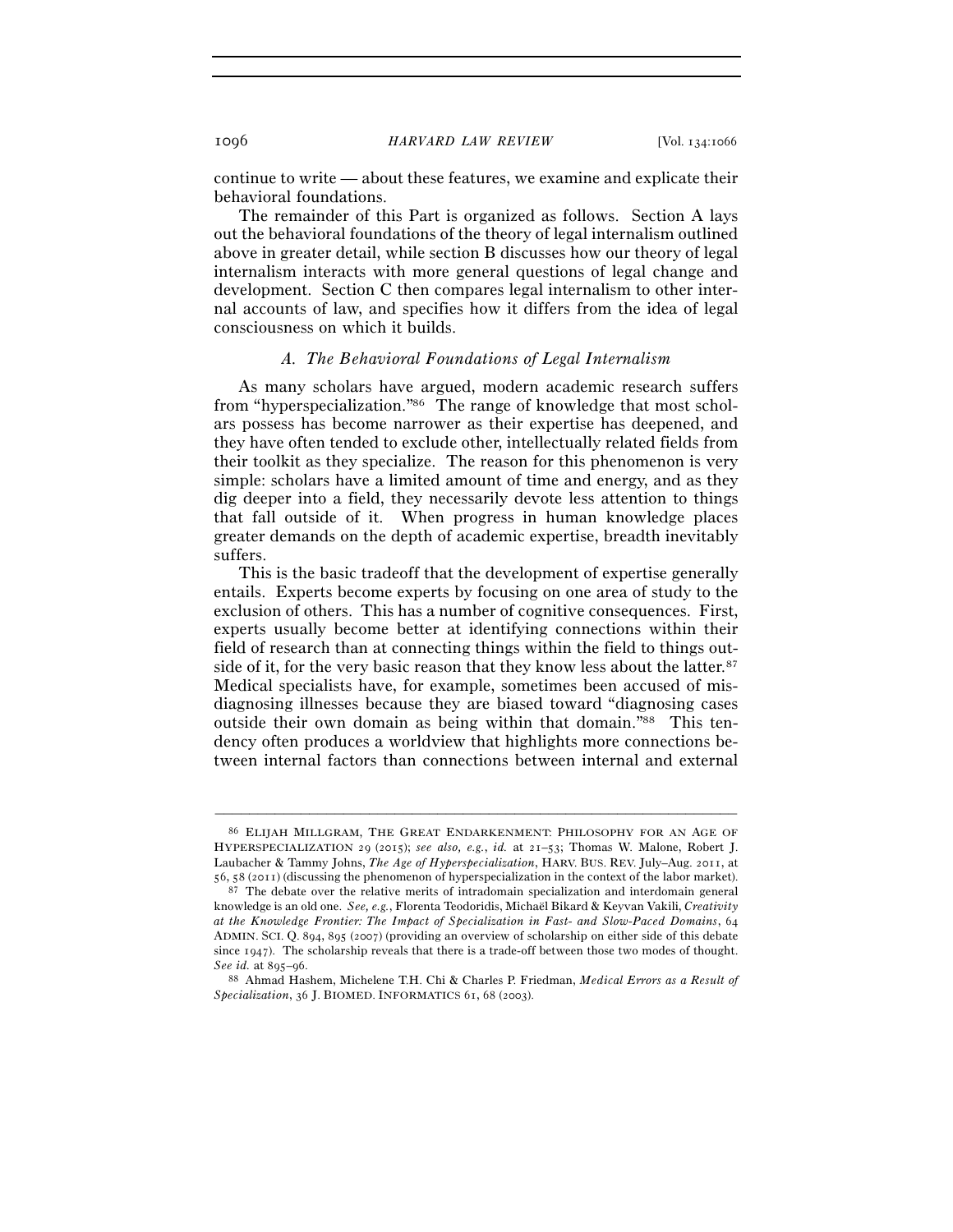<sup>2021</sup>] *LEGAL INTERNALISM IN COPYRIGHT* 1097

ones, which can easily lead to a certain kind of habitual intellectual belief that laws can be understood primarily, and perhaps only, with reference to other laws. In short, expertise naturally encourages a belief that there is some sort of "internal logic" to one's field of study.89

Second, and more problematically, expertise can often breed a sense of dogmatism, a belief that the way things have been done within the field should be largely inoculated against methodological critique from the outside.90 After all, experts are only experts insofar as they "know better" about their own field. As many studies have shown, human social norms generally favor open-mindedness over the opposite,  $91$  but this social expectation is often discarded when it comes to experts operating in their own field.92 Experts and nonexperts alike often believe that, by virtue of investing so much time and energy in a specific field, experts deserve a relatively wide berth of deference — and therefore that their instinctive intellectual closed-mindedness should not be challenged in conventional ways. As a result, if and when groups of experts develop a collective inclination toward some kind of intellectual internalism, it is extraordinarily difficult to change their minds.

When it comes to law, these general cognitive tendencies are significantly amplified by the fact that modern legal systems tend explicitly to present themselves as exclusively authoritative, which, in turn, encourages the perception that they are epistemologically self-contained. Most modern legal systems operate on the stated premise that the only valid social rules that can be enforced through the legitimate use of coercive force are those expressly contained within a limited and tightly controlled set of authoritative legal texts issued or sanctioned by the state or its agencies.93

<sup>89</sup> The term "internal logic" has, of course, been applied very often to legal interpretation. *E.g.*, Esin Örücü, *An Exercise on the Internal Logic of Legal Systems*, 7 LEGAL STUD. 310, 311–12 (1987); Joseph Raz, *On the Autonomy of Legal Reasoning*, 6 RATIO JURIS. 1, 1 (1993) (rejecting arguments that legal reasoning should be seen as immune to moral considerations because of the "internal logic of the law"). 90 *See, e.g.*, Erik Dane, *Reconsidering the Trade-Off Between Expertise and Flexibility: A* 

*Cognitive Entrenchment Perspective*, 35 ACAD. MGMT. REV. 579, 583 (2010); Victor Ottati, Erika D. Price, Chase Wilson & Nathanael Sumaktoyo, *When Self-Perceptions of Expertise Increase Closed-Minded Cognition: The Earned Dogmatism Effect*, 61 J. EXPERIMENTAL SOC. PSYCH. <sup>131</sup>, 131–32 (<sup>2015</sup>). 91 *See, e.g.*, Herman H.M. Tse & Rebecca J. Mitchell, *A Theoretical Model of Transformational* 

*Leadership and Knowledge Creation: The Role of Open-Mindedness Norms and Leader–Member Exchange*, 16 J. MGMT. & ORG. 83 (2010) (discussing the significance of open-mindedness norms in leadership). 92 *See* Ottati, Price, Wilson & Sumaktoyo, *supra* note 90, at 131, <sup>136</sup>. 93 For Max Weber, at least, the status of a rule as law and its enforceability via coercive force

are mutually constitutive. MAX WEBER, ON LAW IN ECONOMY AND SOCIETY (Max Rheinstein ed., Edward Shils & Max Rheinstein trans., 1954); *see also* E. ADAMSON HOEBEL, THE LAW OF PRIMITIVE MAN 26 (1954).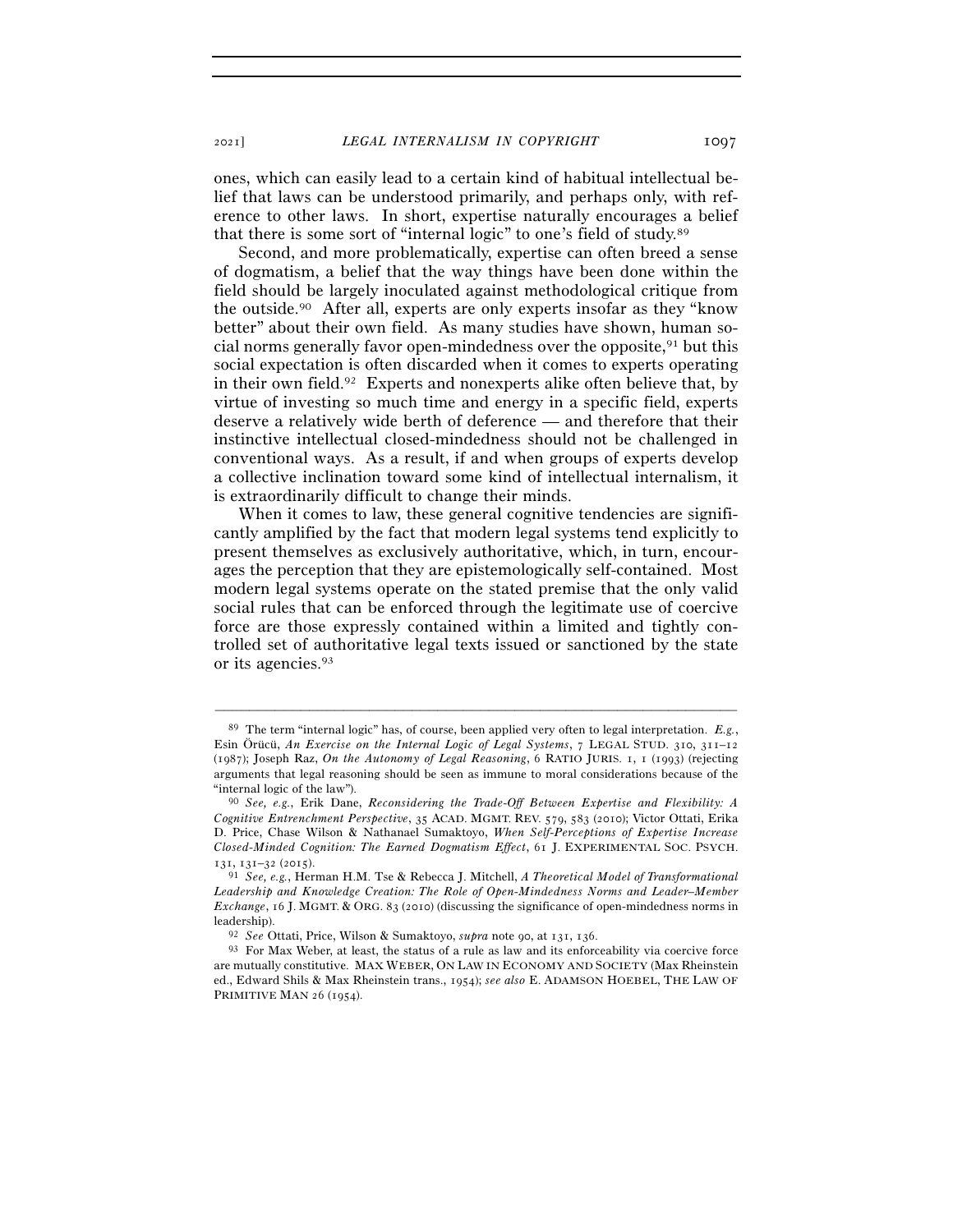In comparison, premodern legal systems often coexisted with multiple systems of authoritative rules and norms, several of which, including the formal law, were treated with roughly the same amount of deference by political elites, and even by the legal system itself. One notable example is the ritual-law ("li"-"fa") distinction in imperial China, in which "rituals" that governed many aspects of public conduct were formally recognized by most political elites to be both outside of the legal system and at least equal — if not superior — to the law in terms of normative stature.94 Another example would be the legal pluralism that existed in most medieval and early modern European societies, under which stateissued law openly coexisted with and, in many instances, formally accommodated other systems of rules, including canon law, local customs, merchant customs, and so on.95

Now one might object to the above characterization by arguing that it applies an overly narrow concept of "law." If "rituals" had a similar normative status as "laws" in the Chinese political system, then perhaps the proper notion of "imperial Chinese law" should incorporate both rules that were nominally called "rituals" and rules that were nominally called "laws." This possibility is beside the point for our account, since nothing turns on the precise boundaries of the idea or conception of "law" in a given society.

Instead, the point we are trying to make is simply that, more often than not, modern states claim to possess a much stronger monopoly over legitimate rulemaking and rule enforcement than did premodern ones. Premodern political elites may have recognized other kinds of social rules as normatively and authoritatively equivalent — or perhaps even superior — to state-made law, but that does not change the fact that those rules were not state-made. In contrast, modern, secular states rarely, if ever, acknowledge that any extralegal or nonlegal system of rules possesses the same normative stature as the law they issue.96 As an enormous academic literature reaching back to Max Weber has argued, modern states tend to monopolize, at least nominally, the instrumental use of violence and coercive force.<sup>97</sup> This tendency naturally

<sup>94</sup> *See* R.P. Peerenboom, *Law and Ritual in Chinese Philosophy*, *in* ROUTLEDGE ENCYCLOPEDIA OF PHILOSOPHY (1998). For a recent study on how rituals operated as a government institution, see generally MACABE KELIHER, THE BOARD OF RITES AND THE MAKING OF QING CHINA (2019).

<sup>95</sup> *See, e.g.*, R.C. VAN CAENEGEM, LEGAL HISTORY: A EUROPEAN PERSPECTIVE 118–19 (1991); F.W. Maitland, *A Prologue to a History of English Law*, 4 L.Q. REV. 13 (1898) (charting the evolution of early European folk laws and religious laws and their influence on English law). 96 The transition from medieval legal pluralism to the hegemony of unified state-made law in

the modern era is briefly discussed in Brian Z. Tamanaha, *Understanding Legal Pluralism: Past to Present, Local to Global*, 30 SYDNEY L. REV. 375, 378–81 (2008).

<sup>97</sup> *See* Max Weber, *Politics as a Vocation*, *in* FROM MAX WEBER: ESSAYS IN SOCIOLOGY 77, 78 (H.H. Gerth & C. Wright Mills eds. & trans., 1946).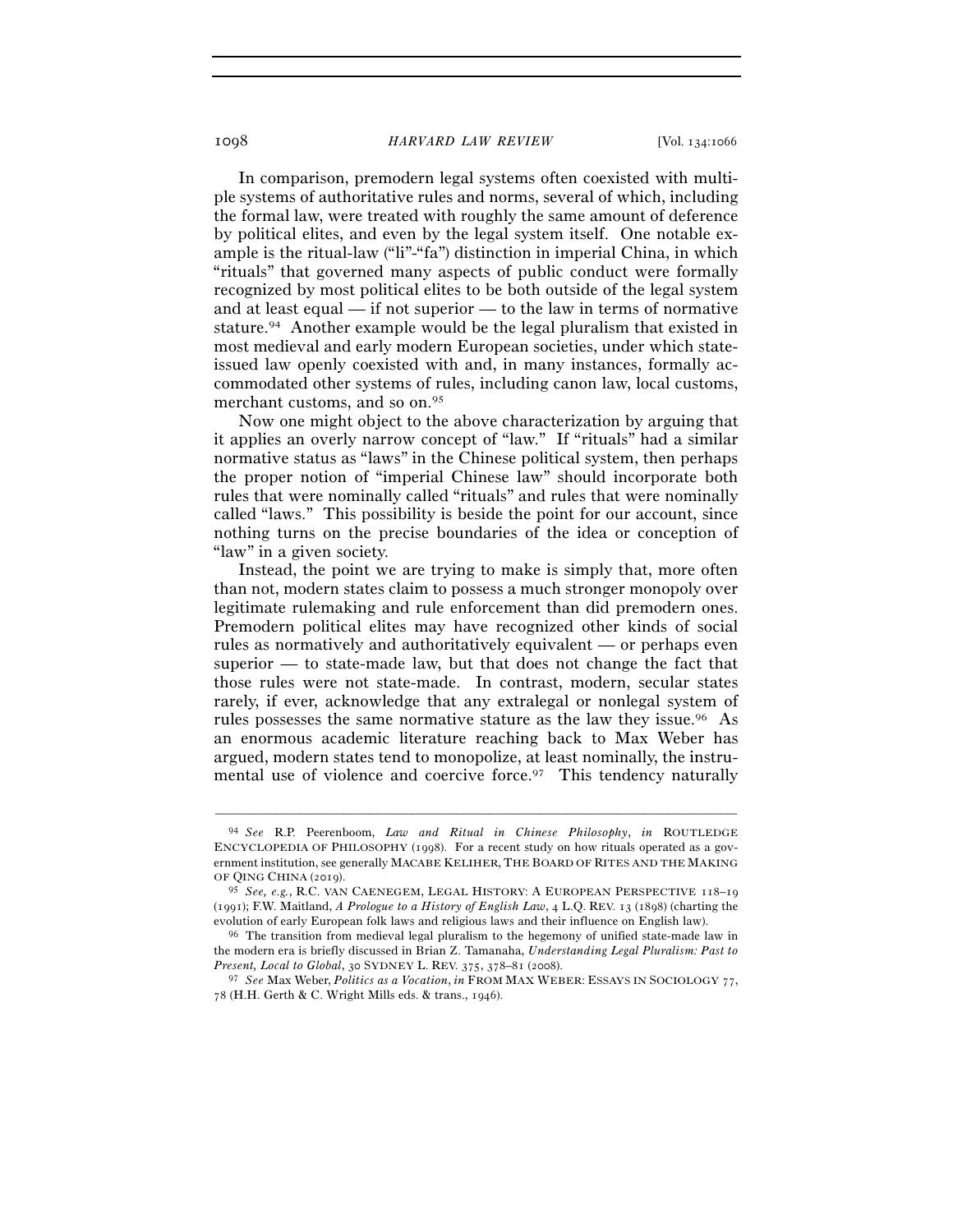facilitates and encourages the nominal monopolization of rulemaking authority, which can be delegated to other entities, but only under express legal terms, and subject to the state's verification and legitimation.98

There are some obvious caveats to these claims that should be flagged immediately. Needless to say, the use of premodern versus modern here is meant to highlight a functional distinction — legal systems that claim a normative monopoly within their geographical jurisdictions versus those that do not — rather than a strict chronological one. There are many examples of chronologically earlier legal regimes that claim a much stronger normative monopoly than chronologically later ones: within the contours of Chinese history, for example, the "legalist" Qin dynasty was much more normatively monopolistic than most of its successors, including the heavily decentralized Ming and Qing regimes.99 Moreover, the fact that some legal systems openly *coexisted* with other systems of rules that were understood to be equally authoritative does not necessarily mean that they did not present themselves as *epistemologically self-contained*: that the English common law normatively coexisted with canon law within England's borders does not imply that the substantive content of the former must somehow be understood *by reference to the latter, or vice versa.*<sup>100</sup>

More importantly, we suggest that a legal system that presents itself as exclusively authoritative strongly encourages the perception that it is epistemologically self-contained. On its own terms, a legal system that claims to be the exclusive law of the land would seem to deny the possibility that any set of external interpretive rules could be inherently *authoritative* in any true sense. Instead, the only legally binding interpretations are those that are recognized as authoritative by the legal system itself.

As a purely logical matter, it is impossible for any legal system to be entirely hermeneutically sealed, just as it is not logically possible for any formal system of axioms to be logically complete. 101 The rules of any legal system must be interpreted according to certain linguistic or sociopolitical conventions that are themselves external to the legal system.

<sup>98</sup> *See id.*

<sup>99</sup> *See generally* DINGXIN ZHAO, THE CONFUCIAN-LEGALIST STATE: A NEW THEORY OF CHINESE HISTORY (2015) (summarizing the transformation of the Chinese state from the legalist Qin regime to the hybrid Confucian-legalist regimes of later dynasties). 100 That said, scholars have long argued that canon law openly influenced both the common law

and the law of equity. *See* R.H. HELMHOLZ, CANON LAW AND THE LAW OF ENGLAND 1–19 (1987); Charles P. Sherman, *A Brief History of Medieval Roman Canon Law in England*, 68 U. PA. L. REV. <sup>233</sup>, 241–46 (<sup>1920</sup>). 101 *See* H.L.A. HART, THE CONCEPT OF LAW <sup>100</sup>, 110, 121 (3d ed. 2012) (explaining why the

rule of recognition must be a "matter of fact," *id.* at 121, that is "unstated" within the law itself, *id.* at 110).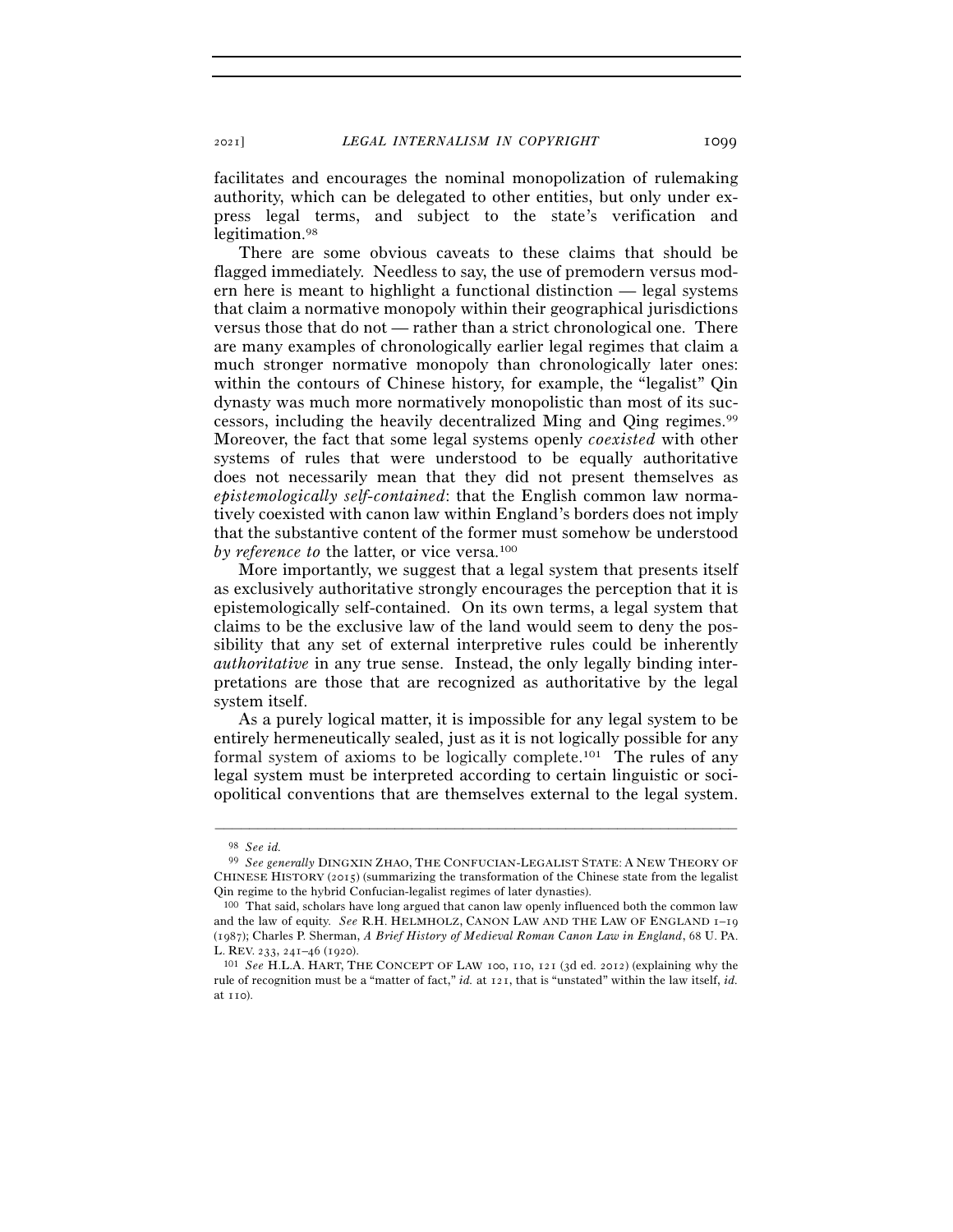Even so, it is not difficult to see why a system that claims to be exclusively authoritative can push, or perhaps nudge,<sup>102</sup> most lawyers and judges toward internalist cognitive habits. Very few people who either work within the legal system or study it will regularly encounter the higher-order interpretive rules that cannot be understood internally. For the great majority of the legal profession (and those in constant engagement with it), the exclusive nature of legal authority essentially enables a mental habit of interpreting legal rules only by reference to other legal rules, which can easily encourage a more general belief that the law is epistemologically self-contained.

In addition, legal rules, principles, and institutions present themselves quite explicitly as normative. Significant amounts of modern legal scholarship have attempted to deviate from this notion toward the idea that the law is merely a system of coordination,103 but the basic fact remains that a large array of legal enforcement actions, particularly those that are backed with the strongest levels of coercive force, are explicitly presented as mechanisms for redressing — either publicly or privately — normative infractions. Regardless of whether legal rules actually *are* normative in nature, the general sociopolitical image that modern legal systems project continues to be a predominantly normative one: following the law is supposed to be an obligation. This reality has an important corollary, which is relevant for our purposes: given the obligatory status of legal rules, classifying something as *law* is believed to produce an important set of behavioral modifications among individuals.104

Additionally, the image of the law as a normative system creates a strong intellectual presumption that it is internally coherent. Nonnormative systems of coordination signals and socioeconomic focal points may or may not be internally coherent in a heuristic sense, but normative systems *must* be internally coherent if they wish to retain their normative authority. If one segment of the law prevents me from doing something under certain circumstances, but another segment

<sup>102</sup> We use "nudge" in a behavioral sense, referring to a subconscious cognitive influence. *See* RICHARD H. THALER & CASS R. SUNSTEIN, NUDGE: IMPROVING DECISIONS ABOUT HEALTH, WEALTH, AND HAPPINESS <sup>6</sup> (<sup>2009</sup>). 103 This idea is most commonly associated with law and economics. *See, e.g.*, Gillian K. Hadfield

<sup>&</sup>amp; Barry R. Weingast, *What Is Law? A Coordination Model of the Characteristics of Legal Order*, 4 J. LEGAL ANALYSIS 471, 476 (2012). *But see* Jules L. Coleman, *Economics and the Law: A Critical Review of the Foundations of the Economic Approach to Law*, 94 ETHICS 649, 649 (1984) (arguing that law and economics scholarship "has had both analytic and normative dimensions").

<sup>104</sup> There is a large literature on whether designating a rule as law produces behavioral change. *See, e.g.*, Kenworthey Bilz & Janice Nadler, *Law, Moral Attitudes, and Behavioral Change*, *in* THE OXFORD HANDBOOK OF BEHAVIORAL ECONOMICS AND THE LAW 241, 247–58 (Eyal Zamir & Doron Teichman eds., 2014).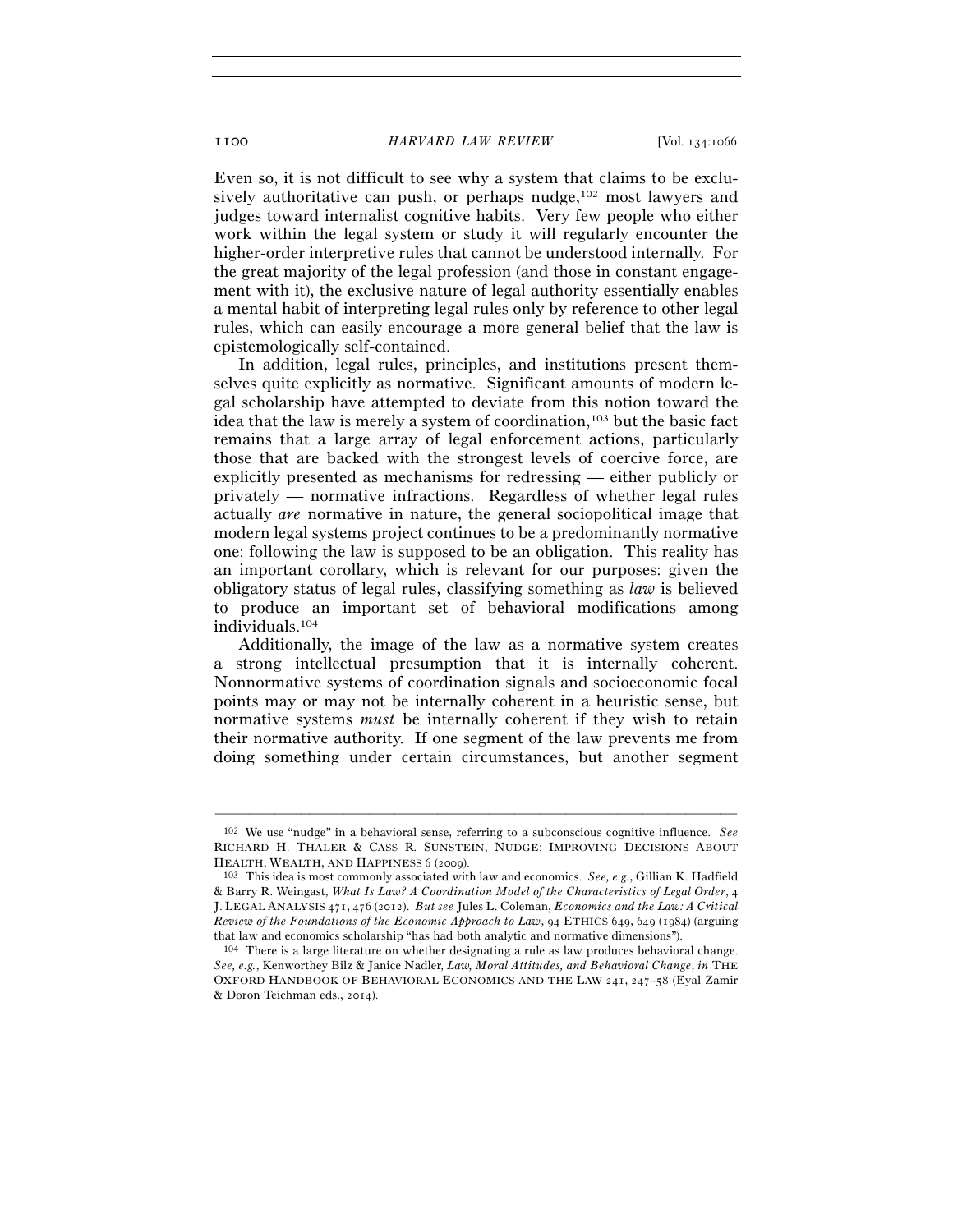obligates me to do that very thing under fundamentally similar circumstances, then the law is normatively inconsistent and, therefore, at least one of these segments cannot be normatively authoritative. If, in contrast, the law is merely a system of coordination, then there may well be some sort of functional logic behind the nominal inconsistency that justifies its existence.<sup>105</sup> These conceptions may or may not be true of any real-world circumstances, but the point here is simply that normative systems carry an especially strong logical presumption of internal coherency.

All in all, although many forms of intellectual expertise can nudge those who pursue them toward some form of cognitive internalism, legal expertise is, at least in theory, unusually likely to do so: other intellectual systems rarely present themselves as exclusively authoritative, whereas legal systems regularly do. Moreover, most other forms of intellectual expertise do not carry the explicitly normative connotations that law and legal practice regularly do. As a result, legal experts who take the self-representation of the law seriously are unusually likely, even compared to experts in other fields, to understand their subject matter from an internal point of view.106

What this predilection for internalism in law further suggests is that, to a large extent, legal expertise is not a truly *intellectual* form of expertise at all: with the exception of some legal scholars, most legal professionals acquire legal expertise not for the sake of seeking metaphysical truth, but rather to provide professional services to clients, or perhaps to society at large.107 If the majority of legal experts see the law from an internal point of view, then it is exceedingly likely that the legal system as a whole will operate in a fashion that is highly accommodating of internalist beliefs. Even if, as a matter of social truth, the law is not epistemologically self-contained, lawyers and judges, who nonetheless think it is, are unlikely to encounter any significant difficulty in their professional work. The legal profession wields far greater control over the operation of the law than do doctors over the human body, or economists over the economy. As a result, if legal professionals become cognitively biased toward internalism, social reality is unlikely to effectively challenge their biases — quite the opposite, their biases are rather more likely to remake social reality in their own image.

<sup>105</sup> In particular, if human behavior exhibits no systemic rationality but is instead segmented into different kinds of contextual logic, then it may well be behaviorally optimal for the law to issue normatively and textually contradicting rules in different legal contexts.

<sup>106</sup> Members of the legal profession regularly participate in and opine on the state of the law. In comparison, "[s]cientists assume that a participant in a practice cannot be impartial — to participate is to be biased," which "has the effect of automatically disqualifying participants." Brian Z. Tamanaha, *The Internal/External Distinction and the Notion of a "Practice" in Legal Theory and Sociolegal Studies*, 30 LAW & SOC'Y REV. 163, 184 (<sup>1996</sup>). 107 On the intellectual differences between legal practice and the social sciences, see *id.* at 186.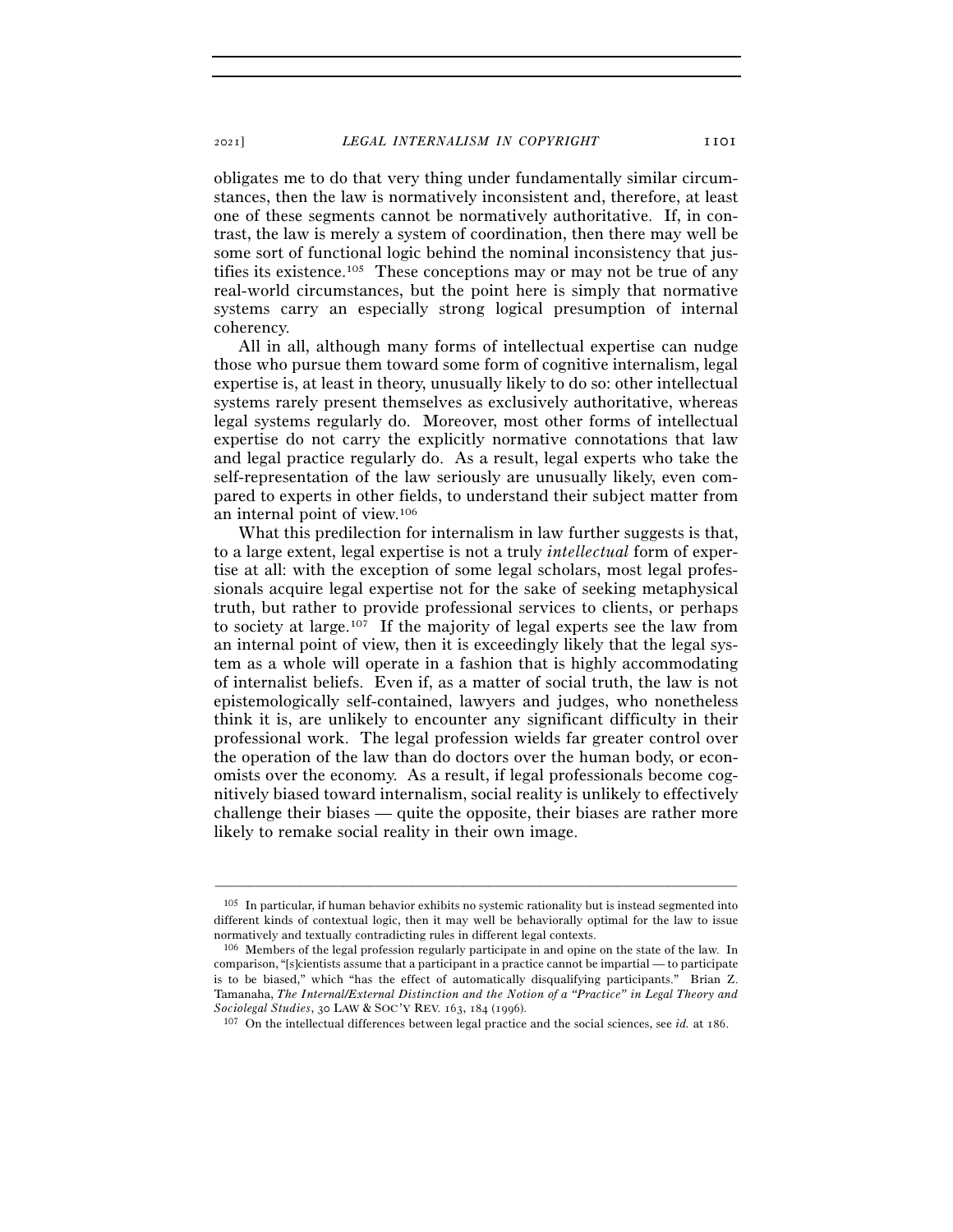In summary, there is a long list of reasons to believe that legal professionals, especially those operating in modern legal systems, are unusually likely to become cognitively biased toward internalism. These cognitive biases are further reinforced by the existence of very strong material incentives that align the self-interest of legal professionals with the proliferation of legal internalism. Legal internalism tends to increase the knowledge and expertise gap between legal experts and nonexperts. As a result, a world in which people generally embrace legal internalism affords legal professionals far greater rent-seeking capacities than a world that does not.

Consider, first, the claim that the law is epistemologically selfcontained. It effectively shields legal experts from certain kinds of external critiques. If, for example, the law were instead understood to be the direct product of sociopolitical or economic forces, and needed to be interpreted with explicit reference to those forces, then sociologists, politicians, political scientists, and economists would all have some claim to sometimes having a better understanding of what the law demands than would someone who possesses only legal expertise. Therefore, the greater the number of people who consider the law epistemologically self-contained, the lower the likelihood that legal experts can be effectively challenged by nonexperts about their interpretations of legal content.

Second, the perception of law as normative clearly and significantly enhances the sociopolitical status of legal experts: it elevates them from mere technicians to normative agents who prevent wrongdoing and promote justice. The law carries far more sociopolitical weight as a normative system than as a mere system of coordination<sup>108</sup> — the latter would render it qualitatively indistinguishable from government propaganda — which further elevates the stature of those who possess expertise in it.

Finally, and perhaps most importantly, the notion that the law is internally coherent significantly increases the knowledge and competence gap between legal experts and nonexperts. If there were no presumption of internal coherence, then, taken to its logical conclusion, there would be little pressure when interpreting a legal rule to make sure that one's interpretation of that rule also dovetailed with reasonable interpretations of related rules. Instead, legal rules could be interpreted and applied largely independently from each other, perhaps by some straightforward application of "plain meaning" readings.109 In contrast, the assumption of internal coherence forces all legal rules to be read

<sup>–––––––––––––––––––––––––––––––––––––––––––––––––––––––––––––</sup> <sup>108</sup> For a discussion of the law as a normative system, see Bilz & Nadler, *supra* note 104, at 253– 58.

<sup>109</sup> Unsurprisingly, legal scholars are often skeptical of whether "plain meaning" jurisprudence is truly logically possible. *See, e.g.*, Frederick Schauer, *Statutory Construction and the Coordinating Function of Plain Meaning*, 1990 SUP. CT. REV. 231, 252.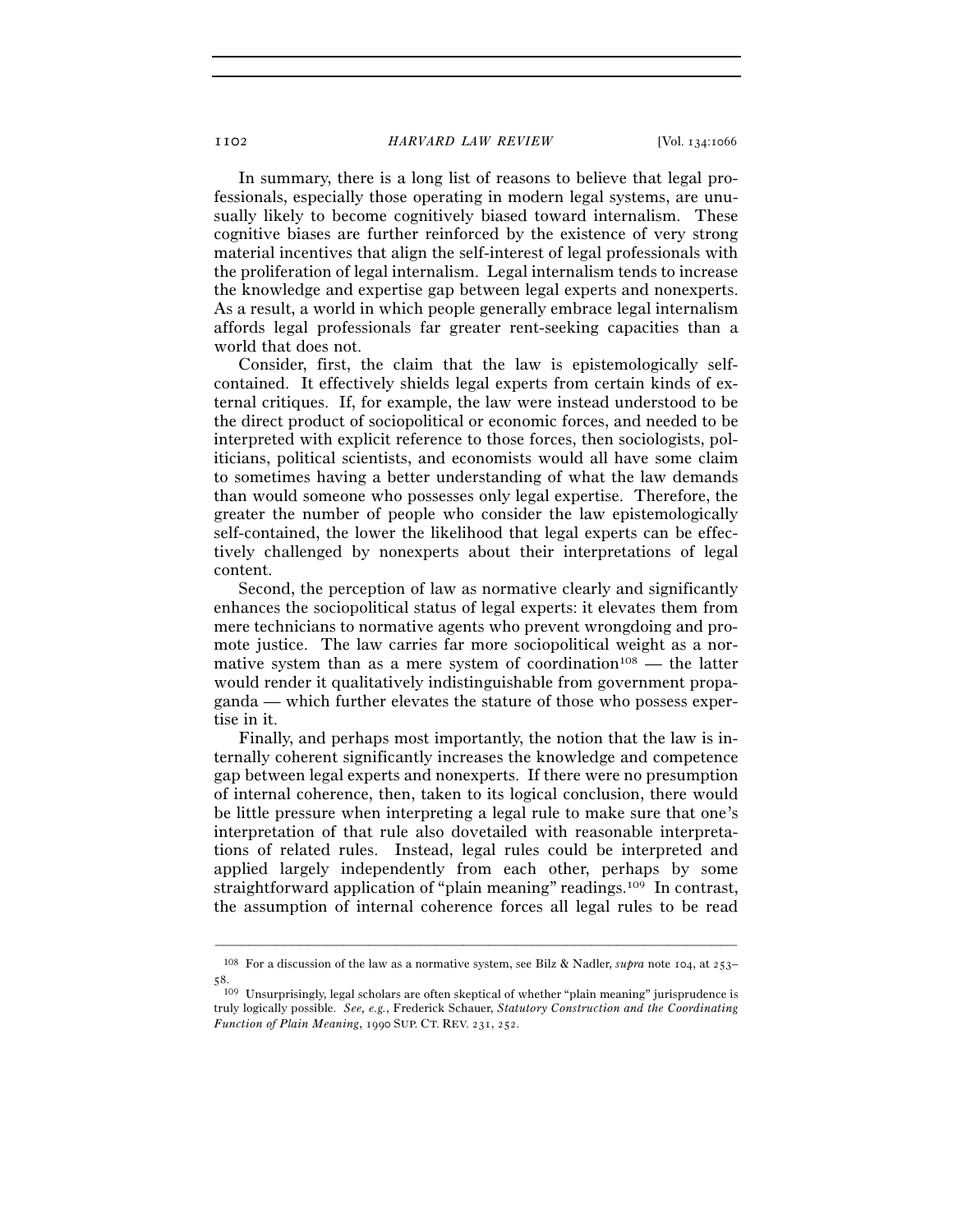together as a system. This consequence immediately elevates the interpretation of even a single rule from a basic linguistic exercise to a fullblown jurisprudential one: To accurately understand the meaning of that single rule, one must possess a reasonably strong knowledge of the legal system in its entirety, which is, needless to say, an immensely costly endeavor. Consequently, it becomes virtually impossible for nonexperts to speak of "what the law is" with any level of confidence. Instead, they must defer to the judgment of professionals, thereby enhancing both the sociopolitical status and economic rent-seeking capacities of those professionals.

These material incentives are behaviorally symbiotic with the cognitive biases discussed above in two crucial ways. First and foremost, as a great deal of research has shown, material incentives tend to create powerful cognitive biases themselves, which mutually reinforce other cognitive biases in the same direction.110 Most individuals are far more likely to hold intellectual positions that are materially advantageous to themselves than positions that are not, $111$  and there is no reason to believe that legal professionals are any different.<sup>112</sup> Second, the existence of other cognitive preferences for internalism gives legal professionals a certain kind of psychological cover for their pursuit of material selfinterest — if they do choose to pursue it: few professionals would presumably like to think of themselves as openly self-interested. Instead, their basic professional identity often encourages them to think of their professional work as conducted in the service of some greater good. From this perspective, the existence of other reasons to believe in internalism — a genuine belief that law contains an internal logic, and that it should be interpreted independently of external considerations — significantly alleviates the mental anxiety that may arise from the recognition that their belief in internalism is self-serving. To some extent, legal professionals can psychologically "hide behind" these nominally more intellectual reasons.

So much for basic behavioral theorizing. Given that this Review deals with historical narratives of sociolegal change, the next step is to translate these behavioral arguments into more concrete hypotheses about the direction of historical change. We maintain, of course, that there is a positive correlation between the emergence of professionalized modern legal systems and the rise of internalism among legal professionals, but this prediction needs to be fleshed out in more concrete terms

<sup>110</sup> *See* sources cited *supra* note <sup>90</sup>. 111 *See* Kirsten Weir, *Why We Believe Alternative Facts*, 48 MONITOR ON PSYCH. 24, 24 (2017) ("People are capable of being thoughtful and rational, but our  $\dots$  motivations often tip the scales to make us more likely to accept something as true if it supports what we want to believe.").

<sup>&</sup>lt;sup>112</sup> *Cf.* Ottati, Price, Wilson & Sumaktoyo, *supra* note 90, at 131 ("Individuals induced to believe they are experts tend to overestimate the accuracy of their beliefs.").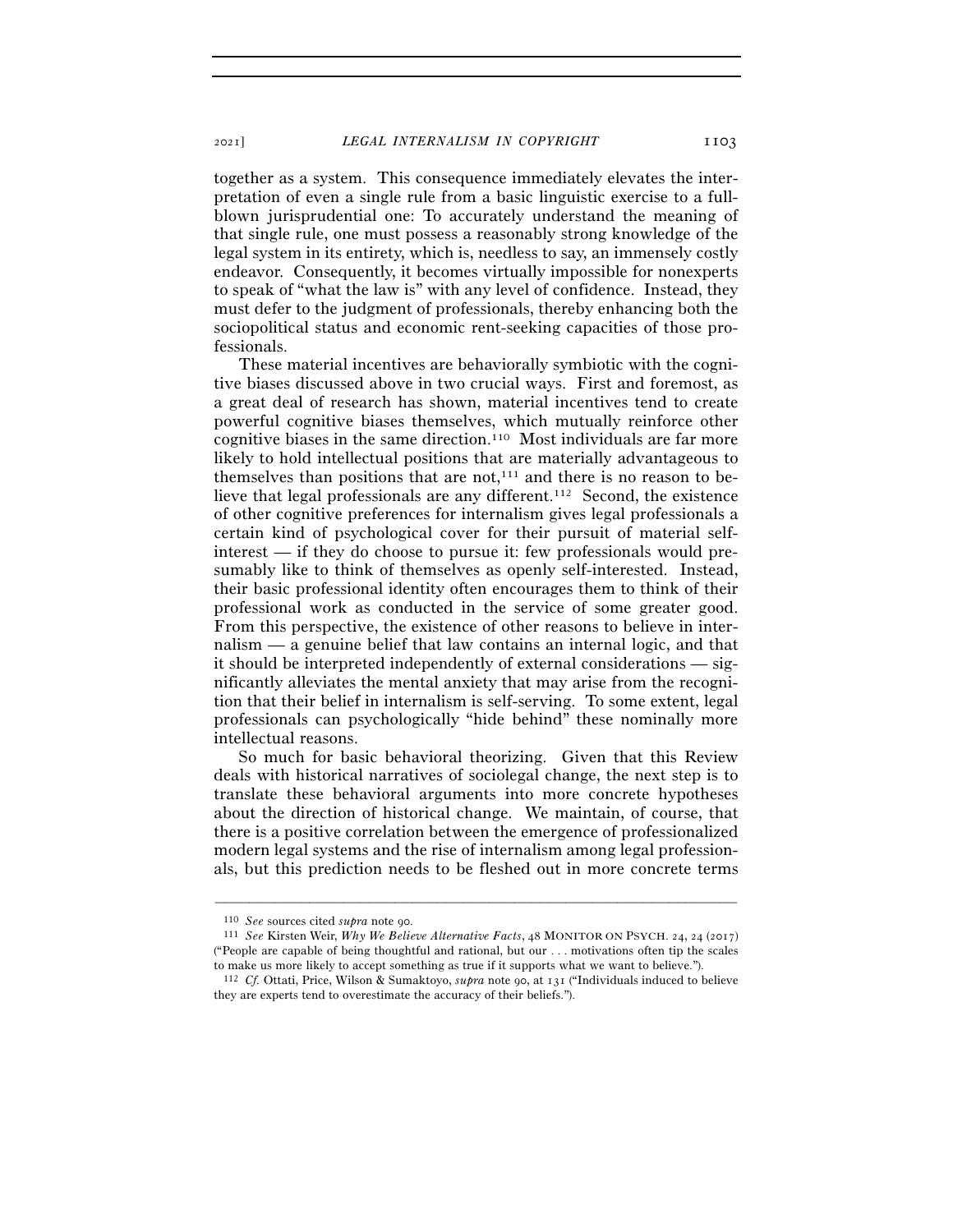before it can usefully be applied to actual historical episodes such as the story of copyright and its evolution.

Our basic claim is that the ascendancy of law as the dominant system of sociopolitical ordering, coupled with escalating levels of legal complexity that elevate legal knowledge to the status of true expertise,113 will likely lead to the widespread embrace of internalism among legal professionals. To some extent, the latter condition alone is probably sufficient to sustain the rise of law as an expert profession, and therefore fuel the rise of legal internalism; but as argued above, this process is greatly amplified by the existence of the former condition, which portrays law as *the* exclusive authoritative source of sociopolitical rules, and therefore strongly encourages the perception that law is normatively and epistemologically self-contained. The rise of the former condition also tends to strengthen the latter condition: the assertion that law is the dominant system of sociopolitical ordering carries with it the need to expand law to cover most areas of sociopolitical activity. To some extent, this echoes the "Spiderman Doctrine" of "with great power comes great responsibility."114 This ethos of expansion tends to push the law toward ever-increasing levels of complexity and breadth, both of which escalate the sociopolitical demand for "pure" legal expertise.

Historically, the growth of legal complexity — and with it, the emergence of law as an expert profession — did not necessarily synchronize with the sociopolitical ascendancy of law. Early modern human history is riddled with examples of legal systems that coexisted with other systems of normative social rules but nonetheless became complex enough to sustain highly sophisticated legal professions. Chinese and Ottoman law in the eighteenth and nineteenth centuries are two examples that have garnered significant amounts of academic attention in recent

<sup>113</sup> Needless to say, these are vague criteria — vague by design, in fact. We have no intention of making more specific claims about when expert legal professions tend to arise. Simple customary law regimes like those found in most premodern rural communities are almost certainly insufficient, whereas highly sophisticated early modern legal regimes like those found in Western Europe or, according to recent scholarship, in late imperial China, *see* Chen, *supra* note 85, at 1–2, are likely sufficient. Modern legal systems create robust demand for expert legal professions almost everywhere in the world, although those systems vary enormously in the degree of sophistication and institutional independence. In between modern and premodern systems, there is a huge swath of analytical gray area, and we have no space here to attempt any serious line-drawing exercise, although we may do so in a future article. The core qualitative criteria, as stated here, is the elevation of law to an expert field: something that is beyond the ability of most laymen to reliably comprehend without the assistance of a professional. This is largely a function of the legal system's scope and complexity, but it can also be related to the level of public education and the prevalence and penetration of interregional commerce into local economies.

<sup>114</sup> *See* Patrick Keller & Gary Schmitt, Opinion, *Germany and the Spider-Man Doctrine*, WALL ST. J. (Feb. 6, 2014, 4:03 PM) https://www.wsj.com/articles/germany-and-the-spiderman-doctrine-1391720533 [https://perma.cc/Z795-DWZJ].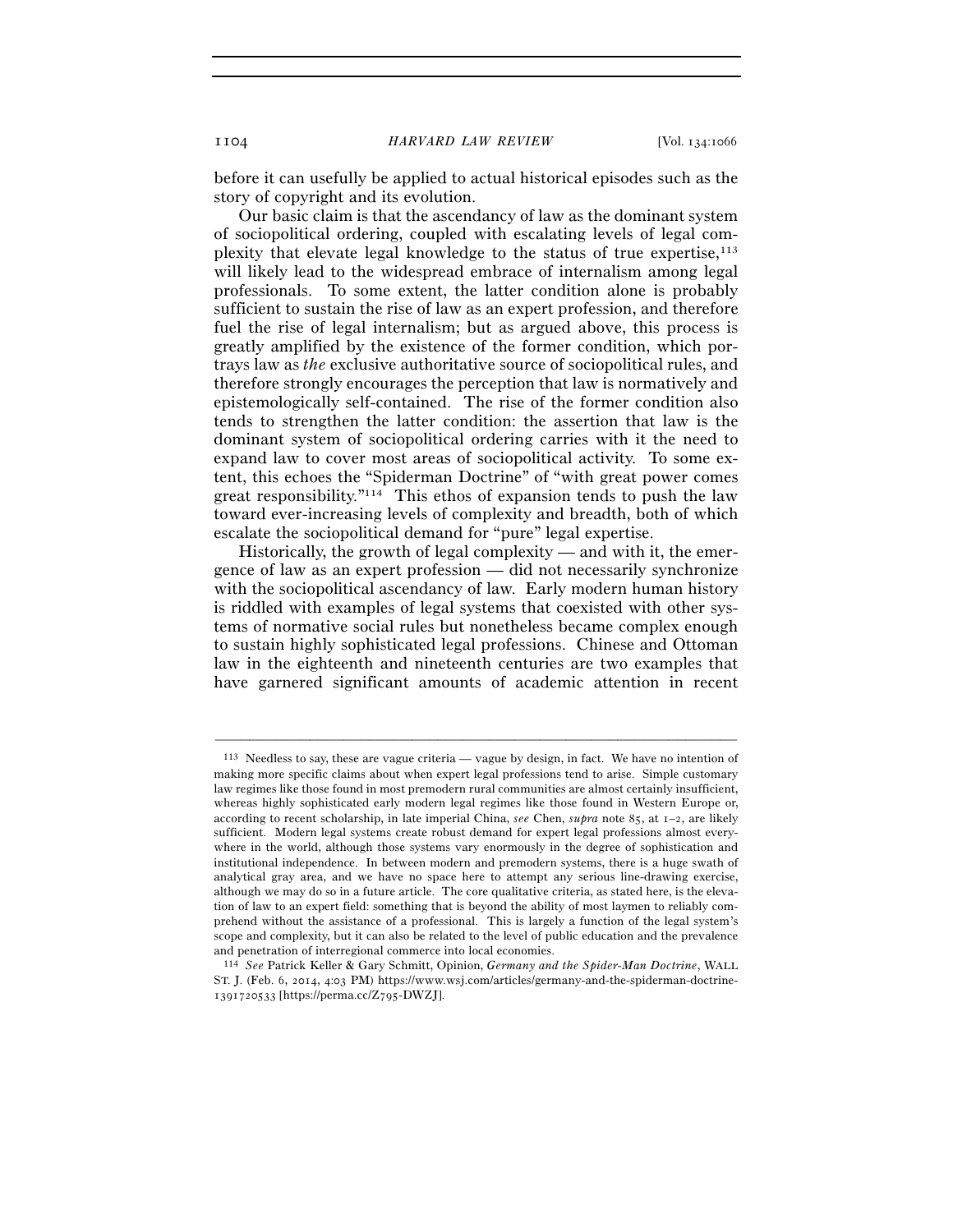years,115 but the early modern history of English or Germanic law would also seem to fit this basic description.116 Nonetheless, in the modern era, the two conditions have largely developed in a harmonized fashion: the growth of legal complexity and sophistication seems to largely dovetail with the sociopolitical ascendancy of law. Combined, they have fueled the rise of legal internalism to an arguably unprecedented level of sociopolitical prominence.

Of course, one might ask why, given this Review's immediate focus on the relationship between legal internalism and modern copyright, it needs to discuss the behavioral foundations of internalism at all, much less in such detail. The answer is that, while we could adequately critique Slauter, Dommann, and Wang's accounts of institutional change through the weaker claim of "internalism can sometimes emerge in modern legal systems, and likely did emerge in the systems discussed in these books," we ultimately wish to make the much stronger claim that "internalism will almost always emerge in professionalized modern legal systems." Internalism, as we present it, is not merely some contingent sociolegal phenomenon that may or may not emerge as legal systems grow in substantive sophistication and sociopolitical significance, but is rather likely to emerge in light of the *structure* of those legal systems and given the inherent cognitive biases and incentives of legal professionals.

Now internalism, when it emerges, can very plausibly be beaten back by any number of intellectual, political, or social developments, including, for example, large amounts of external political interference with adjudication. We do expect to see some movement toward internalism within the legal profession — which can later be reversed under certain conditions — in the great majority of modern legal systems, even heavily authoritarian ones. This structural inevitability or nearinevitability is, as discussed below, what ultimately distinguishes our theory of internalism from preexisting accounts of "legal consciousness."

<sup>115</sup> On China, see PHILIP C.C. HUANG, CODE, CUSTOM, AND LEGAL PRACTICE IN CHINA: THE QING AND THE REPUBLIC COMPARED 1–12 (2002); Chen, *supra* note 85, at 1–5, 31–34 (examining professional ethics and identity in the Chinese legal profession between 1651 and 1911). On the Ottoman legal system and its dual characteristics of legal pluralism and professionalism, see Karen Barkey, *Aspects of Legal Pluralism in the Ottoman Empire*, *in* LEGAL PLURALISM AND EMPIRES, 1500–1850, at 83, 83–87 (Richard J. Ross & Lauren Benton eds., 2013); Haim Gerber, Law in the Ottoman Empire, in THE OXFORD HANDBOOK OF ISLAMIC LAW 475, 476-80, 484-87 (Anver M. Emon & Rumee Ahmed eds., 2018); Kent F. Schull & M. Safa Saraçoglu, *Introduction*, *in* LAW AND LEGALITY IN THE OTTOMAN EMPIRE AND REPUBLIC OF TURKEY 1-8 (Kent F. Schull, M. Safa Saraçoglu & Robert F. Zens eds., <sup>2016</sup>). 116 The best account of the highly fragmented if highly professionalized nature of German law

in the early modern era remains FRANZ WIEACKER, A HISTORY OF PRIVATE LAW IN EUROPE WITH PARTICULAR REFERENCE TO GERMANY (Tony Weir trans., 1995). On legal pluralism in early modern England, see Dominic Birch, *Legal Pluralism in Early Modern England and Colonial Virginia*, 5 J. INSTITUTIONAL STUD. 717, 742–43 (2019).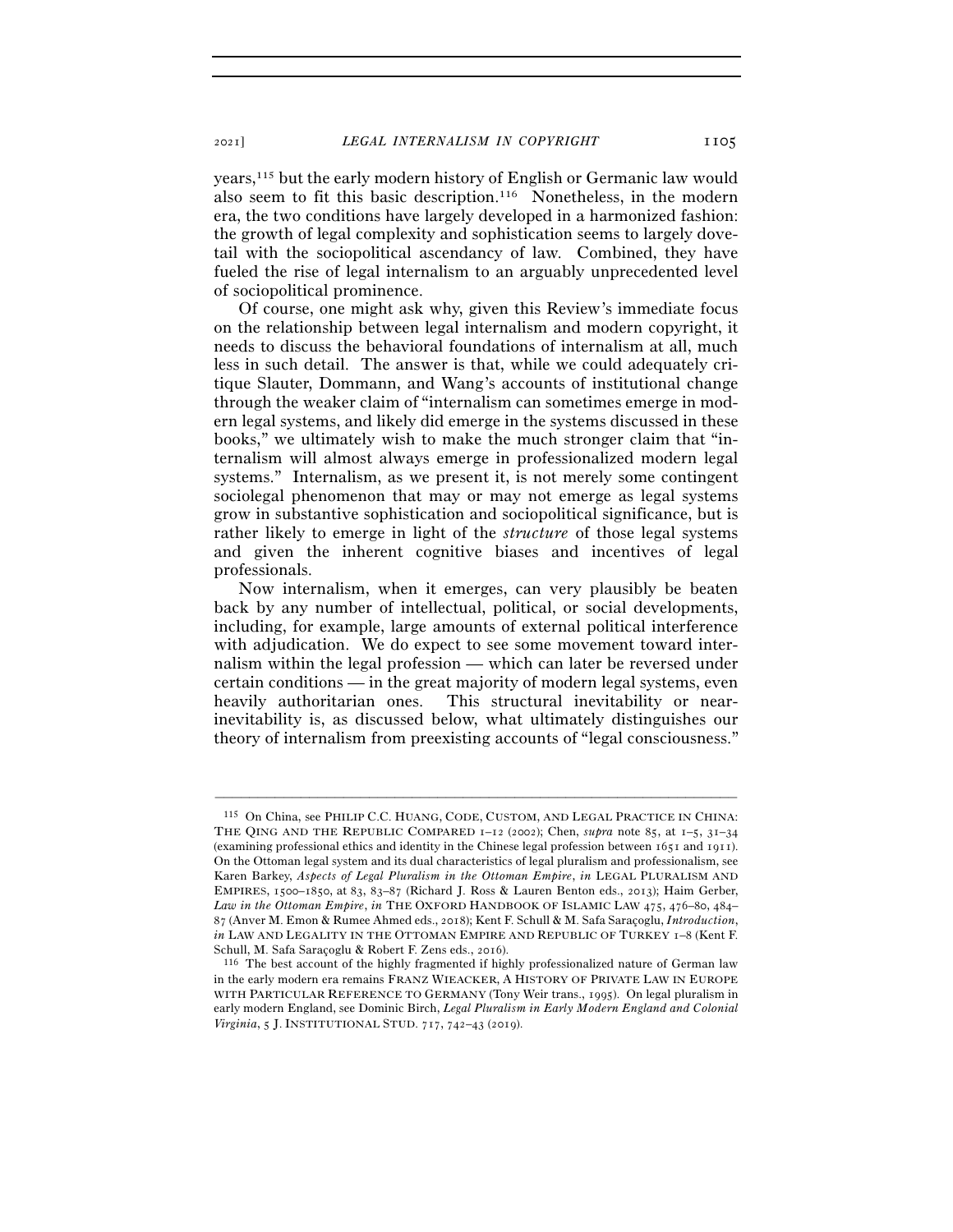There are two ways of arguing for inevitability: we can either empirically demonstrate the emergence of internalism in nearly all modern legal systems, or we can argue that there is a strong theoretical likelihood of its emergence. Given that there is no space here to even remotely attempt the former, we have opted for the latter, while leaving open the possibility of pursuing the former in some later work. That said, even the most rigorous empirical demonstration of sociolegal uniformity will, in the end, require some sort of underlying theoretical account that can explain the uniformity, which is exactly what we have preemptively supplied here.

While the account thus far has attempted to explain why — and how — the argument raises an obvious additional question of relevance to historical accounts of copyright. This inquiry in turn hinges on how the rise of legal internalism shapes the form and content of legal change, and more specifically of change in copyright law.

## *B. Legal Internalism and Legal Change*

Having identified the behavioral foundations of legal internalism and its relationship to (and divergence from) other internal theories of law, we now move to understanding how legal internalism plays a crucial role in the trajectory of legal and institutional change. This section thus makes the case for legal internalism as an important variable in the evolution of legal institutions, and it does so by focusing specifically on how internalism interacts with sociopolitical forces external to the legal system and the actors within it. Our claim here is not that legal internalism can be a purely self-contained force for legal change, driven by law's internal logic. Far from it. It is instead that legal internalism leads actors within the legal system to direct and process external forces so as to bring about changes in the content and structure of law something that narratives about legal institutions should be careful not to overlook or underemphasize.

As a preliminary matter, given that we have presented legal internalism largely as a behavioral phenomenon among legal professionals, it can affect the law only insofar as legal professionals can affect the law. In nearly all modern legal systems, of course, legal professionals, especially judges, do exert significant influence over the shape, content, and functionality of legal institutions.<sup>117</sup> There are, indeed, strong theoreti-

<sup>&</sup>lt;sup>117</sup> There have traditionally been doubts about whether the legal profession enjoys any real political or institutional agency in modern autocracies, but as a rich literature on authoritarian legality has recently argued, such doubts overlook the significant investment in law that even the most rigidly authoritarian state tends to make and the role that the legal profession plays in such investment. *See, e.g.*, Maciej Kisilowski, *The Middlemen: The Legal Profession, the Rule of Law, and Authoritarian Regimes*, 40 LAW & SOC. INQUIRY 700, 707–08 (2015); Tamir Moustafa & Tom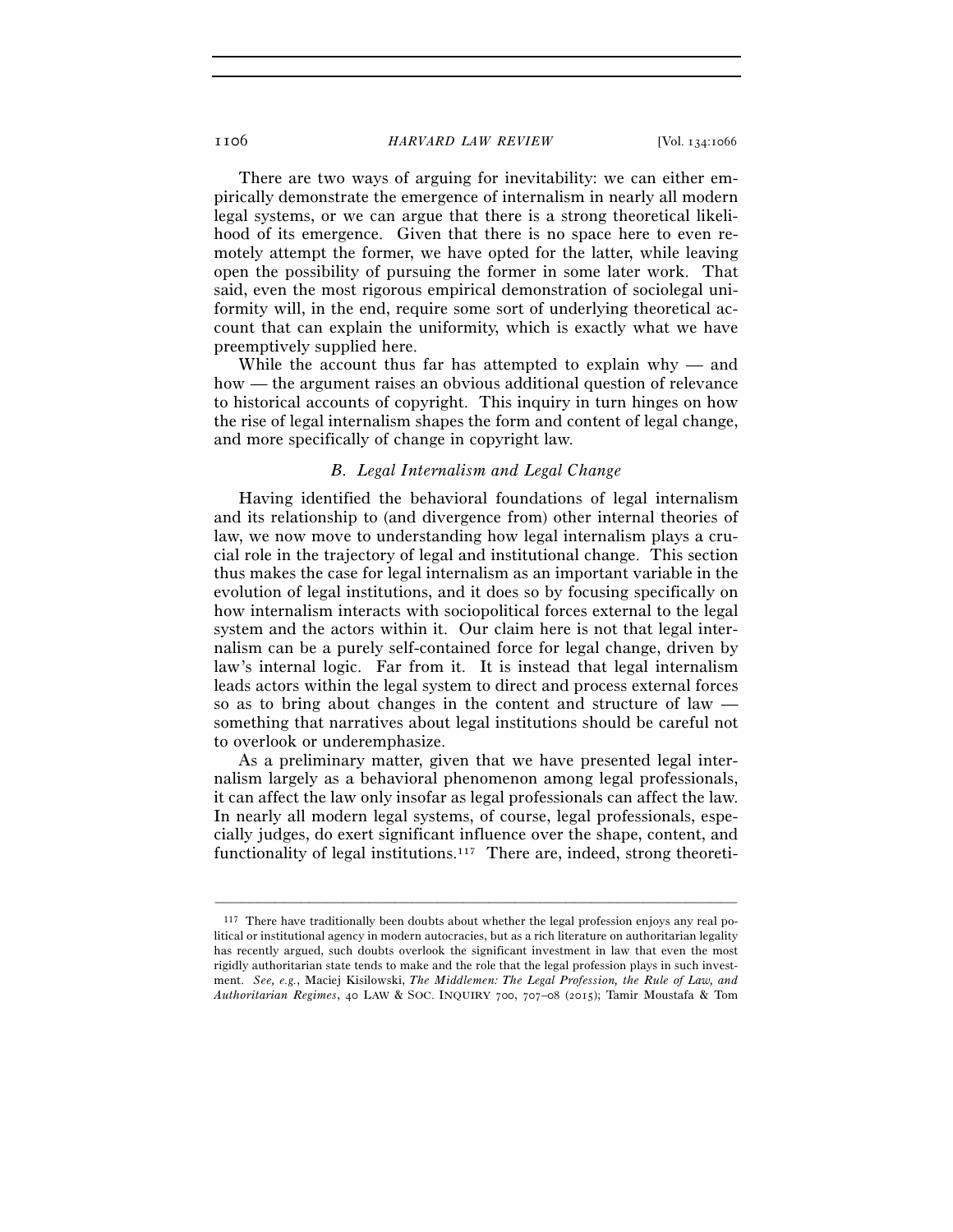cal reasons to believe that legal professions will be institutionally influential wherever they exist: an important reason why any legal system would have a legal profession at all is that, at some point, laws become too complex and too expansive for laypeople to easily understand and make use of them.<sup>118</sup> In other words, the core condition for the emergence of a legal profession inherently generates a large knowledge and expertise gap between lawyers and nonlawyers, which then ensures that legal professionals will possess at least some significant amount of institutional agency and influence.

To risk stating the obvious, seeing the law as epistemologically selfcontained does not imply that the law is, or should be, unresponsive to external sociopolitical or economic shocks. After all, any legal system that contains a mechanism of legislation and rulemaking explicitly provides a legitimate channel through which such external factors can impact legal institutions. The crucial thing for the legal internalist is therefore *how* the law responds to external factors: only through legally authorized channels, and only as an internally coherent system. The institutional impact of the former is relatively straightforward. Absent formal legislation, rulemaking, or new judicial precedents, internalism implores the law to be unresponsive to sociopolitical change.119 In other words, beyond a limited number of authorized channels for change, an epistemologically self-contained legal system is seen to be institutionally biased against change, and therefore inclined toward stability and conservatism.

In comparison, the institutional impact of internal coherence is much more complicated. As many scholars have argued, over time, legal professionals will often attempt to render new legal rules logically consistent with relevant preexisting rules.<sup>120</sup> The specific logic they apply in this

–––––––––––––––––––––––––––––––––––––––––––––––––––––––––––––

https://ssrn.com/abstract=200732 [https://perma.cc/95ML-9BXZ]. 120 *See* Baude & Sachs, *supra* note 82, at 1083; Neil MacCormick, *Coherence in Legal Justification*, *in* THEORY OF LEGAL SCIENCE 235, 235 (Aleksander Peczenik, Lars Lindahl & Bert van Roermund eds., 1984); *see also* Bruce Ackerman, *De-schooling Constitutional Law*, 123

Ginsburg, *Introduction: The Functions of Courts in Authoritarian Politics*, *in* RULE BY LAW: THE POLITICS OF COURTS IN AUTHORITARIAN REGIMES 1, 1–11 (Tom Ginsburg & Tamir Moustafa eds., <sup>2008</sup>). 118 In most societies, the development of the legal profession closely tracks the growing complex-

ity of law and the expansion of its socioeconomic footprint. *See, e.g.*, Milton M. Klein, *From Community to Status: The Development of the Legal Profession in Colonial New York*, 60 N.Y. HIST. 133, 138–39 (1979); Randall Peerenboom, *Economic Development and the Development of the Legal Profession in China*, *in* CHINESE JUSTICE: CIVIL DISPUTE RESOLUTION IN CONTEMPORARY CHINA 114, 114, 120 (Margaret Y.K. Woo & Mary E. Gallagher eds., 2011).

<sup>119</sup> This modus operandi is reflected in some key elements of the "new formalism" that has recently emerged in the American legal academy insofar as it promotes a reliance on "the formal law" and argues that legal instruments should be interpreted in accordance with legal rules. *See, e.g.*, Baude & Sachs, *supra* note 82, at 1083; Thomas C. Grey, *The New Formalism* 1–2, 16 (Stanford L. Sch., Pub. L. & Legal Theory Working Paper Series, Working Paper No. 4, 1999)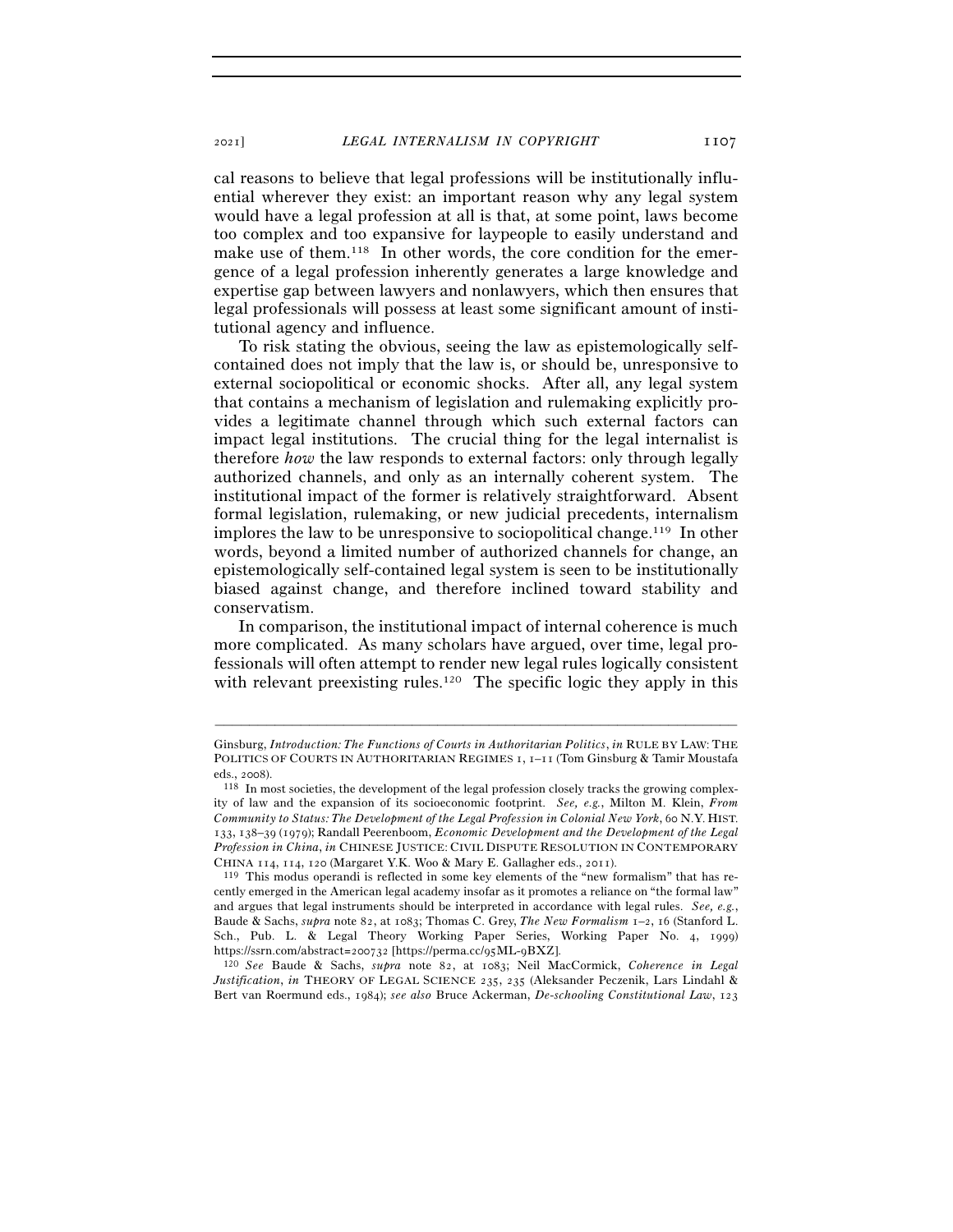process differs from account to account, varying both in the kind of logic being applied and the rigor of its application. Yet the accounts share a common observation that *some* push toward coherency is usually made in the aftermath of new legislation, rulemaking, precedent, or perhaps a "constitutional moment."121 During this push, both the new rules and preexisting ones can be interpreted or reinterpreted, until the law is once again internally coherent in the eyes of legal professionals. The difficulty of this task depends on how the new rules were introduced: If their creators took internal coherence into account during the drafting process, then it can be very easy to merge them into the preexisting legal system. If not, as is sometimes the case during highly politicized legislative conflicts, then the professional recovery of coherence can involve the imposition of significant interpretative compromises on the new rules, relevant preexisting rules, or both.

This process can, depending on the specific circumstances, be either a conservative force that constrains the magnitude of legal change or a radical one that amplifies it. The former is significantly more common than the latter, but the latter is more than a mere theoretical possibility. Some highly influential accounts have argued, for example, that it is a prominent feature of American constitutional history.122 In the great majority of cases, legal professionals will likely pursue coherence by interpreting the new rule — within the boundaries of textual plausibility — in a way that minimizes its impact on preexisting rules. As an illustration, mainstream accounts of American statutory interpretation canons argue that they "foster statutory interpretations that do not alter relationships any more than is necessary to achieve the statutory objectives."123 A similar institutional bias toward preserving preexisting rules whenever possible is prevalent in most modern jurisdictions, especially continental legal systems that emphasize the stability of their codified laws.124 When the textual scope of the new rule is relatively limited and the political will behind it relatively moderate, then squaring new rules

YALE L.J. 3104, 3121 (2014) (discussing the process of "intergenerational synthesis" that constitutional change demands); Kenneth J. Kress, *Legal Reasoning and Coherence Theories: Dworkin's Rights Thesis, Retroactivity, and the Linear Order of Decisions*, 72 CALIF. L. REV. 369, 370–72 (1984).<br><sup>121</sup> E.g., Ackerman, *supra* note 120, at 3121.

<sup>&</sup>lt;sup>122</sup> *See, e.g.*, I BRUCE ACKERMAN, WE THE PEOPLE: FOUNDATIONS 117 (1993) (describing the Emancipation Proclamation's initial inconsistency with the Constitution and the subsequent embodiment of its constitutional meaning in the Thirteenth Amendment through the amendment process).

<sup>123</sup> David L. Shapiro, *Continuity and Change in Statutory Interpretation*, 67 N.Y.U. L. REV. 921, 921 (1992).

<sup>124</sup> *See, e.g.*, Jean Louis Bergel, *Principal Features and Methods of Codification*, 48 LA. L. REV. 1073, 1097 (1988) (discussing the importance of substantive stability to codification projects, especially those in the civil law tradition).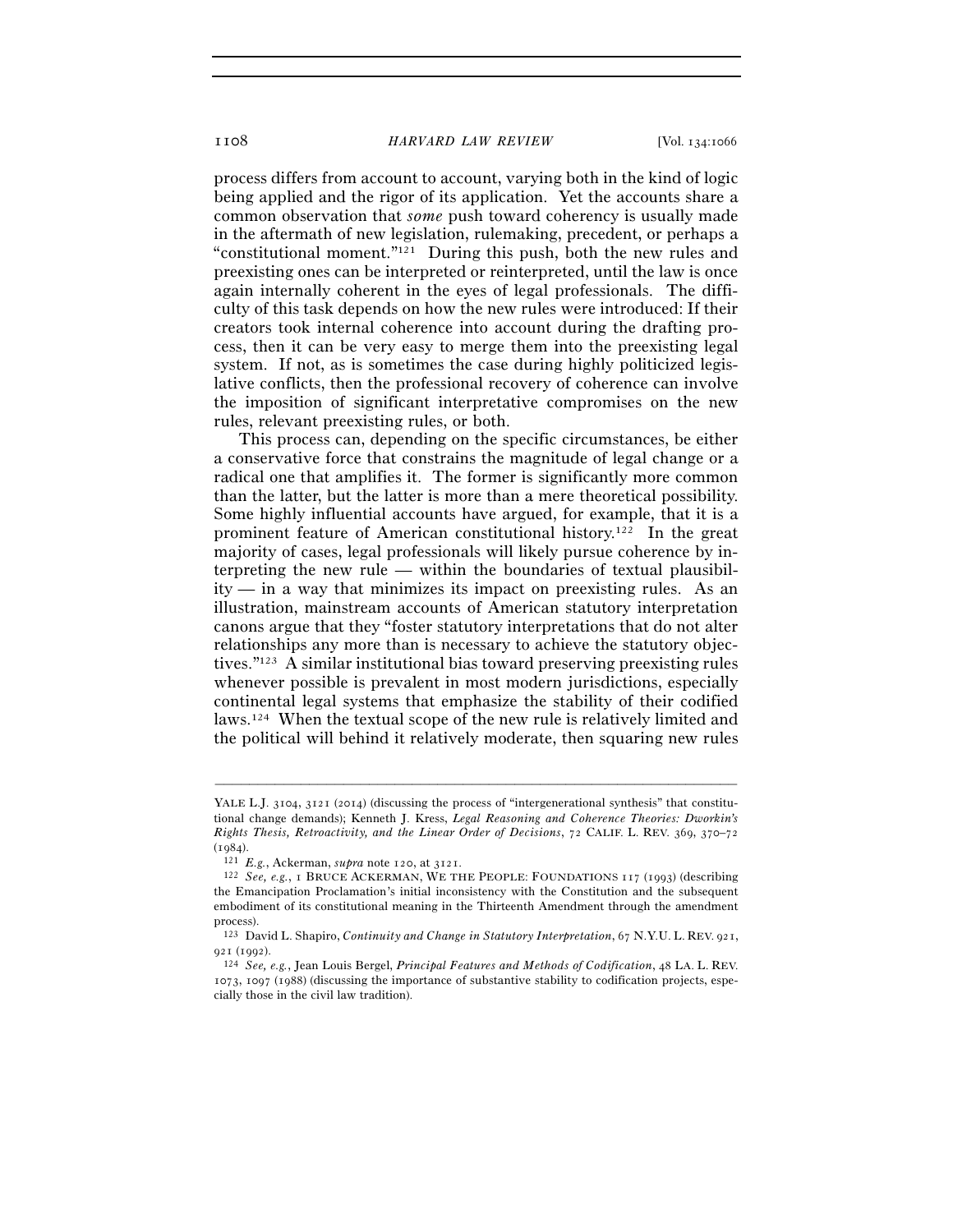with preexisting rules offers the path of least resistance to regaining internal coherence. It also maximizes the legal system's structural and substantive stability and minimizes the impact on the state's prior commitments. Additionally, the common law's well-worn legal fiction of the "declaratory theory" of lawmaking, wherein judges are seen to merely declare preexisting law rather than make new law,125 ensures that legal change takes place incrementally, again maintaining a form of systemic coherence.

There are several benefits to harmonizing new law with preexisting law: insofar as the ability to make credible commitments is normatively desirable, then an interpretative process that limits the ability of new law to alter prior commitments is also normatively desirable.126 This is not to say, of course, that new law cannot change those commitments, but rather that it must do so in an express and direct fashion, explicitly overruling any commitment made in preexisting laws and regulations that it wishes to discard or modify.<sup>127</sup> By forcing lawmakers to act explicitly whenever possible, the institutional bias toward stability provides the additional benefit of minimizing the information costs one must incur to understand the consequences of legal change. Given these significant upsides, it is thoroughly unsurprising that the conventional way of pursuing internal legal coherency is to minimize the institutional impact of new rules.

That said, it is not the only way. In some relatively rare cases where the political consensus behind the new rules is extraordinarily powerful, their issuance might actually put significant pressure on legal professionals to reinterpret preexisting rules to maximize their compatibility with, for lack of a better phrase, the "illuminating spirit" of the new rules. Such examples are particularly salient at the level of constitutional change.<sup>128</sup> In such cases, the tail can sometimes wag the dog —

<sup>–––––––––––––––––––––––––––––––––––––––––––––––––––––––––––––</sup> <sup>125</sup> *See* Allan Beever, *The Declaratory Theory of Law*, 33 OXFORD J. LEGAL STUD. 421, 421

<sup>(</sup> $2013$ ).  $126$  On the economic benefits of making credible commitments, see, for example, STEPHEN HABER, ARMANDO RAZO & NOEL MAURER, THE POLITICS OF PROPERTY RIGHTS: POLITICAL INSTABILITY, CREDIBLE COMMITMENTS, AND ECONOMIC GROWTH IN MEXICO, 1876–1929 (2003); DOUGLASS C. NORTH & ROBERT PAUL THOMAS, THE RISE OF THE WESTERN WORLD: A NEW ECONOMIC HISTORY (1973); Timothy Frye, *Credible Commitment and Property Rights: Evidence from Russia*, 98 AM. POL. SCI. REV. 453 (2004).

<sup>127</sup> *See* Shapiro, *supra* note 123, at <sup>940</sup> (describing the "clear statement" rules). 128 For example, some highly influential accounts of American constitutional history argue that, following major constitutional paradigm shifts such as the Civil War or the New Deal, the enormous political weight behind the new constitutional rules forced a substantial backward-looking revision of many preexisting constitutional rules and conventions. 1 ACKERMAN, *supra* note 122, at 81– 130. More controversially, some legal scholars in China argue that the recent 2018 amendments to the Chinese Constitution, which formally recognized the Communist Party's "leadership" over the Chinese state and abolished term limits for the presidency, were so significant that they forced a fundamental rethinking of how China's constitution should be interpreted. *See* Feng Lin, *The* <sup>2018</sup> *Constitutional Amendments: Significance and Impact on the Theories of Party-State Relationship*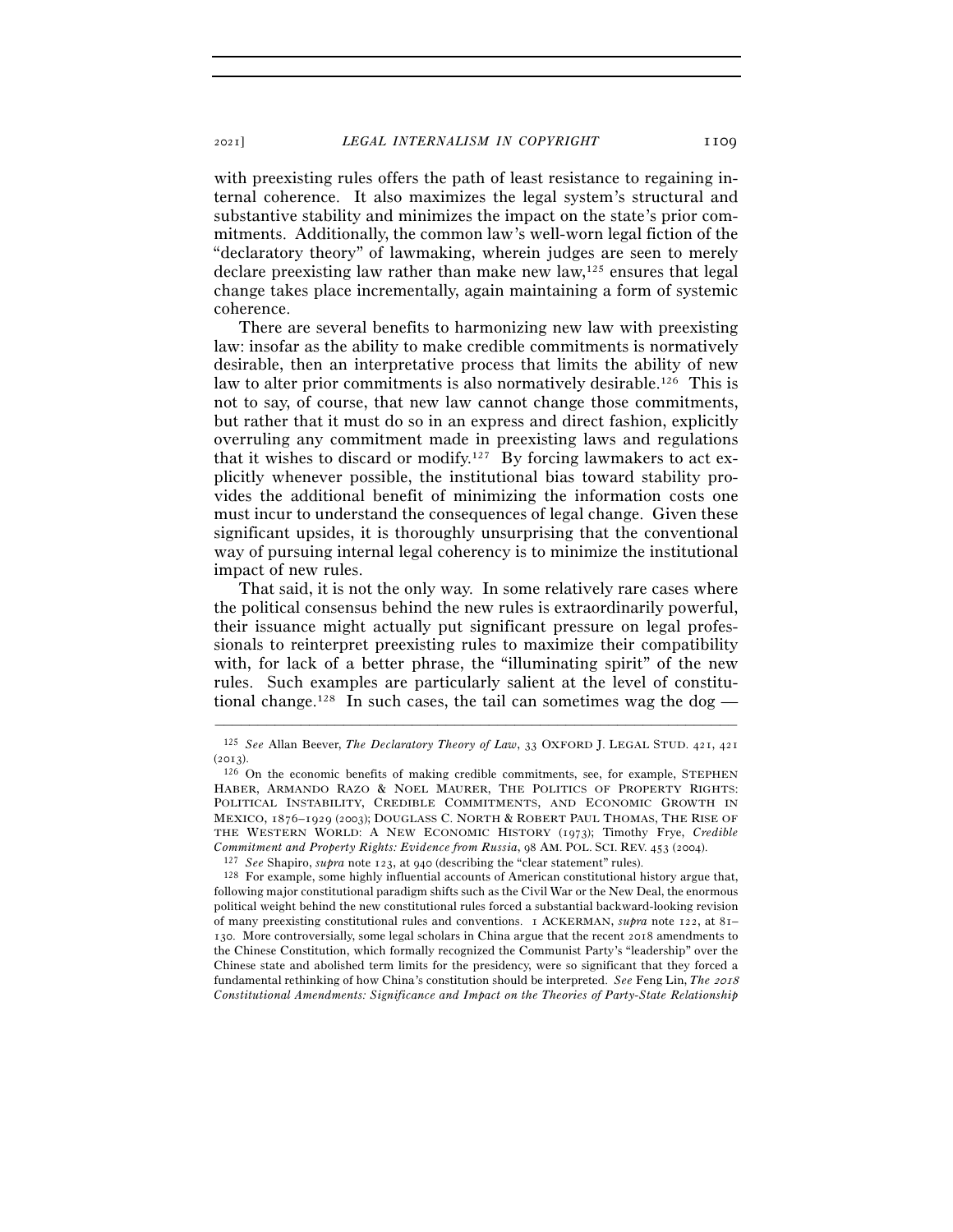if we consider, based on their relative textual volume, newly issued rules to be the tail, and preexisting ones to be the dog — if the tail carries enough political weight.

These dynamics suggest, therefore, that internalism tends to create a paradigm-shift model of legal change,129 rather than a linear one: long periods of institutional conservatism, during which the institutional impact of new legislation or rulemaking is minimized, are followed by bursts of radical reinterpretation. To some extent, the former actually induces the latter. The legal profession's conventional conservatism means that, if political lawmakers wish to generate major changes, they must, essentially, muster overwhelming political force. Relative to the pace of external sociopolitical change, the pace of legal change is usually slower, but punctuated by periodic paradigm shifts that force the legal system to "catch up" to external circumstances or, in rare cases, even pull ahead of them.

There is, in the end, no fundamental incompatibility between this kind of internalism-driven theory of legal change and an externalist one that emphasizes the role of political, economic, social, or technological change. As noted above, the former merely seeks to channel the latter through a set of institutional and interpretive procedures. Indeed, this has long been documented to be the manner in which change comes about through the judicial process in the common law, where legal concepts splinter their meaning into analytical and normative content, thereby retaining stability in the former while pushing through (sometimes radical) change in the latter, based on external influences.<sup>130</sup> Appreciating the process and conduit of change — legal internalism is however just as important as understanding the substantive content of such change.

#### *C. Legal Internalism, Legal Consciousness, and Historical Narratives*

Several prominent jurisprudential theories of law quite consciously adopt a framing that they describe as internal or participant-based. What differentiates our account of legal internalism from these accounts

*in China*, CHINA PERSP., no. 1, 2019, at 11. Skeptics would say that China never had a functional constitution to begin with, and therefore that such academic discussions are legally meaningless, since they merely reflect the state of power politics in Beijing and carry no legal weight of their own. *See* Taisu Zhang & Tom Ginsburg, *China's Turn Toward Law*, 59 VA. J. INT'L L. 307, 347– 48 (2019). Many others would disagree, however, choosing instead to take the Chinese legal system seriously on its own terms. *See id.*

<sup>129</sup> We employ the term "paradigm shift" in the traditional Kuhnian sense first seen in THOMAS KUHN, THE STRUCTURE OF SCIENTIFIC REVOLUTIONS (4th ed. 2012): that is, a system of change that alternates periods of normal continuity within a paradigm, followed by periods of rapid revolutionary change.

<sup>130</sup> *See* Shyamkrishna Balganesh & Gideon Parchomovsky, *Structure and Value in the Common Law*, 163 U. PA. L. REV. 1241 (2015).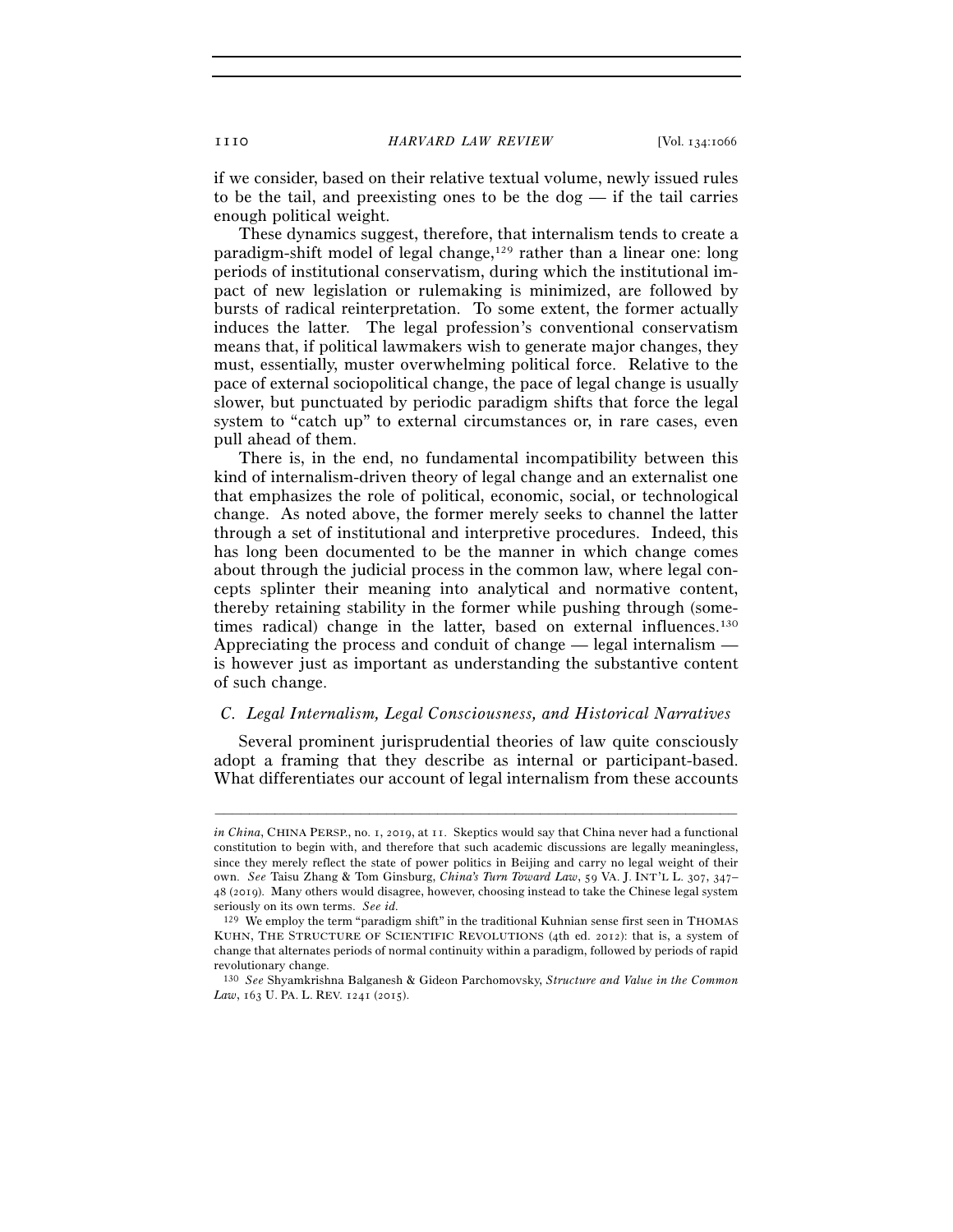<sup>2021</sup>] *LEGAL INTERNALISM IN COPYRIGHT* 1111

is that legal internalism remains functionally agnostic to the actual motivations behind participants' outward projections of the law as epistemologically self-contained, normative, and logically coherent.131 In other words, what matters for legal internalism is that the discourse and reasoning of law reflect its core tenets, even if participants do not themselves believe the law to embody those tenets as an actual matter.

Indeed, it is this feature that sets legal internalism apart from the "internal point of view" advanced by Professor H.L.A. Hart in *The Concept of Law*. 132 A central feature of Hart's theory of when something becomes a legal rule is his argument that the rule of conduct at issue comes to be seen by members of the community as obligatory in nature.133 And to understand this obligatory nature, Hart posits the centrality of the internal point of view, which he describes as viewing the rules "as a member of the group which accepts and uses them as guides to conduct."134 As Professor Scott Shapiro persuasively points out, the internal point of view entails insiders not just viewing the rules but also accepting them with a particular "normative attitude" that treats them as obligatory in guiding their conduct.<sup>135</sup> To Hart, then, the internal point of view represents the internalization of a belief about the obligatory nature of a rule.

<sup>131</sup> While we focus our discussion here on comparing legal internalism to the most prominent accounts that employ the internal-external distinction, it is worth noting that the distinction has come to be employed by other scholars as well in recent times. Our focus in this section is simply on the most dominant of those accounts. *See generally* Charles Barzun, *Inside-Out: Beyond the Internal/External Distinction in Legal Scholarship*, 101 VA. L. REV. 1203 (2015) (critiquing the internal-external distinction for "operat[ing] mainly as a rhetorical weapon whose function is to insulate particular substantive views from arguments deemed to be threatening to it," *id.* at 1209– 10); William Baude & Stephen E. Sachs, *Originalism and the Law of the Past*, 37 LAW & HIST. REV. 809 (2019) (explaining that originalism tends to focus on "'internal accounts' of legal doctrine . . . , rather than on 'external' accounts of law's wider reception and operation," *id.* at 813); Eric A. Posner & Adrian Vermeule, *Inside or Outside the System?*, 80 U. CHI. L. REV. 1743 (2013) (identifying an "inside/outside fallacy," *id.* at 1745, in legal literature, which equivocates between the external view of an analyst of the legal system and the internal view of an actor within the legal system).

<sup>132</sup> *See* HART, *supra* note 101, at <sup>89</sup>. 133 *See id.*

<sup>134</sup> *Id.* For the extensive literature that has since emerged on the internal point of view, see generally John C.P. Goldberg & Benjamin C. Zipursky, *Seeing Tort Law from the Internal Point of View: Holmes and Hart on Legal Duties*, 75 FORDHAM L. REV. 1563 (2006); Richard Holton, *Positivism and the Internal Point of View*, 17 LAW & PHIL. 597 (1998); Michael Mandel, *Dworkin, Hart, and the Problem of Theoretical Perspective*, 14 LAW & SOC'Y REV. 57 (1979); Dale A. Nance, *Rules, Standards, and the Internal Point of View*, 75 FORDHAM L. REV. 1287 (2006); Dennis Patterson, *Explicating the Internal Point of View*, 52 SMU L. REV. 67 (1999); Stephen Perry, *Hart on Social Rules and the Foundations of Law: Liberating the Internal Point of View*, 75 FORDHAM L. REV. 1171 (2006); Frederick Schauer, *Fuller's Internal Point of View*, 13 LAW & PHIL. 285 (1994); Scott J. Shapiro, *What Is the Internal Point of View?*, 75 FORDHAM L. REV. 1157 (<sup>2006</sup>). 135 Shapiro, *supra* note 134, at 1159.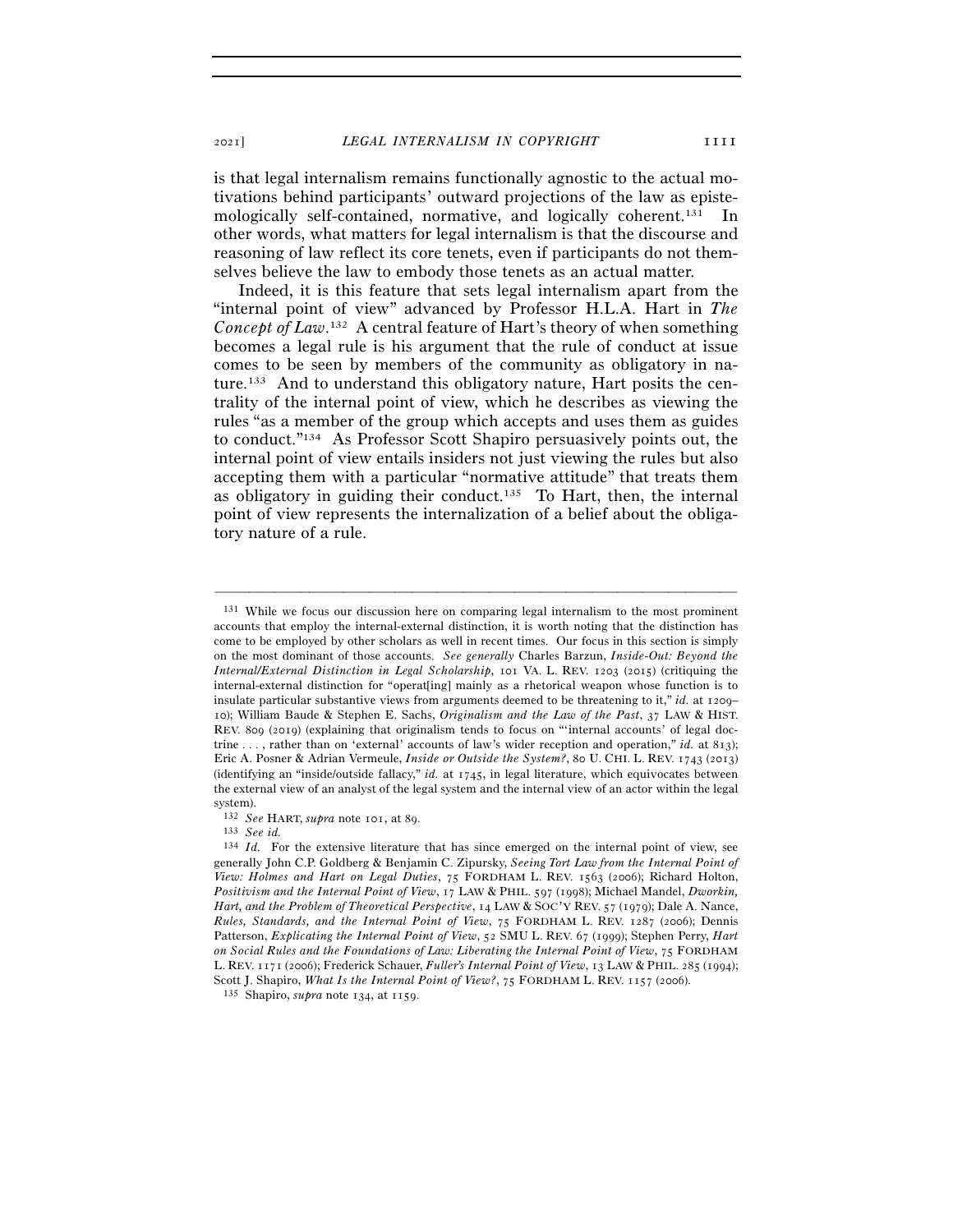Professor Ronald Dworkin offers a variation on this idea. In *Law's Empire*, Dworkin offers a participant's perspective as a predicate to his development of a nonpositivist theory of law.136 To Dworkin, law is a fundamentally "interpretive" practice, where its participants hold an interpretive attitude.137 This interpretive attitude consists in recognizing the practice to have intrinsic value and attempting to have the practice coalesce with the identified value.138 All the same, the interpretive attitude requires adopting the participant's point of view since it is only then that the practice will be seen as intrinsically valuable. He thus notes that his work "takes up the internal, participants' point of view; it tries to grasp the argumentative character of our legal practice by joining that practice and struggling with the issues of soundness and truth participants face."139

In Dworkin's account, the "internal" viewpoint is merely a reference to how law operates as an interpretive practice rather than as a substantive component of the law itself, as it is for Hart. The concept does important work for Dworkin. Dworkin is using the participants' internal viewpoint to make a claim about the very nature of law, rather than about participants' beliefs about the law. And this viewpoint allows him to avoid providing additional detail about the participants' motives and reasons for their views, and instead to operate on the assumption that the interpretive community (of judges) is fully committed to a unified conception of value.<sup>140</sup>

Legal internalism in our account has no direct connection to the actual (or internalized) beliefs of the participants to whom it applies (legal professionals and elites). It is sufficient for us that participants behave in a way that outwardly suggests their seeing the law or a part thereof along the three core dimensions that we identify. In other words, our account is indifferent to the motives underlying participants' adherence to internalism: the adherence could arise from a genuine subjective belief in the characteristics of law, or indeed from a strategic recognition that, although participants do not believe in these characteristics, it is nevertheless in the rational self-interest of participants to behave as though they do. Legal internalism thus adopts a stance that simply recognizes a behavioral pattern from the outside, without calling into question participants' reasons for it. Indeed, Hart himself described such a stance as "extreme," given how divergent it was from the internal point of view that he was advancing.141

<sup>136</sup> RONALD DWORKIN, LAW'S EMPIRE <sup>14</sup>–15 (<sup>1986</sup>). 137 *Id.* at 47.

<sup>138</sup> *See id.*

<sup>139</sup> *Id.* at <sup>14</sup>. 140 *See id.* at 199–202.

<sup>141</sup> HART, *supra* note 101, at 89.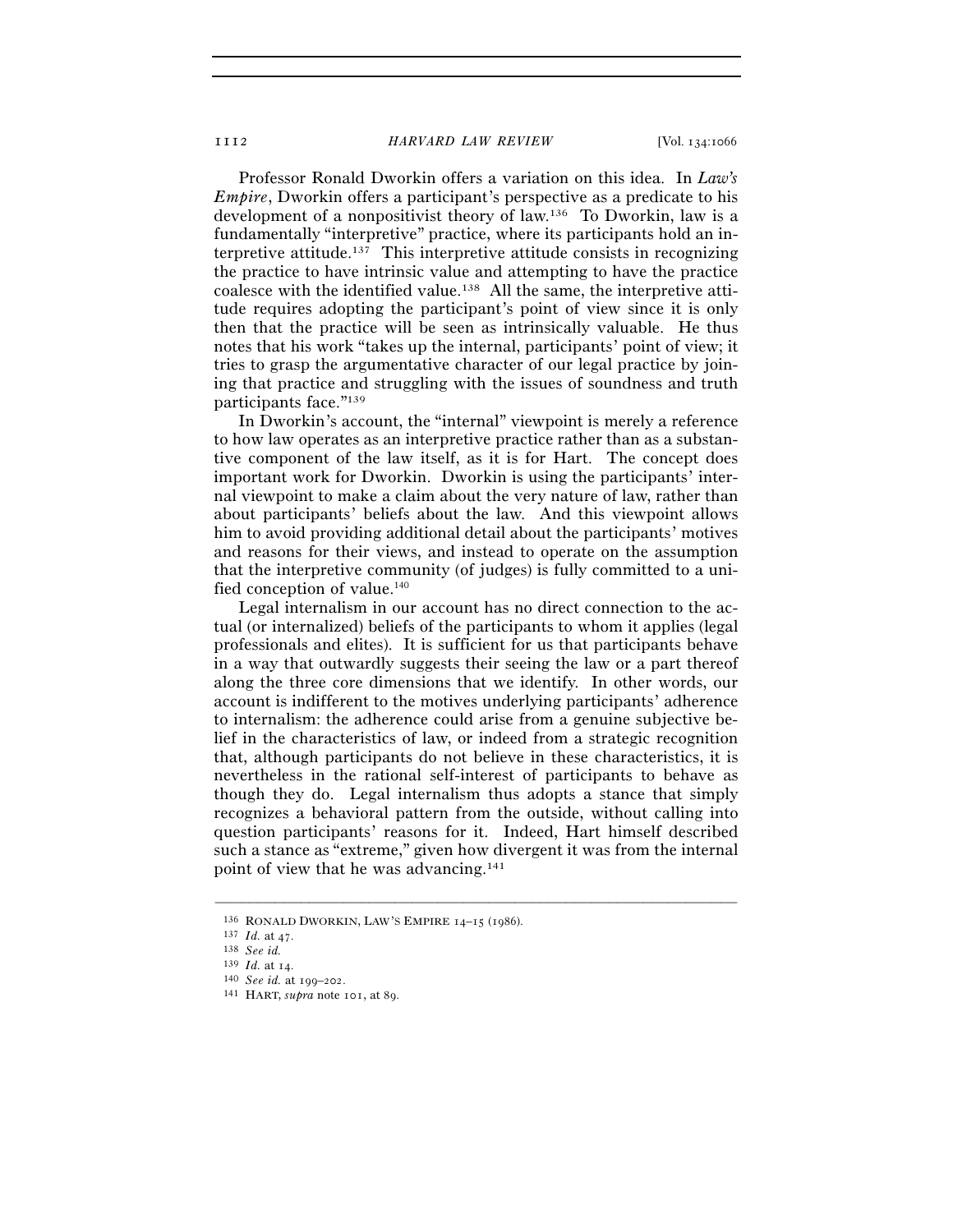Thus understood, legal internalism remains compatible with the core insight of legal realism: legal reasoning (and thus adjudication) entails the use of a variety of nonlegal factors, which legal actors then "rationalize" using "appropriate legal rules and reasons."142 To the extent that one believes that a legal system is overrun by actors operating within the frame of such realism, legal internalism merely remains compatible with this belief since it says nothing about actors' motivations for the rationalization. Such rationalization might result from a subconscious internalization of law's normativity,<sup>143</sup> a strategic effort to mask nonlegal considerations in the language of the law,144 or instead no more than a good faith effort to translate the nonlegal into the legal.145 Indeed, legal internalism might even encompass Sartrean bad faith, situations where the actor's own mind is in conflict, producing an outward insincerity.<sup>146</sup> Under any of these circumstances, legal internalism — as a theory about the outward behavior of legal participants — can hold true without modification. As a result, it is crucial to note that legal internalism does not commit actors to a version of "legal formalism" which presumes the acceptance of the autonomy and inner intelligibility of the law. The behavior of a legal formalist would reveal the tenets of legal internalism no more — and no less — than would that of a legal realist.

There is, however, an internal account of law that legal internalism comes close to and builds on, while adding to its analytical content and rejecting some of its normative implications. This is the idea of legal consciousness. The idea of legal consciousness originates in what came to be known as the law and society movement, where it represents the notion of "legal hegemony," or the ability of legal institutions to sustain their power and influence despite the law in action not conforming to the letter of the law.<sup>147</sup> As originally conceived, legal consciousness

<sup>–––––––––––––––––––––––––––––––––––––––––––––––––––––––––––––</sup> <sup>142</sup> Brian Leiter, *Rethinking Legal Realism: Toward a Naturalized Jurisprudence*, 76 TEX. L. REV. <sup>267</sup>, 268 (<sup>1997</sup>). 143 *See, e.g.*, Ernest J. Weinrib, *Legal Formalism: On the Immanent Rationality of Law*, 97 YALE

L.J. 949, 953 (1988) ("Formalist doctrine is characterized by the working out of the implications of law from a standpoint internal to law.").

<sup>144</sup> *See, e.g.*, MORTON J. HORWITZ, THE TRANSFORMATION OF AMERICAN LAW, 1780– 1860, at 253–54 (1977).

<sup>145</sup> *See, e.g.*, Richard A. Posner, *Judges' Writing Styles (and Do They Matter?)*, 62 U. CHI. L. REV. <sup>1421</sup>, 1429 (<sup>1995</sup>). 146 *See* JEAN-PAUL SARTRE, BEING AND NOTHINGNESS <sup>87</sup>–89 (Hazel E. Barnes trans., 1984)

<sup>(</sup>1943); *see also* DAVID DETMER, SARTRE EXPLAINED: FROM BAD FAITH TO AUTHENTICITY 75 (2008). For an account of this form of motivation in the law, see David E. Pozen, *Constitutional Bad Faith*, 129 HARV. L. REV. 885, 895 (2016).

<sup>147</sup> For an exhaustive overview of the idea and its evolution within scholarship, see Susan S. Silbey, *After Legal Consciousness*, 1 ANN. REV. L. & SOC. SCI. 323 (2005). *See also* Simon Halliday, *After Hegemony? The Varieties of Legal Consciousness Research*, 28 SOC. & LEGAL STUD. 859, 859 (2019) (examining the evolution of scholarship tied to the idea of legal consciousness).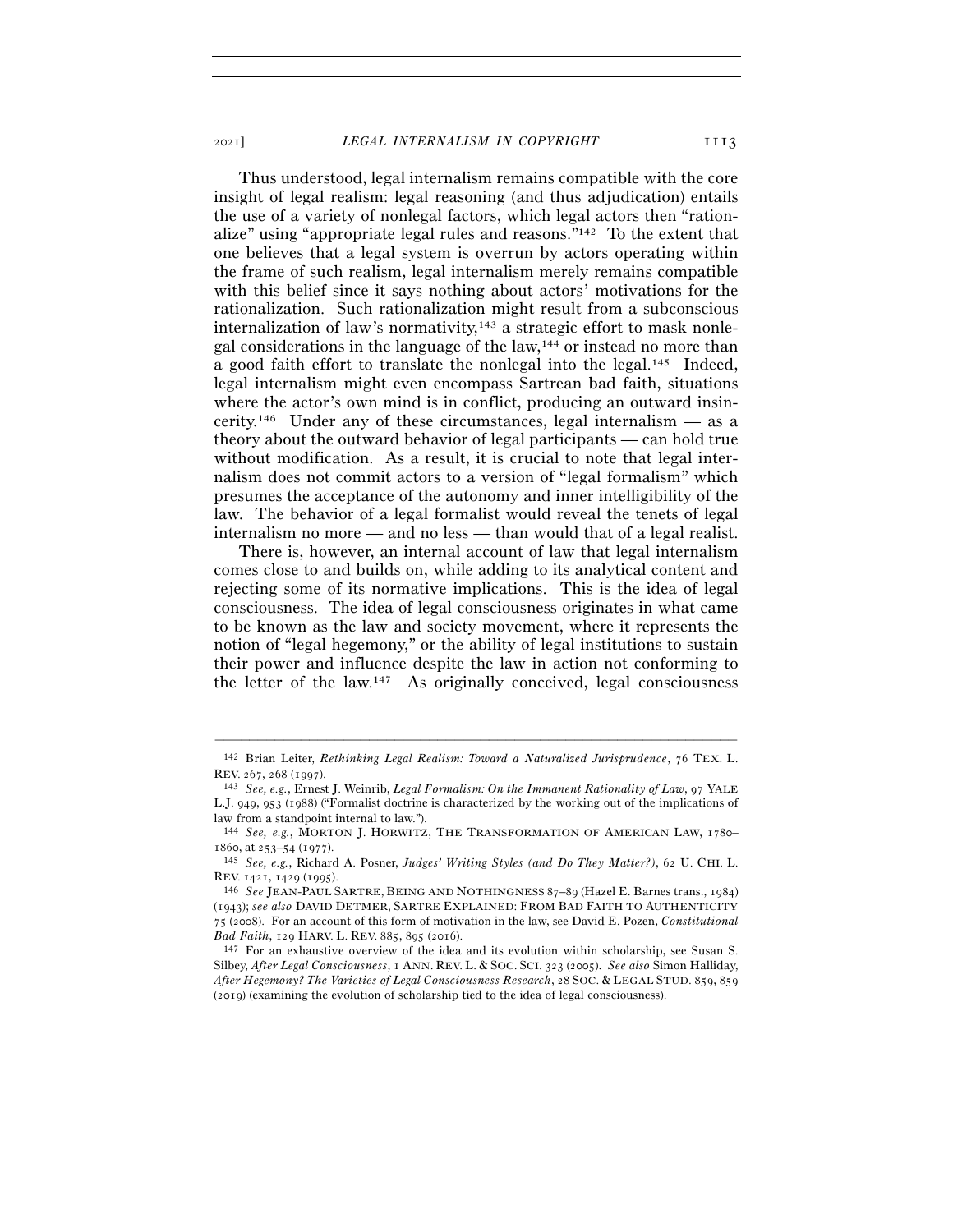sought to explain "how the different experiences of law become synthesized into a set of circulating, often taken-for-granted understandings and habits."148 In this conception, legal consciousness reflects the intrinsic proclivity of legal ideas and concepts to endure and exert influence, despite all else. Or as one scholar has put it, legal consciousness means to stand for the "critical sociological project of explaining the durability and ideological power of law."149

Owing to its distinct political orientation — and commitment to the notion of a legal hegemony — the idea of legal consciousness remained self-consciously amorphous for a long time and admitted a variety of different methodological efforts. Scholars paid less attention to the precise dynamics through which the law was believed to wield its power and influence and focused instead on how these power structures affected different groups and interests. The focus on hegemony thus overtook the emphasis on law, and in due course legal consciousness came to be seen as "infinitely useful to hegemony."150

Within the world of legal thinking, the Critical Legal Studies (CLS) movement most directly adopted the idea of legal consciousness.<sup>151</sup> Professor Duncan Kennedy embraced the idea and deployed it prominently to explain the structure of legal thinking at different historical moments. He characterized his vision of legal consciousness as follows:

The notion behind the concept of legal consciousness is that people can have in common something more influential than a checklist of facts, techniques, and opinions. They can share premises about the salient aspects of the legal order that are so basic that actors rarely if ever bring them consciously to mind. Yet everyone, including actors who think they disagree profoundly about the substantive issues that matter, would dismiss without a second thought (perhaps as "not a legal argument" or as "simply missing the point") an approach appearing to deny them.

These underlying premises concern the historical background of the legal process, the institutions involved in it, and the nature of the intellectual constructs which lawyers, judges, and commentators manipulate as they attempt to convince their audiences.<sup>152</sup>

<sup>148</sup> Silbey, *supra* note 147, at <sup>324</sup>. 149 *Id.* at <sup>358</sup>. 150 *Id.* at <sup>360</sup>. 151 *See* Mark Tushnet, *Critical Legal Studies: A Political History*, 100 YALE L.J. 1515, <sup>1528</sup>  $(1001)$ .

<sup>152</sup> Duncan Kennedy, *Toward an Historical Understanding of Legal Consciousness: The Case of Classical Legal Thought in America,* 1850*–*1940, 3 RSCH. L. & SOCIO. 3, 6 (1980). For an account of Kennedy's version of legal consciousness within the overall literature, see Silbey, *supra* note 147, at 344–46.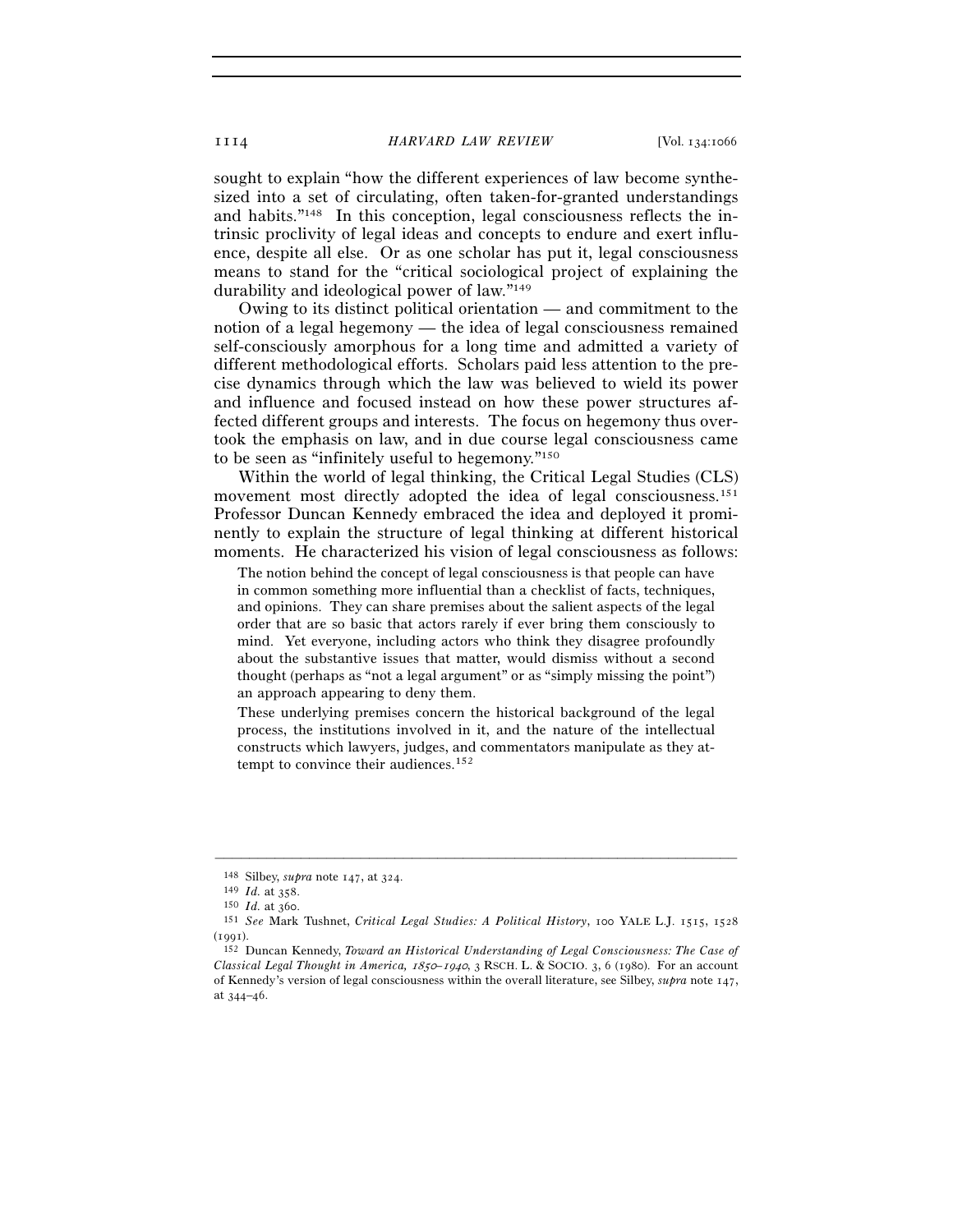While Kennedy embraced the idea of legal consciousness in his work,

he resisted specifying its salient features in the abstract, accepting it almost as an epistemological artifact of the legal order, akin to a vocabulary or a language.<sup>153</sup>

The concept of legal internalism we employ is closest to legal consciousness and in a crucial sense builds on it. Legal internalism goes beyond legal consciousness in some respects and yet in other respects it resists some of the contingent assumptions that legal consciousness entails. First, while both legal internalism and legal consciousness are grounded in the ways in which participants perceive legal ideas, which in turn accords them deep influence, unlike legal consciousness, legal internalism identifies three very specific (albeit interrelated) ideational pathways for this influence. Legal internalism is not just an amorphous reference to the influence of legal ideas through a shared vocabulary; instead it recognizes that the very discourse of law among legal professionals and elites comes to overtly and outwardly embody three crucial assumptions about law — namely, that the law is normative, epistemologically self-contained, and internally logically coherent. In other words, legal internalism is far more specific. Second, while Kennedy's account of legal consciousness is largely uncommitted to any claim about the likelihood and frequency of legal consciousness, legal internalism is presented here as an inherent intellectual feature of professionalized legal systems, and therefore contains a strong element of sociolegal inevitability. Legal internalism is explicitly structural, and therefore noncontingent. Finally, legal internalism need not represent an undesirable power dynamic in the legal domain. While it may be — and, indeed, frequently is — deployed toward undesirable ends, it is equally capable of yielding material benefits and efficiencies for a legal system.154

<sup>153</sup> *See* Duncan Kennedy, *Three Globalizations of Law and Legal Thought:* 1850*–*2000, *in* THE NEW LAW AND ECONOMIC DEVELOPMENT: A CRITICAL APPRAISAL 19, 22–23 (David M. Trubek & Alvaro Santos eds., 2006). For a critique, see John Henry Schlegel, Three Globalizations*: An Essay in Inquiry*, 78 LAW & CONTEMP. PROBS. 19 (2015).

<sup>154</sup> Given that our primary goal here is to supply a behavioral theory of legal internalism, rather than a jurisprudential one, we do not take a particularly strong position on the normative desirability of legal internalism. If forced to choose sides, we would be somewhat inclined to view internalism as a net positive for society, but this is, needless to say, a weak inclination.

In our view, even the institutionally conservative — or weak — form of legal internalism can potentially be normatively justified by its considerable socioeconomic benefits: as noted above, it significantly enhances the ability of states to make credible commitments to private socioeconomic actors, thereby facilitating efficient private reliance on government policy. *See supra* p. 1109. Moreover, the institutional stability that internalism usually provides sharply lowers the information costs imposed by law on private activity, which is, in general, a systemic net gain for society at large. *See supra* p. 1109. Such gains are especially valuable in modern, more individualized societies that possess large amounts of commercial and physical mobility, which renders high information costs unusually detrimental to economic welfare. *See, e.g.*, Henry E. Smith, *Property as the Law of Things*, 125 HARV. L. REV. 1691, 1706–07 (2012); Henry E. Smith, *Exclusion Versus Governance: Two Strategies for Delineating Property Rights*, 31 J. LEGAL STUD. 453, 455 (2002).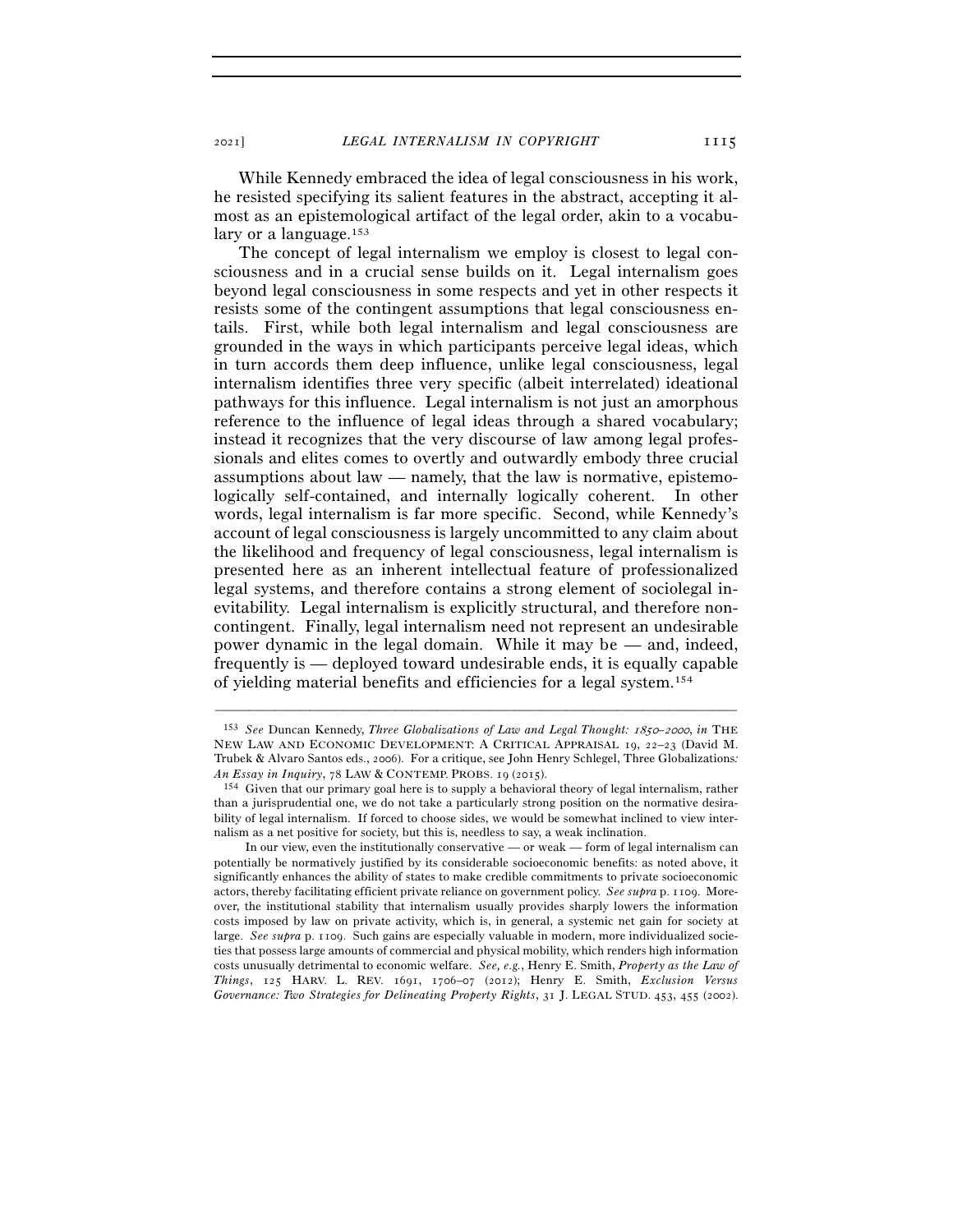Another way of thinking about legal internalism is to conceptualize it as a very specific form of legal consciousness that is devoid of assumptions about hegemony. Indeed, it is this heightened specificity that allows legal internalism — and not legal consciousness — to itself be a variable of legal change and evolution in a historical narrative. While legal consciousness may be used as a lens to analyze legal transformations, it is almost never deployed as an instrumentality of change in itself, given that the very idea of law (and a legal system) is taken to embody a legal consciousness, amorphously understood.

We have seen how legal internalism influences and channels the speed, direction, and form of legal change in a legal system. Accepting

–––––––––––––––––––––––––––––––––––––––––––––––––––––––––––––

 There are serious difficulties with both critiques. First, the fact that the pure form of legal internalism — one that believes that the law is entirely and absolutely epistemologically selfcontained — cannot be completely correct does not mean that legal professionals truly believe in this pure form. Instead, it seems fairly possible that the kind of internalism that they embrace is a less analytically rigorous and more pragmatically oriented one: for the purposes of their everyday professional activities, the only sources they intellectually consider in legal interpretations are other laws — the linguistic conventions or social norms that they may or may not subconsciously bring into the act of interpretation are simply not part of their conscious intellectual effort. Moreover, the fundamental purpose of the legal profession is not to pursue truth, but to make sure that the legal system functions efficiently — that social welfare is maximized to the extent possible, and costs minimized. Even if members of the profession operated under false intellectual premises, they may well be able to run the legal system as effectively as if they did not.

 The entrenching-hierarchies critique, on the other hand, may well be true, but only in the contexts in which legal internalism is an institutionally conservative force: as noted above, this is probably more often true than not, but legal internalism can periodically "make up" for this conservatism by inducing periods of radical reinterpretation and change. *See supra* section II.B, pp. 1106–10. In the overall balance of things, whether internalism truly serves the political interests of entrenched elites is, at least, an open question that has yet to be systemically examined.

 How to weigh these benefits and harms against each other is, in the end, an exceedingly complicated question that we cannot address here. The goal here is only to flag the fairly compelling arguments on both sides of the equation.

Beyond these relatively well-established economic dimensions, there is, as most lawyers would attest, enormous normative value in keeping legal obligations and rights relatively stable for the sake of protecting individual dignity from the short-term political whims and incentives of those in power — there is, in other words, great value in "non-arbitrary governance." *See, e.g.*, Stephen Riley, *Human Dignity and the Rule of Law*, 11 UTRECHT L. REV. 91, 91 (2015).

The harms of legal internalism, on the other hand, come in two primary forms: First, it is rooted in false intellectual premises. Second, it tends to entrench power and wealthy hierarchies in society by stabilizing the legal system. As noted above, it is not logically possible for any given legal system to be completely epistemologically self-contained: it must always rely on at least some external conventions of linguistic and intellectual interpretation. *See supra* p. 1100. Thus, at some very basic level, legal professionals who believe in legal internalism are operating on the basis of false assumptions. Many scholars would go considerably further than this, and argue that most acts of legal interpretation rely upon significant external assumptions that are left unexamined and therefore unchallenged. *See, e.g.*, Leiter, *supra* note 142, at 267–68 (collecting quotations from scholars expressing this point of view). More troublingly, such assumptions tend, in the views of those scholars, to favor the entrenchment of preexisting sociopolitical hierarchies over equitable change, and therefore lead to escalating levels of inequality. *See, e.g.*, J. Skelly Wright, *The Judicial Right and the Rhetoric of Restraint: A Defense of Judicial Activism in an Age of Conservative Judges*, 14 HASTINGS CONST. L.Q. 487, 496, 520 (1987).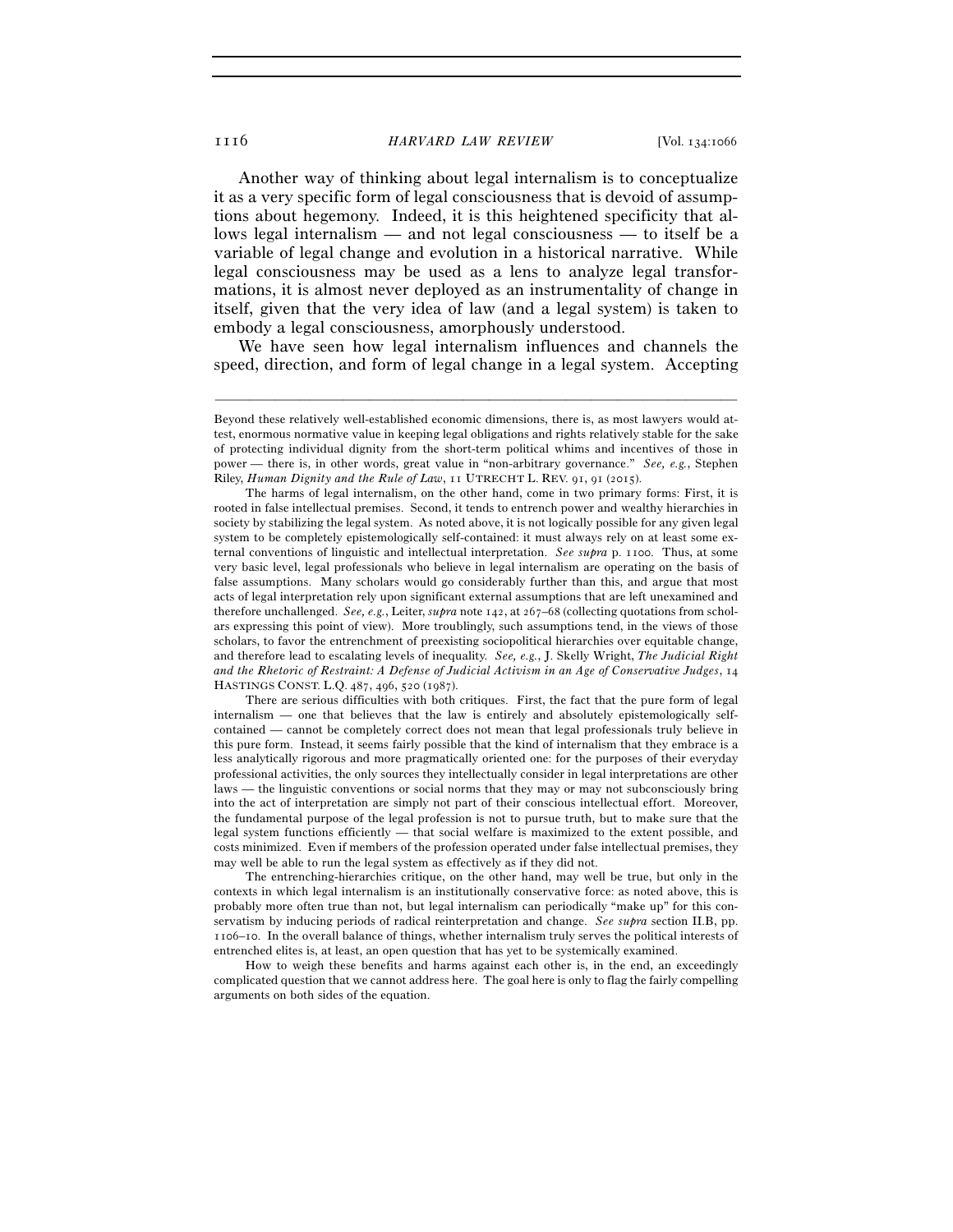these dynamics as an epistemic reality of how legal evolution works then requires determining how the role of legal internalism *in* legal change may be fruitfully incorporated into a historical narrative of a legal institution. As external variables and influences make their way into the sociopolitical discourse surrounding the law, their real influence *qua* law is only ever realized when they enter the legal domain, wherein internalism (or the internalist mindset) plays a framing function. It is this framing function of legal internalism — operating through its three central tenets — that historical narratives need to take seriously.

At the outset, it needs to be understood that the framing function of legal internalism is more than just a nominal one, something that a simplistic reading of Kennedy's account could imply. Instead, the framing exerts important substantive influence on the content and shape of the external variables themselves. And it does so not through a formal modification to the substantive content, but instead by altering the salience and acceptability of the different variables through the process of framing. In an important sense, this process corresponds to a phenomenon described by Professor Robert Gordon in his classic work *Critical Legal Histories* as the idea of "law as constitutive of consciousness."155

Influenced by Kennedy's work on the evolution of legal consciousness, Gordon suggested that viewing the law as unidirectionally influenced by social, political, economic, and technological change was unduly myopic.156 He argued instead that there was in reality an additional dimension to the interaction, wherein the law — through its conceptual categories and framing — creates the boundary conditions for change and in the process exerts an influence of its own on the content and direction of such change.157 As Gordon put it, "the legal forms we use set limits on what we can imagine as practical options: Our desires and plans tend to be shaped out of the limited stock of forms available to us."158 Gordon's call to recognize the dialectical nature of the relationship between law and society has in the years since spawned a variety of scholarly interventions that have taken the idea seriously.159

<sup>&</sup>lt;sup>155</sup> Gordon, *supra* note 18, at 109 (capitalization omitted).<br><sup>156</sup> See id. at 63–65, 70–71.

<sup>156</sup> *See id.* at 63–65, 70–<sup>71</sup>. 157 *Id.* at 109–<sup>12</sup>. 158 *Id.* at <sup>111</sup>. 159 These are summarized and discussed in a series of essays written for a 2012 symposium. *See*  Blumenthal, *supra* note 18; Laura F. Edwards, Review Essay, *The History in "Critical Legal Histories": Robert W. Gordon.* 1984*. Critical Legal Histories.* Stanford Law Review 36*:*57*-*125, 37 LAW & SOC. INQUIRY 187 (2012); Hendrik Hartog, Review Essay, *Introduction to Symposium on "Critical Legal Histories": Robert W. Gordon.* 1984*. Critical Legal Histories.* Stanford Law Review <sup>36</sup>*:*57*–*125, 37 LAW & SOC. INQUIRY 147 (2012); Christopher Tomlins, *What Is Left of the Law and Society Paradigm After Critique? Revisiting Gordon's "Critical Legal Histories*,*"* 37 LAW & SOC. INQUIRY 155 (2012).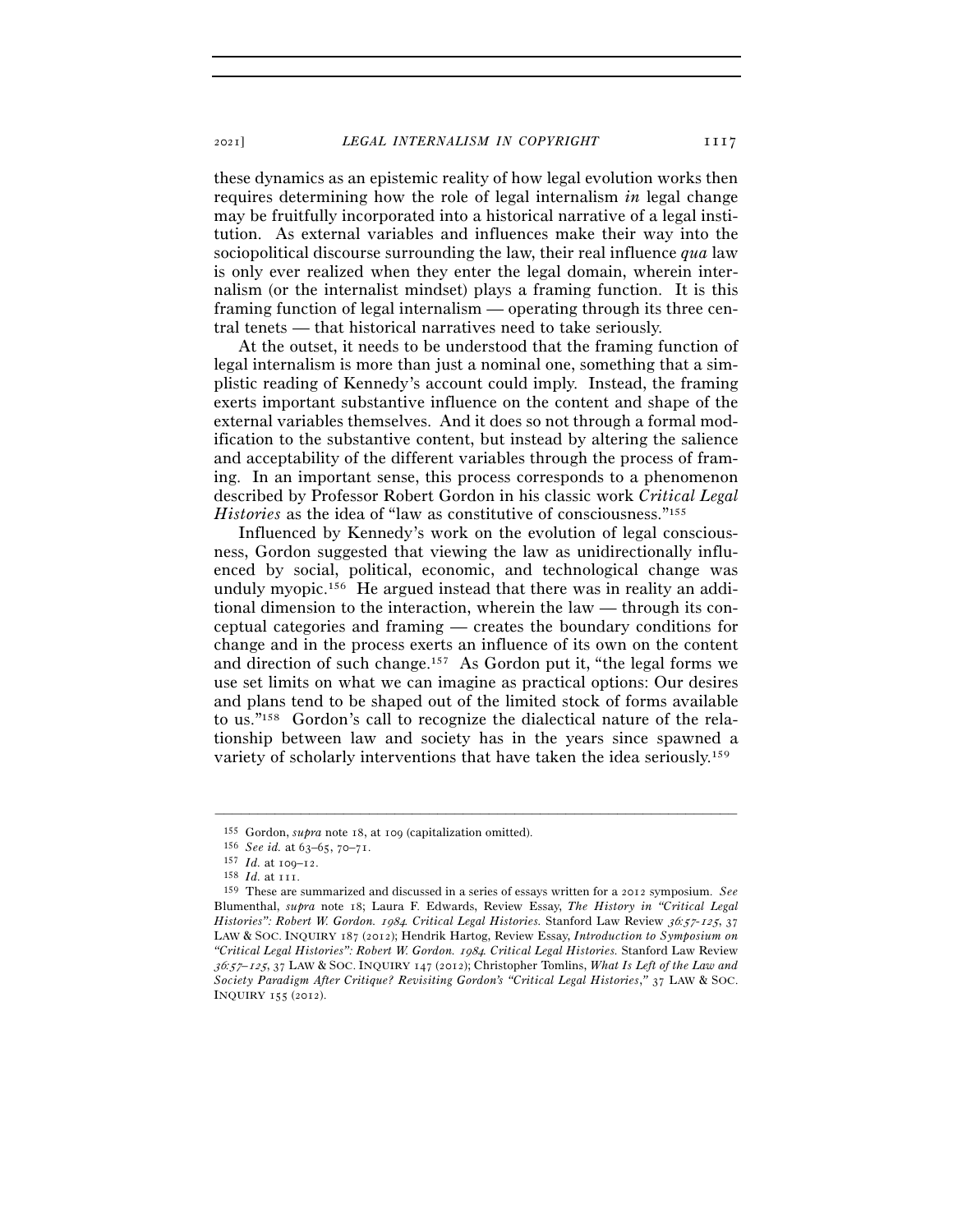All the same, the activity that Gordon's article has generated among legal historians over the past thirty-five years further reinforces the unique intellectual value of understanding legal internalism as a behavioral, rather than a jurisprudential or merely sociological phenomenon. As recent commentators have noted, while Gordon's argument that law is constitutive of consciousness "has come to serve as a working assumption" among legal historians, the specific shape of that assumption has differed quite substantially from Gordon's original design.160 Whereas Gordon seemingly placed considerable emphasis on the role of the legal profession and its relative autonomy (reflected in "mandarin" legal materials),161 later historians have pushed back against the "essentialism" that the article hints at, which some would argue "entails the absolute autonomy of law."162 Instead, they emphasize the fundamentally contingent ways in which law and society mutually constitute and have embraced "indeterminacy and plurality" as the defining characteristics of legal change.163

Kennedy's concept of legal consciousness would largely agree with a description of legal change as contingent and indeterminate, at least within legal institutions themselves.<sup>164</sup> The theory of internalism we develop here is fundamentally different. By constructing a substantively noncontingent behavioral account of legal expertise and professionalism, we affirmatively seek to defend the "tinge of essentialism" that recent scholarship has accused Gordon of.165 While we certainly acknowledge the importance of contingency and indeterminism in historical change, a theory of historical change that allows no room for structural features and innate behavioral tendencies goes much too far.

The idea of law being "constitutive" of society captures the role of legal internalism in effecting change, even when driven by external (nonlegal) influences. When an institution assumes both legal and nonlegal (for example, sociocultural) significance, it is easy to simply presume that the latter influences the former. All the same, the entrenchment of internalism within a legal system complicates that story, for it now produces a stream of influence from the legal to the nonlegal. The question is how best to tell that "story" without committing to the idea of law's autonomy.

<sup>160</sup> Blumenthal, *supra* note 18, at 167.<br>161 *Id.* 162 *Id.* at 174.

<sup>162</sup> *Id.* at <sup>174</sup>. 163 *Id.* at 177; *see also id.* at 176–77. Indeed, in more recent work, Gordon appears to incorporate these perspectives into his understanding. *See* David Sugarman, *Robert W. Gordon in Conversation with David Sugarman*, LAW & HIST. REV., https://lawandhistoryreview.org/article/robert-wgordon-in-conversation-with-david-sugarman [https://perma.cc/6YNM-HHKP].

<sup>164</sup> *See* Kennedy, *supra* note 152, at 6–<sup>7</sup>. 165 Blumenthal, *supra* note 18, at 174.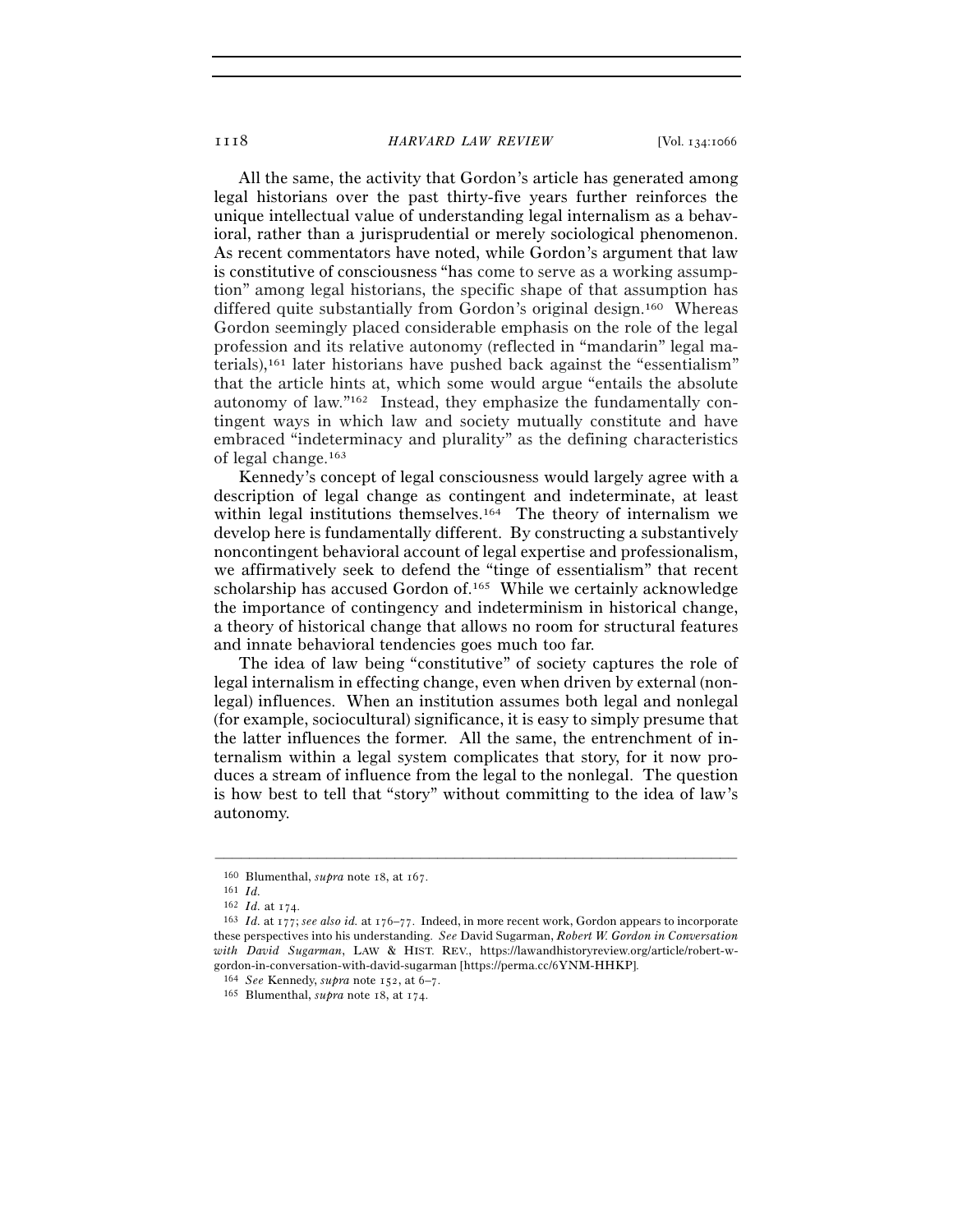Translated into a lesson for historical narratives of legal institutions, this current flowing from legal to nonlegal systems means that such narratives miss a lot when they simply view the law as the target of external influences. To be complete and fully capture the nature of the evolutionary pattern involved, such narratives need to dwell on precise pathways of change and the unstated influence legal internalism plays therein. As an illustration, consider the role that the framing of a right as "property" has played in various historical narratives. Scholars have long noted the extent to which this framing was motivated by considerations of commerce, efficiency, value, commodification, and control166 — all fairly legitimate arguments that rely on extralegal variables as the origins of influence. Yet historical narratives examining this deployment of the property narrative often gloss over the critical role that the rules of equity and equitable jurisdiction played in influencing the framing when property as an idea was invoked in that setting. With a strong norm developing that equity would intervene — and thus compete with the common law — only when a right was "proprietary," courts began to describe entitlements in property terms so as to invoke and sustain equitable jurisdiction, and with it the extraordinary remedies that became available to courts.167 External considerations certainly played a role in entrenching the idea of property in these stories; yet the imagery and framing (as "property") were themselves products of the legal internalism that courts and litigants worked with.

We return to applying these insights to historical narratives about copyright in the next Part.

## III. LEGAL INTERNALISM AND COPYRIGHT

Having examined what legal internalism entails as a behavioral theory of how legal professionals and participants in a legal system treat the system, and described its relevance as an explanatory tool in historical narratives about the evolution and growth of legal institutions, this Part turns back to copyright. As an institution that derives — and has always derived — its relevance from the coercive power of law, copyright exhibits the hallmarks of legal internalism to a significant degree. Indeed, as we argue, copyright law cannot be understood without appreciating the impact of legal internalism on its shape, working, and

<sup>166</sup> *See, e.g.*, MARGARET JANE RADIN, CONTESTED COMMODITIES 2–4 (1996); WILLIAM M. LANDES & RICHARD A. POSNER, THE ECONOMIC STRUCTURE OF INTELLECTUAL PROPERTY LAW 11 (2003); Mark A. Lemley, *Property, Intellectual Property, and Free Riding*, 83 TEX. L. REV. 1031, 1031 (<sup>2005</sup>). 167 *See, e.g.*, Joseph R. Long, *Equitable Jurisdiction to Protect Personal Rights*, <sup>33</sup> YALE L.J.

<sup>115</sup>, 115 (1923) ("[A] court of equity . . . has no jurisdiction to protect personal rights where no property rights are involved."); Roscoe Pound, *Equitable Relief Against Defamation and Injuries to Personality*, 29 HARV. L. REV. 640, 643–44, 646–47 (1916) (discussing how courts came to manipulate the idea of property as a result of the need for a property right to invoke equitable jurisdiction).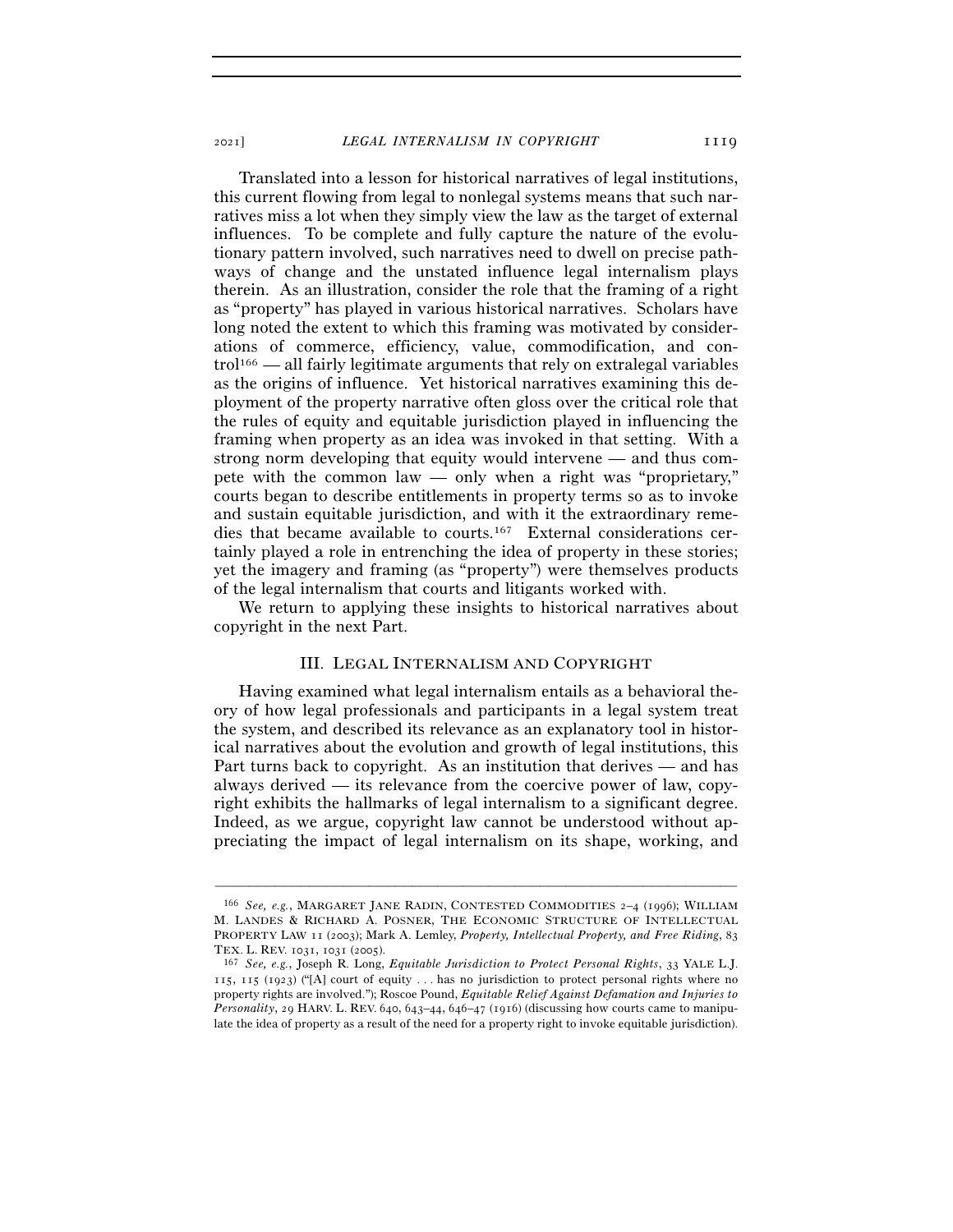normative structure. And while this certainly does not imply disregarding *other* sociopolitical and economic influences on the institution, historical narratives of copyright need to find a way to integrate legal internalism into their attempt to look to new sources and influences to describe the evolution of copyright.

This Part is divided into two sections. Section A first makes the case for copyright as a site of legal internalism, arguing that the system and its participants exhibit *all* of the central features of our account, including several of the behavioral attributes. Section B then returns to the three books being reviewed to show — drawing on an example from each — how they each might integrate legal internalism into their narratives. Our objective in this Part is not to offer an alternative historical narrative of copyright; to the contrary, it is to show how interjecting internalism into copyright enriches the story in such a way that copyright historiography does not have to choose between interdisciplinary and orthodox approaches in binary terms.

## *A. Copyright Law Internalism*

Ever since its origins, the term "copyright" has meant something very specific. With minor variations across jurisdictions, it has always referred to a *legally generated* form of exclusivity associated with expressive subjective matter. The legally generated aspect of copyright has set it apart from its very outset, such that despite invocations of property metaphors ("literary property," "ownership"), the positive law has always played a critical role in maintaining the existence and viability of the system. In England this was the Statute of Anne of  $1710$ ,  $168$  in the United States it was the Copyright Act of 1790,<sup>169</sup> in Germany it was the imperial copyright statute of  $1870$ ,<sup>170</sup> and in China it was the introduction of new copyright legislation over several decades in the first half of the twentieth century, which provided the formal institutional background against which the customary regimes Wang discusses operated.171 In each of these systems, the law — both formally and informally — played a crucial role in constructing the very existence of copyright.

While no one denies this reality, its significance is routinely underappreciated. Relevant here is the fact that the legal origins of copyright represented something of a clean break from the mechanisms of control

<sup>&</sup>lt;sup>168</sup> 1710 8 Ann. c. 19 (Eng.).<br><sup>169</sup> Ch. 15, 1 Stat. 124 (1790).<br><sup>170</sup> Gesetz, betreffend das Urheberrecht an Schriftwerken, Abbildungen, musikalischen Kompositionen und dramatischen Werken [Statute Concerning Authors' Rights to Works of Literature, Illustrations, Musical Compositions, and Dramatic Works], June 11, 1870, BGBL DES NORDDEUTSCHEN BUNDES at 339 (Ger.); *see also* RICHARD ROGERS BOWKER, COPYRIGHT: ITS HISTORY AND ITS LAW <sup>402</sup> (<sup>1912</sup>). 171 *See* Muwen Song, *Zhonguo de banquan baohu*, 2 ZHUZUOQUAN <sup>1</sup> (1991) (China).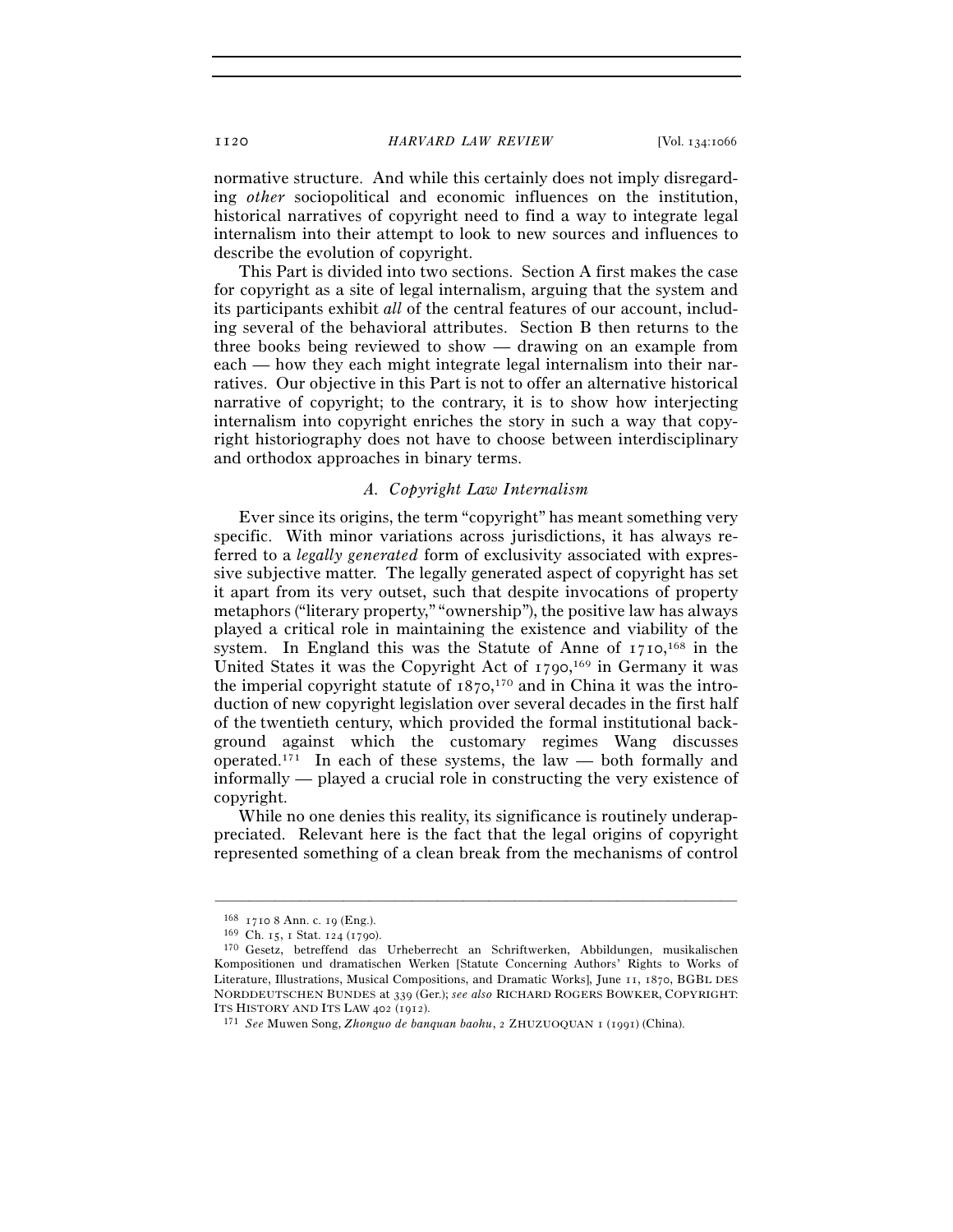and exclusivity that preceded it. Consequently, the legal system functioned as a crucial gatekeeper both for what copyright was and the manner in which it would operate. Legal professionals — lawyers, judges, and bureaucrats — thus undoubtedly played a critical role in shepherding the gatekeeper function of the law. While they no doubt were influenced by the external interests of litigants, clients, and constituents, their role as gatekeepers of what "copyright" meant and extended to accorded them significant control over the narrative. As the "high mandarins of the [copyright] system,"172 legal professionals held views on copyright that were crucial, formative, and extended to other segments of society. Perhaps most crucially, they were legal internalists.

What the legal profession produced very early on was therefore a vision of copyright where the rules of (copyright) law determined what copyright was. It also further generated the worldview that as a body of law, copyright was normative, epistemologically self-contained, and internally coherent. Indeed, these features continue to dominate the modern copyright landscape where legal professionals and legally informed elites view the area in overtly internalist terms. Each of these features has in turn played a crucial role in directing the trajectory of copyright's evolution.

To begin with the most obvious, from its very inception copyright has been conceived of — by participants in a legal system — as being a normatively laden institution. What this has meant is that copyright rules are conceptualized as directed at behavioral modification on their own, since they carry the possibility of bringing the state's coercive power to bear on individuals. Lawyers and judges speaking of copyright's framework of exclusive rights describe it as if it automatically imposes obligations on others to refrain from copying protected expression, acknowledging that these obligations are entirely the product of the law, that is, not of a natural law origin. As an illustration, consider the following observation by Justice Holmes on the nature of copyright:

[I]n copyright property has reached a more abstract expression. The right to exclude is not directed to an object in possession or owned, but is *in vacuo*, so to speak. It restrains the spontaneity of men where but for it there would be nothing of any kind to hinder their doing as they saw fit. It is a prohibition of conduct remote from the persons or tangibles of the party having the right. It may be infringed a thousand miles from the owner and without his ever becoming aware of the wrong. It is a right which could not be recognized or endured for more than a limited time, and therefore, I may remark in passing, it is one which hardly can be conceived except as a product of statute, as the authorities now agree.173

Copyright was a "prohibition of conduct," yet decidedly nonnaturalistic in contradistinction to tangible property. In short, copyright is

<sup>172</sup> Gordon, *supra* note 18, at <sup>120</sup>. 173 White-Smith Music Publ'g Co. v. Apollo Co., 209 U.S. 1, 19 (1908) (Holmes, J., concurring).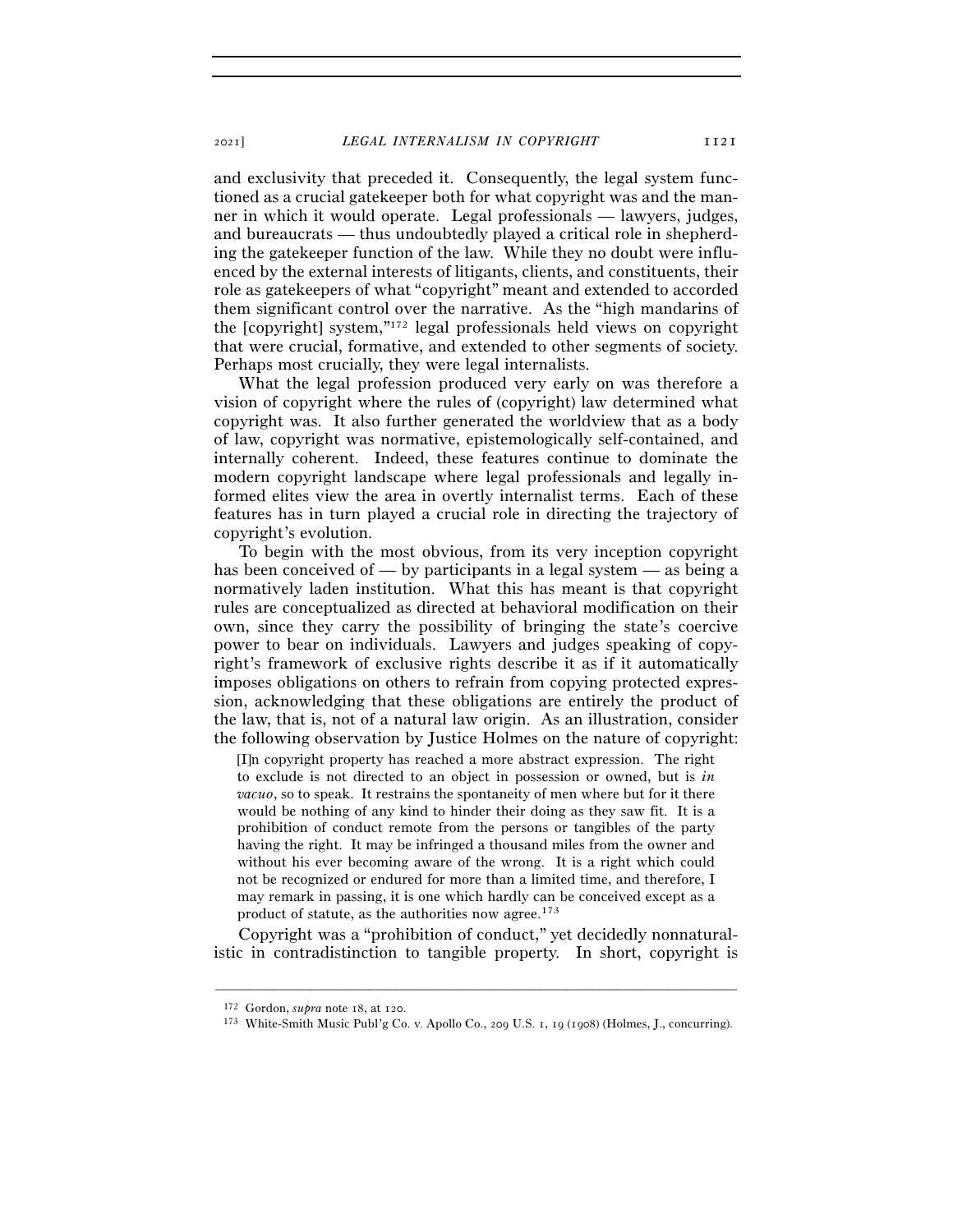conceived of within legal circles as fundamentally parasitic on the presumptive normativity of law, rather than on a distinctive moral foundation.

Conversations about copyright — among professionals within the legal system — also approach the institution as exclusively authoritative on questions that alternative sources of guidance might concurrently cover. This perspective is about more than just the delineation of the relevant field. It is instead a genuine worldview that attempts to determine the boundaries of what counts as relevant to copyright and what does not. The most poignant example of this perceived epistemological self-containment in the copyright discourse comes from the early days of Anglo-American copyright and the debate over the plausible subsistence of a parallel common law–based, that is, a customarily (or naturalistically) rooted, system of exclusive rights that would concurrently cover original expression even when statutory protection ended: "common law copyright." After protracted litigation, courts on both sides of the Atlantic arrived at the conclusion that common law copyright was no longer an independently legitimate legal category for published works, after the enactment of statutory copyright.<sup>174</sup> Statutory copyright was to be the exclusive source of authority within the field, at least for published works. And ever since, the copyright discourse has proceeded on the assumption that the contours of copyright are to be determined entirely by the terms of the statute.

Copyright's perceived epistemological self-containment has grown only more trenchant in recent times, especially in the United States where it has assumed an overtly institutional dimension. Since copyright is statutory in origin, sources of copyright rules, concepts, and principles that are extrastatutory are treated with deep suspicion, in the belief that they could undermine the statute's formal claim to exclusive authority. To the extent that these additional sources are tolerated, they are permitted to subsist based on the view that the legislature has implicitly or explicitly acquiesced to them.175

Lastly, internal logical coherence has long been seen as a characteristic of copyright, thus conceived of in legal terms. During the classical era, this coherence manifested itself in the belief that copyright rules could be derived and formulated deductively through reference to other

<sup>174</sup> *See, e.g.*, Jefferys v. Boosey (1854) 10 Eng. Rep. 681 (HL) (rejecting the existence of common law copyright); Wheaton v. Peters, 33 U.S. (8 Pet.) 591 (1834) (confirming that copyright law in the United States was exclusively statutory); Donaldson v. Becket (1774) 1 Eng. Rep. 837 (HL) (rejecting the existence of perpetual copyright in published works without sufficient explanation); Millar v. Taylor (1769) 98 Eng. Rep. 201 (KB) (confirming the existence of a perpetual common law copyright). For a good overview of the controversy surrounding common law copyright, see Gómez-Arostegui, *supra* note 1, at 3-5.

<sup>175</sup> *See, e.g.*, Leval, *supra* note 60, at 1061–62.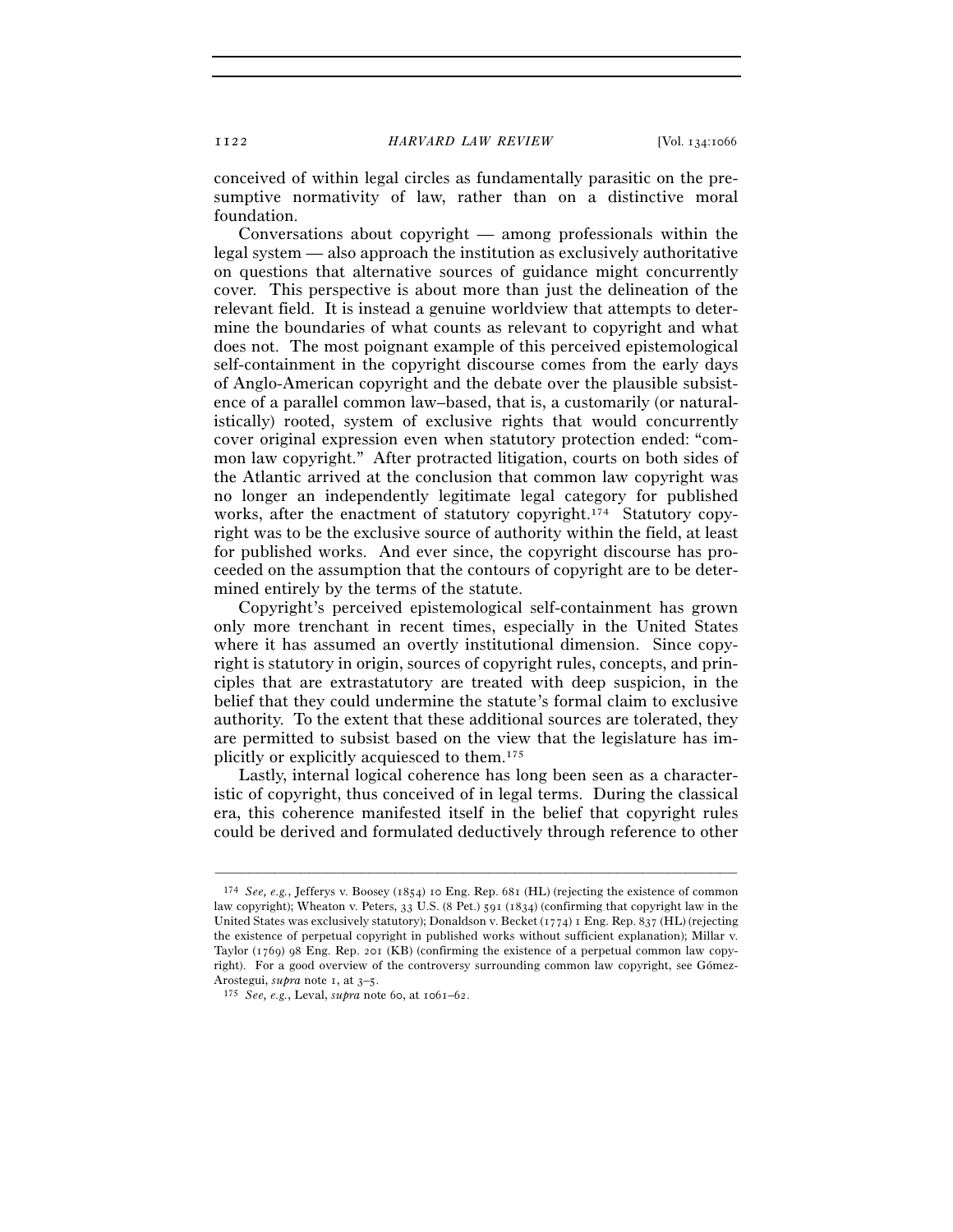## <sup>2021</sup>] *LEGAL INTERNALISM IN COPYRIGHT* 1123

rules and cases interpreting them.176 Epistemological self-containment thus produced a strong impulse toward logical coherence. Ironically, even today when courts and lawyers consciously abjure direct reference to logic, they nevertheless go to extraordinary lengths to "interpret" statutory and nonstatutory rules and principles in a way that ensures a grand consistency within the domain of self-containment.177

In short, then, legal internalism remains a dominant feature of copyright, however understood and defined. The law — in copyright — is seen by participants not just as another source of detail and information about copyright; it is instead constitutive of what copyright is in an important sense.

## *B. Legal Internalism in Historical Copyright Narratives*

If the law is accepted as itself being constitutive of social consciousness, legal internalism as an innate feature of the high mandarin discourse within the law represents a more specific pathway for this constitutive process. In other words, legal internalism informs and directs the categories and imagery of the social discourse surrounding a legally embedded institution. It is worth reiterating that the significance of legal internalism does not imply that any of the other variables are less important in the constitutive process; it just implies that their interaction with legal internalism must remain a central part of the narrative. This is true of copyright, where the imagery and conceptual ideas of the legal framework and its treatment by legal participants have exerted an unstated influence on the direction and nature of legal change.

The narrative in each of the books reviewed here would have benefited from a direct engagement with legal internalism, which would have added a layer of complexity to the causal story that each purports to tell. In what follows, we highlight how each of the narratives might have combined legal internalism with its chosen variables in the narrative, using a prominent episode from each book.

<sup>1</sup>*. The Political Economy of News as Protectable Subject Matter*. — In his emphasis on the political economy of news publishing and its intersection with copyright, Slauter pays acute attention to newspapers' self-identification as a separate category of work that remained on the peripheries of copyright's traditional conception of "literary works" (pp. 281–85). Undoubtedly, this separate self-identification was driven in large measure by the very different business models and organizational structures of this industry, some of which the book identifies (pp. 192– 93). All the same, the overt emphasis on the political economy of such

<sup>176</sup> *See* Balganesh, *supra* note 59, at 1125–<sup>35</sup>. 177 *Id.* at 1166–74.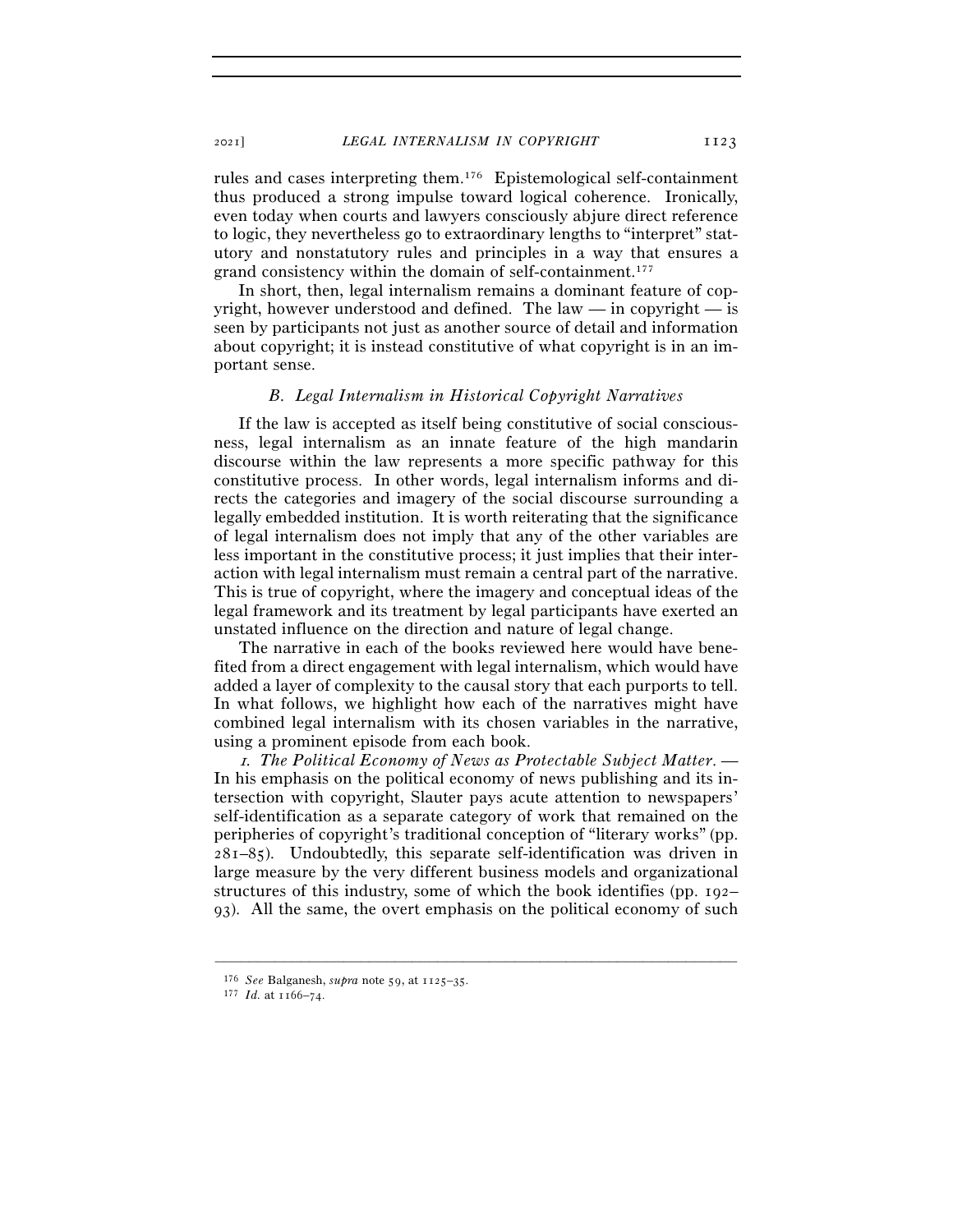self-identification causes Slauter to overlook the ways in which the "separate" and "different" debate manifested itself in actual copyright law and jurisprudence.

We circle back to the book's discussion of *Clayton v. Stone* (pp.  $121-39$ , criticized previously for its simplicity.<sup>178</sup> Slauter wants to see in the *Clayton* opinion a direct effort by the judge to treat the subject matter at issue in periodicals — price currents in the case — as unworthy of protection as a literary work (pp. 129–31), and he latches on to observations in the opinion about "encourag[ing] learning" to arrive at his conclusion (p. 131). While the subject matter–based reading of *Clayton* is not erroneous, it does not fully capture the ambiguity inherent in the case, which is reflected in a stark reality noted earlier: *Clayton* was hardly ever cited or quoted for the idea that news periodicals were ineligible for copyright.179 To the extent that one adopted such a reading, most considered the decision erroneous. Instead, *Clayton* was understood — within the legal profession, among judges and lawyers — as representing the court's ambivalence about the interaction between copyright's requirement of formalities and a category's eligibility for protection.

We have noted previously how later courts came to cite *Clayton*, and how half a century later the prominent treatise writer Eaton Drone attempted to make sense of the opinion.180 Yet even closer in time to the case, the lawyerly understanding of the opinion was that it was confused. Slauter alludes to this but glosses over it. He notes how the influential treatise writer George Ticknor Curtis openly criticized the decision as being wrong (pp.  $134-35$ ). Yet Curtis — much like Drone would do later181 — did attempt to make sense of *Clayton* and in a footnote adds: "I cannot but think that the true reason was that the publication, being in a newspaper, had not been duly entered according to the act of congress."182 To Curtis (and Drone), what explained Judge Thompson's opinion was his belief that newspapers were ineligible for protection because — as a category — they were incapable of daily registration, given how that process worked. True, this is something of a subject matter limitation, but it is intricately tied to a view about the crucial role of formalities for copyright protections.

In this legal internalist reading, the ideas of protectable subject matter and formalities intersected to generate the holding in the case. Given his exclusive focus on political economy in the narrative, Slauter is content taking just one side of this duality into account, and he altogether brushes off the notion of formalities by simply noting that the plaintiffs

<sup>178</sup> *See supra* pp. 1075–77.

<sup>&</sup>lt;sup>180</sup> *See supra* p. 1077.<br><sup>181</sup> *See* DRONE, *supra* note 36, at 169 n.1.<br><sup>182</sup> GEORGE TICKNOR CURTIS, A TREATISE ON THE LAW OF COPYRIGHT 108 n.2 (1847).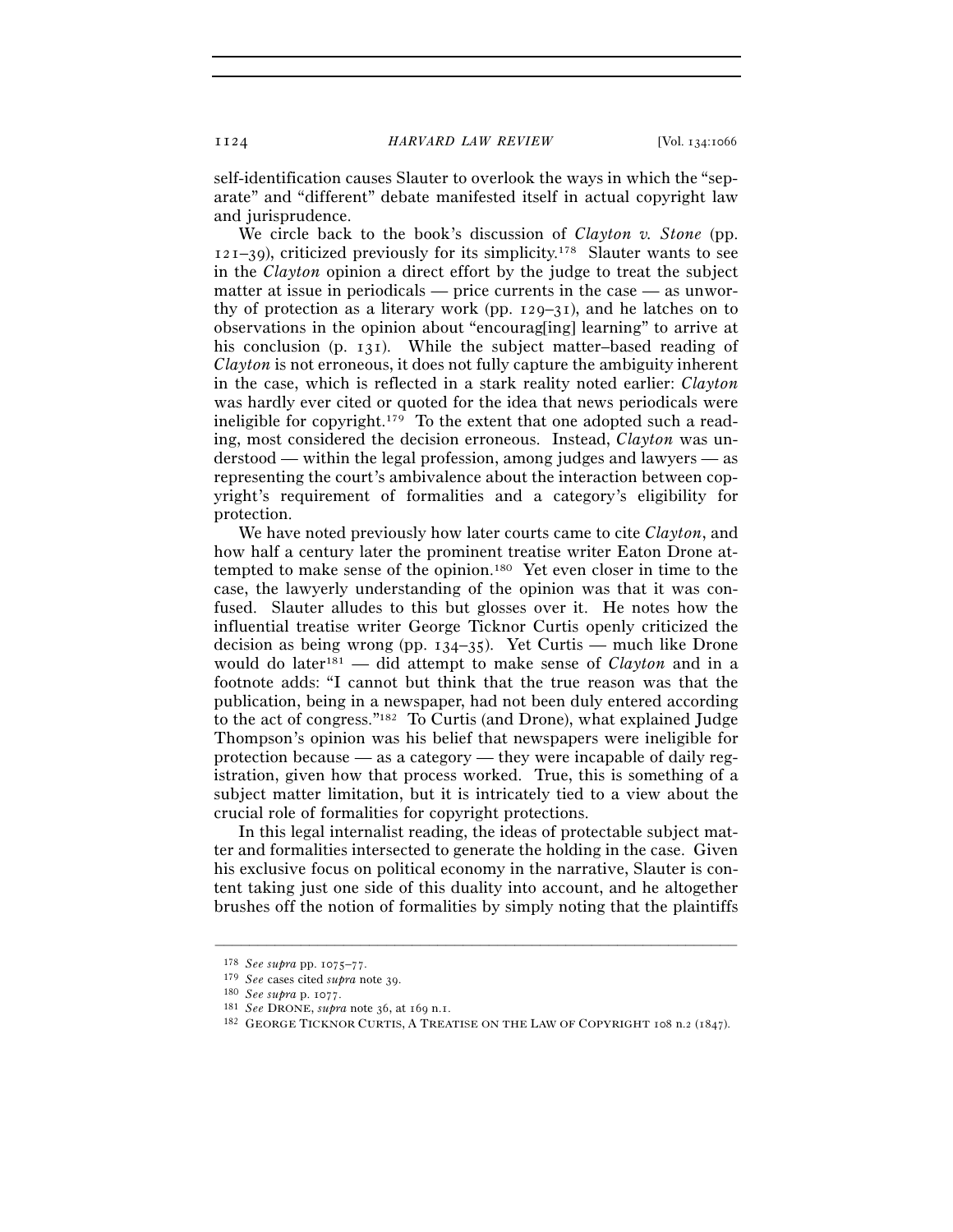<sup>2021</sup>] *LEGAL INTERNALISM IN COPYRIGHT* 1125

had complied with them in the case (p. 129). In some ways, that is beside the point in the internalist reading: the judge was looking at formality-compliance *in principle* to arrive at the subject matter limit. The critical complicating factor here is the role of copyright formalities, which in the internalist reading of the opinion is constitutive of what works become eligible for copyright as a categorical matter.

The key here is not whether the high mandarin<sup>183</sup> understanding of *Clayton* or Slauter's understanding is correct. We will perhaps never know, since both are equally plausible. The point is instead that the internalist understanding of the case — tying subject matter to formalities — came to represent the dominant account of *Clayton* in the legal literature and jurisprudence. A narrative about the evolution of *copyright* that does not account for how participants came to internalize an idea (in this case a decision) directly influencing the direction of such evolution must remain incomplete. By integrating the imagery of law — that is, formalities — with the treatment of newspapers as a separate category, internalism thus adds a layer of nuance that would otherwise be altogether ignored.

<sup>2</sup>*. Law, Norms, and New Technology.* — Dommann's stated goal in her book is to view the history of copyright as "a legal history of media as well as a media history of legal norms" (p. 7). The interaction among norms, formal law, and new technology has been a fertile ground for scholarly intervention over the years.<sup>184</sup> And yet the precise dynamics of the interaction between these informal norms — which embody some limited normativity among adherents — and formal legal rules remain something of a mystery and heavily context-dependent. So it is in copyright too, where the mechanism through which informal rules attempt to clarify or modify the formal law has had limited success.

All the same, the book's narrative about one of the most important efforts to develop a set of guidelines for copyright, initiated upon the emergence of a new technology, photocopying, pays scant attention to the manner in which that development interacted with formal copyright doctrine (pp. 90–104). The "Gentlemen's Agreement" of 1935 was an informal agreement between members of the publishing industry and members of the scholarly world that sought to create a set of guidelines that would allow libraries (and similar institutions) to make single photographic copies of protected works without incurring liability for

<sup>183</sup> *See* Gordon, *supra* note 18, at <sup>120</sup>. 184 *See generally* Michael J. Madison, Brett M. Frischmann & Katherine J. Strandburg, *Constructing Commons in the Cultural Environment*, 95 CORNELL L. REV. 657 (2010) (proposing a "theoretical framework to systematize case study–based research exploring the construction of the cultural commons" and how intellectual property law interacts with "commons arrangements," *id.* at 659–60).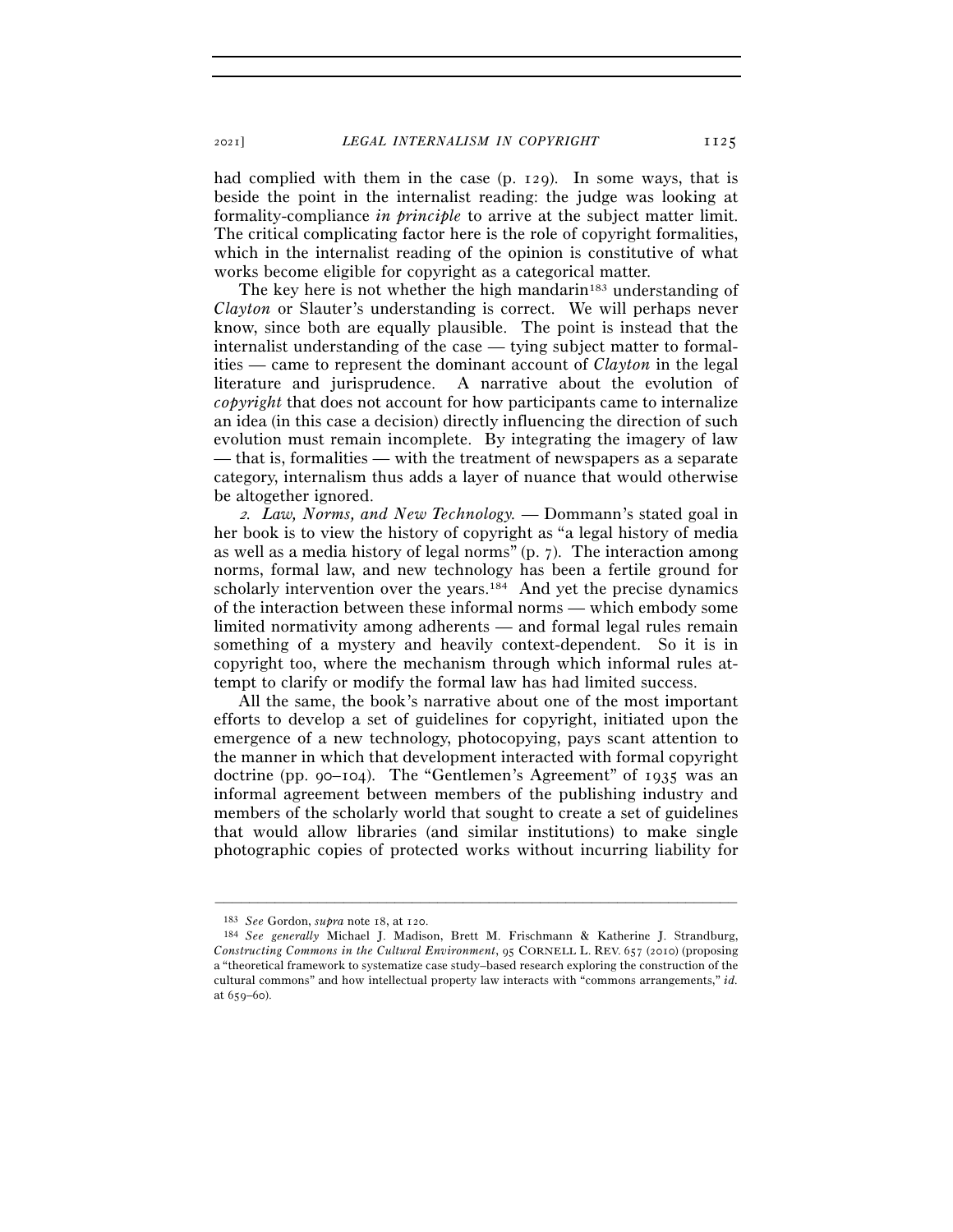infringement, if certain conditions were satisfied.185 Its principal protagonist, librarian and historian Robert C. Binkley, features prominently in Dommann's narrative, where she describes his motivations as well as his involvement in shepherding the negotiations to fruition (pp.  $86-\frac{97}{10}$ ,  $100 - 02$ ).

As Dommann notes, Binkley's original aim was to persuade publishers to support a new provision in the copyright statute that would have exempted libraries from infringement for making individual photocopies (p. 100). When these negotiations broke down, the nonbinding "agreement" was all that remained (p. 100). While the agreement worked well in the early days of photocopying, the advent of high-speed photocopying in the 1960s called many of its assumptions into question.186 Various efforts were again made to introduce changes legislatively, and again the parties directly involved failed to arrive at any clear consensus.187 Eventually, Congress enacted a completely watered-down set of exemptions for libraries, which by all accounts has to this day proven to be of little value.<sup>188</sup>

While all of this narrative is descriptively accurate as a political economy story, it says very little about *why* norms such as the Gentlemen's Agreement have gained very little traction in copyright law, especially when it comes to regulating permissible copying. Answering this question requires an internalist understanding of copyright. To begin, it must not be forgotten that the baseline against which the agreement developed was the fair use doctrine, which enabled courts to exempt copying from infringement on a case-by-case basis. Being heavily contextual and driven by general — rather than domain-specific — principles, the fair use doctrine was certainly seen as a second-best alternative to a tailored statutory provision,<sup>189</sup> along the lines of what Binkley initially imagined. Yet when that option fell through, the guidelines would have naturally assumed a place distinctly inferior to the fair use doctrine, which, even though open-ended and context-specific, nevertheless represented *formal* law. The only circumstance under which this hierarchy could have changed was if the guidelines recognized an alternative doctrinal pathway to their formalization as law. By conceding

<sup>–––––––––––––––––––––––––––––––––––––––––––––––––––––––––––––</sup> <sup>185</sup> *See* Peter B. Hirtle, *Research, Libraries, and Fair Use: The Gentlemen's Agreement of 1935,* 53 J. COPYRIGHT SOC'Y U.S.A. 545, 546 (2006).

<sup>&</sup>lt;sup>186</sup> See U.S. COPYRIGHT OFF., SECTION 108 OF TITLE 17: A DISCUSSION DOCUMENT OF THE REGISTER OF COPYRIGHTS 5 (2017), https://www.copyright.gov/policy/section108/ discussion-document.pdf [https://perma.cc/S5VZ-VF72].<br><sup>187</sup> *See id.* at 6.<br><sup>188</sup> *See* 17 U.S.C. § 108; *see also* U.S. COPYRIGHT OFF., *supra* note 186, at 13 (noting the "out-

dated character" of the exceptions).

<sup>189</sup> This is an argument that continues to be made to this day. *See* U.S. COPYRIGHT OFF., *supra* note 186, at 15 ("Reliance on fair use alone will leave libraries and archives without a robust, certain safe harbor for their essential, everyday activities.").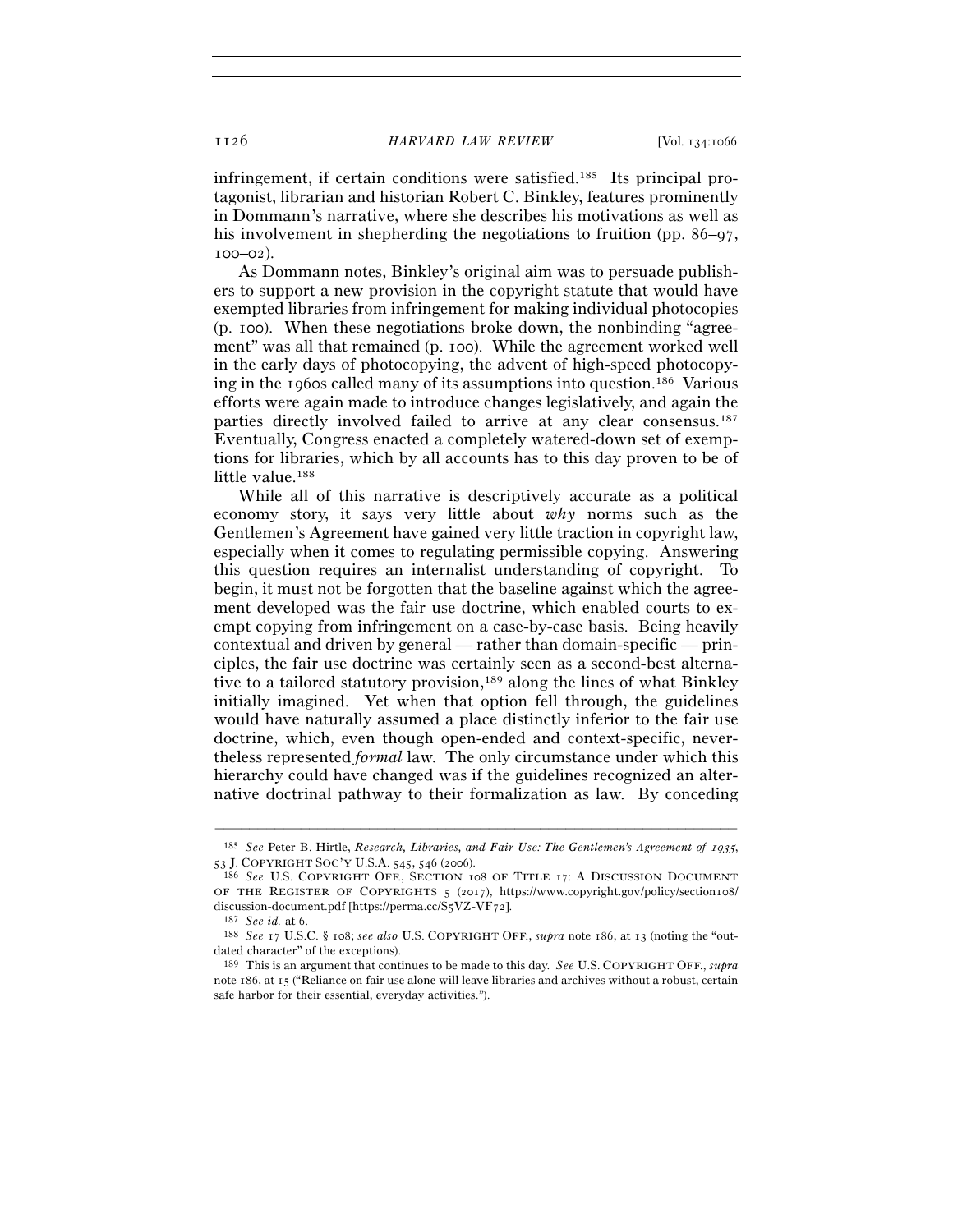the novelty of the guidelines, the drafters were taking the idea of custom off the table. This in turn left a judicially crafted exception as the only viable option, for which the fair use doctrine remained the most obvious vehicle.190

From an internalist point of view, a large part of the problem surrounding the acceptance (and success) of the Gentlemen's Agreement was its interaction with the fair use doctrine, something that Dommann's narrative does not fully address. In attempting to push for a negotiated solution, Binkley and his supporters adopted an unduly narrow interpretation of fair use, a posture taken by one of Binkley's allies to demonstrate deference to and cooperation with publishers.191 They adopted the view that fair use was limited to quoting from protected work rather than making entire copies.192 Yet that very narrow interpretation foreclosed for the guidelines the most obvious pathway to its formal acceptance as law. Unwittingly, then, the proponents of the Gentlemen's Agreement undermined what was perhaps the key doctrinal conduit to its success.

In the legal internalist understanding, copyright is hard-pressed to ever acknowledge a role for freestanding norms and practices when conceived of as an epistemologically self-contained system that demands exclusivity in normative authority over the domain of its operation. For such norms to find credence within the system, they require formalization as *law*. This is the paradox that participants within copyright saw with the Gentlemen's Agreement, which resulted in its redundancy once fair use was taken off the table as a source of doctrinal support. The full story of the Gentlemen's Agreement within copyright and similar guidelines for new technologies captures this reality,193 which a focus on new technologies and their political economy is bound to overlook.

<sup>3</sup>*. Social Norms in the Shadow of the Formal Law.* — Wang's book may seem to be better insulated against the internalism critique than are the previous two due to its explicitly social focus, but this is only partially true. The book's inquiry into customary practices and sociopolitical incentives does not directly implicate legal internalism in the same way that the other books do. But a full account of customary practice and elite legal behavior in early twentieth-century China must account for the political ascendancy of legal reform in that era and the ensuing rise of legal professionalism, if only as background conditions. The rise

<sup>190</sup> Indeed, some scholars have seen the agreement as a means of "interpret[ing]" the fair use doctrine. *See* KENNETH D. CREWS, COPYRIGHT, FAIR USE, AND THE CHALLENGE FOR UNIVERSITIES 30–31 (1993). Yet this was not the original design of the Agreement, which did not rest on fair use as a vehicle. *See* Hirtle, *supra* note 185, at 585–<sup>87</sup>. 191 *See* Hirtle, *supra* note 185, at 585–87*.* 

<sup>192</sup> *See id.*

<sup>193</sup> *See* Jennifer Rothman, *The Questionable Use of Custom in Intellectual Property*, 93 VA. L. REV. 1899, 1916–24 (2007).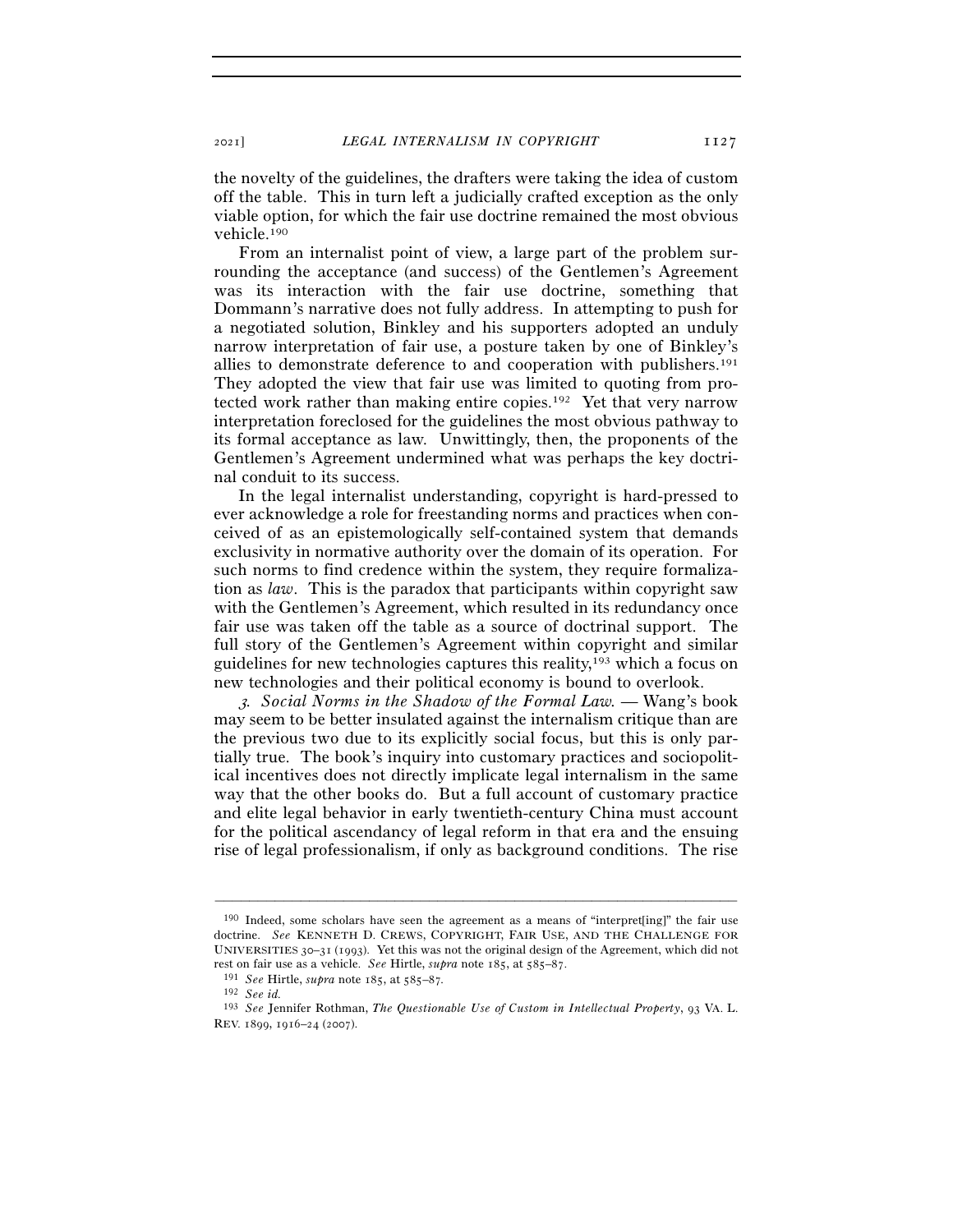of legal internalism as a byproduct of those developments has the potential to significantly complicate — and also enrich — Wang's social narrative. Wang persuasively argues that the history of copyright cannot be told without its social dimension, but the flip side of that argument is that the social history of copyright cannot be comprehensively told without fuller engagement with its legal dimension.

Law and legal reform came to assume outsized importance in early twentieth-century Chinese politics as part of the general obsession with Western-style "modernization" that gripped the elite's imagination after a series of military humiliations at the hands of European powers, and later at the hands of Japan.194 The history of this modernization politics was not quite as simple as China encountering superior Western institutions and wishing to copy them — there were complex domestic conditions that laid much of the intellectual groundwork for radical political change well before the Opium War.195 But by the early 1900s, largescale legal reform in the image of European and Japanese laws had undeniably become one of the primary agenda items in elite politics.196 The Qing Court's attempts to issue copyright legislation in 1903 and 1911 were but two components of this general drive toward legal "modernization,"197 and they should be understood in that context.

With the influx of Western legal institutions came an influx of Western ideas about law and its proper functioning. To a large extent, these were German and Japanese in origin, both of which emphasized the importance of legal formalism and internalism.198 Although this Review has primarily spoken of legal internalism as a cognitive inclination that legal professionals are likely to possess, the Chinese embrace of legal formalism went far beyond that: formal legislation based on Western models; formal legal interpretation; and the independent, professional operation of the legal system — these ideas carried, in early twentieth-century China, a kind of political urgency unique to societies that perceived themselves in deep crisis and considered changing the form of their laws one of the central solutions.199 As historians have long observed, the concept of "rule of law" ("*fazhi*") — which generally meant unbiased governance based on rules that, once enacted, would be enforced without contamination by external sociopolitical

<sup>194</sup> *See* ZHANG DEMEI, TANSUO YU JUEZE, QINGMO FALÜ YIZHI YANJIU [Searches and Decisions: A Study of Legal Transplants in the Late Qing] 3–28 (2003) (China); Zhang,

*Development of Comparative Law*, *supra* note 49, at <sup>238</sup>. 195 *See* Zhang, *Development of Comparative Law*, *supra* note 49, at 230–<sup>35</sup>. 196 *See id.* at 232–35.

<sup>197</sup> Song, *supra* note 171, at 1–<sup>3</sup>. 198 Wang Limin, *Lun Qingmo Deguo Fa dui Zhongguo Jindai Fazhi Xingcheng de Yingxiang* [On the Influence of German Law on the Emergence of Legal Institutions in Late Qing China], 2 SHANGHAI SHEHUI KEXUE YUAN XUESHU JIKAN <sup>5</sup>, 5–10 (1996) (China). 199 *See* Zhang, *Development of Comparative Law*, *supra* note 49, at 233–35.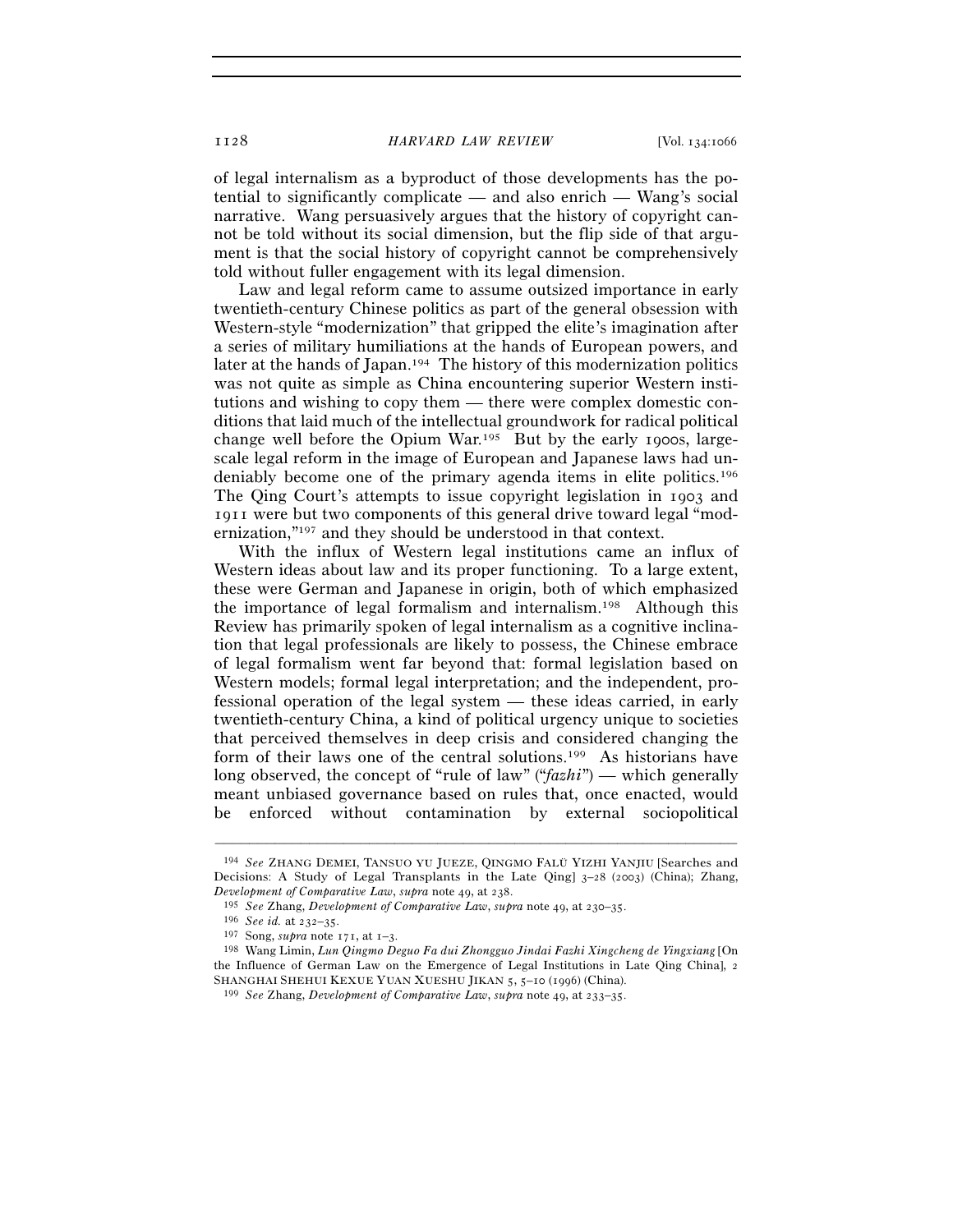forces — came to assume enormous significance among the Chinese intellectual and political elite during this era and to exert a distinctly internalist influence on how they understood the proper functioning of law.200

It would, of course, take many decades before actual legal practice began to functionally approximate "rule of law" ideals,201 but the intellectual embrace of some version of legal formalism almost certainly had some short-term impact on elite behavior: the sociopolitical prestige of new, Western-style legislation, including that of copyright, likely surpassed the stature of preexisting imperial laws and regulations, endowed as they were with an aura of modernization. The enforcement of these laws was undeniably shoddy due to very weak state capacity, but institutional prestige, and therefore influence, can exist in the absence of effective enforcement. Just as importantly, the belief that society should be organized by formal laws and rules, rather than by informal relations, became very popular among political, intellectual, and economic elites alike — including some of the elite authors that Wang focuses much of her narrative on.202 It seems likely that this belief would have influenced the way that they coordinated and regulated their own domains of socioeconomic activity.

All these considerations point in the direction of reconsidering whether customary copyright practices operated parallel to, and perhaps substantively independent of, the formal law, or if customary copyright practices operated under the formal law's shadow — conceptually and intellectually, if not necessarily institutionally. This concern can be addressed only by substantively comparing the customary and formal regimes, or by comparing customary practice after the intellectual advent of legal modernization with customary practice before. Given that, by and large, Wang's book does neither of these things, we are, in the absence of other sophisticated accounts of customary copyright practices, left hanging among any number of possible interactions between formal and informal regulatory regimes. Given the weakness of the Chinese state and formal legal system throughout this period, the social history of Chinese copyright need not be an internalist or formalist one in any institutional sense, but it nonetheless could have benefited from more serious engagement with internalism as an intellectual and political force.

<sup>200</sup> LI XUEZHI, MINGUO CHUNIAN DE FAZHI SICHAO YU FAZHI JIANSHE ["Rule of Law" Intellectual Trends and Legal Reform in the Early Republican Era] <sup>1</sup>–<sup>16</sup> (2004) (China). 201 On the difficult history of "legal modernity" in Republican China, see XIAOQUN XU, TRIAL

OF MODERNITY: JUDICIAL REFORM IN EARLY TWENTIETH-CENTURY CHINA <sup>329</sup>–35 (<sup>2008</sup>). 202 Both Yan Fu and Liang Qichao were prominent proponents of "*fazhi*." *See* Lin Chuankun,

*Yan Fu Fazhi Sixiang Chu Tan* [An Initial Exploration of Yan Fu's Ideas on the Rule of Law], 5 FAZHAN YANJIU 105 (2007) (China); Liu Xin, *Liang Qichao Fazhi Sixiang Yanjiu* [A Study of Liang Qichao's Ideas on the Rule of Law], 5 FAXUE JIA 25 (1997) (China).